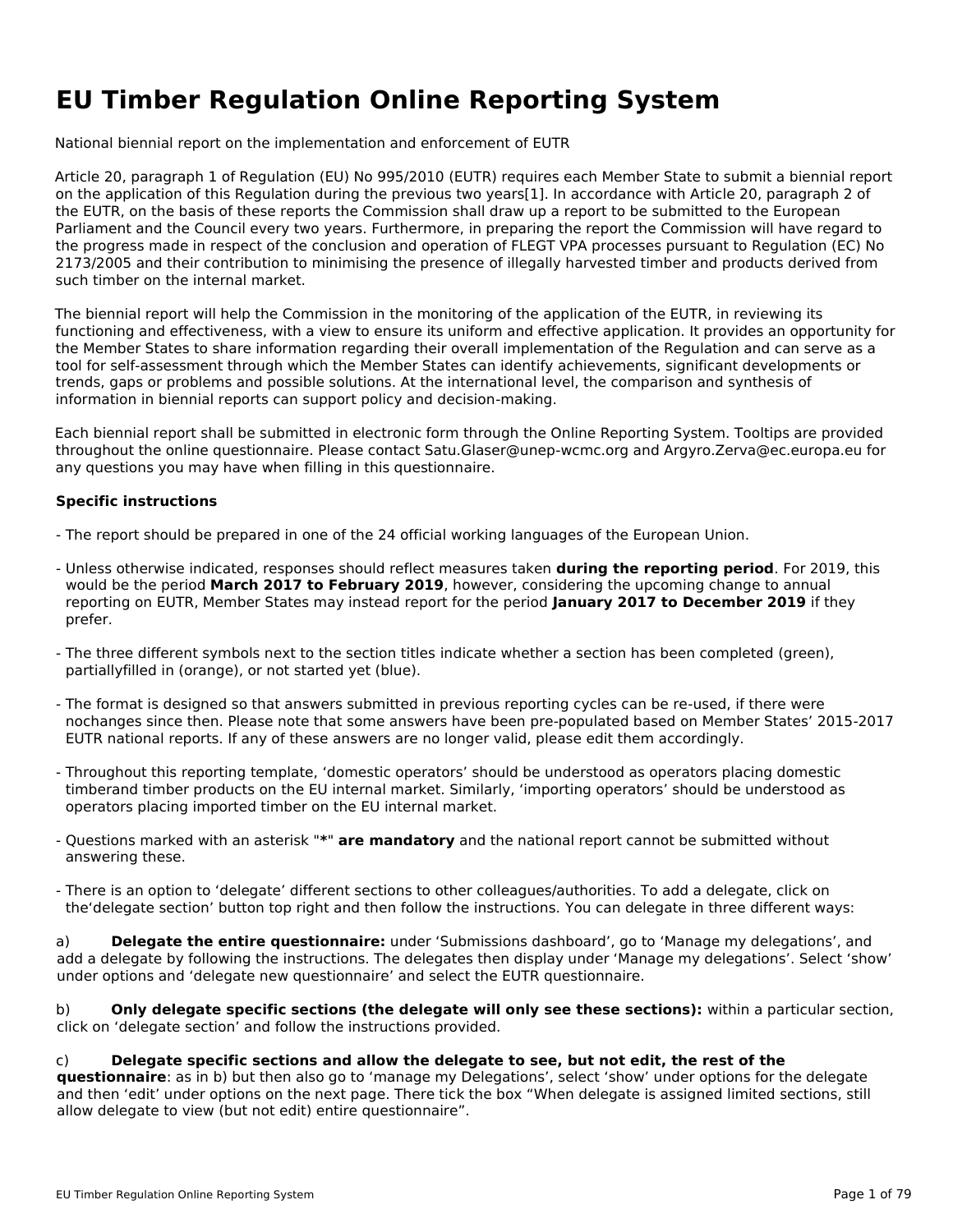- The '**mark question complete**' tick box helps with delegating sections, so that e.g. respondent 1 can fill in some answers in one section, mark these questions as complete and then delegate the section to respondent 2, who can then see that these answers should not be edited.
- You can **download a PDF** of your answers from the first page (under 'submissions dashboard').

[1] The EUTR has also been included in the Agreement on the European Economic Area (EEA) and is therefore also implemented by the three EFTA countries Norway, Iceland and Liechtenstein. The EUTR came into force on 1 May 2015 in the EEA EFTA countries.

## **I. Reporting Authority**

Member State *Please select only one option* ☐ Austria □ Belgium ☐ Bulgaria ☐ Croatia ☐ Cyprus ☐ Czechia ☐ Denmark ☐ Estonia ☐ Finland ☐ France ☐ Germany ☐ Greece ☐ Hungary ☐ Iceland ☐ Ireland ☑ Italy  $\Box$  Latvia ☐ Lichtenstein ☐ Lithuania ☐ Luxembourg ☐ Malta ☐ Netherlands ☐ Norway ☐ Poland ☐ Portugal ☐ Romania ☐ Slovakia ☐ Slovenia □ Spain ☐ Sweden ☐ United Kingdom

### **Reporting Authority**

*Please select only one option* ☑ Competent Authority ☐ Other

Name of authority

›

Address

›

›

Contact telephone number

EU Timber Regulation Online Reporting System Page 2 of 79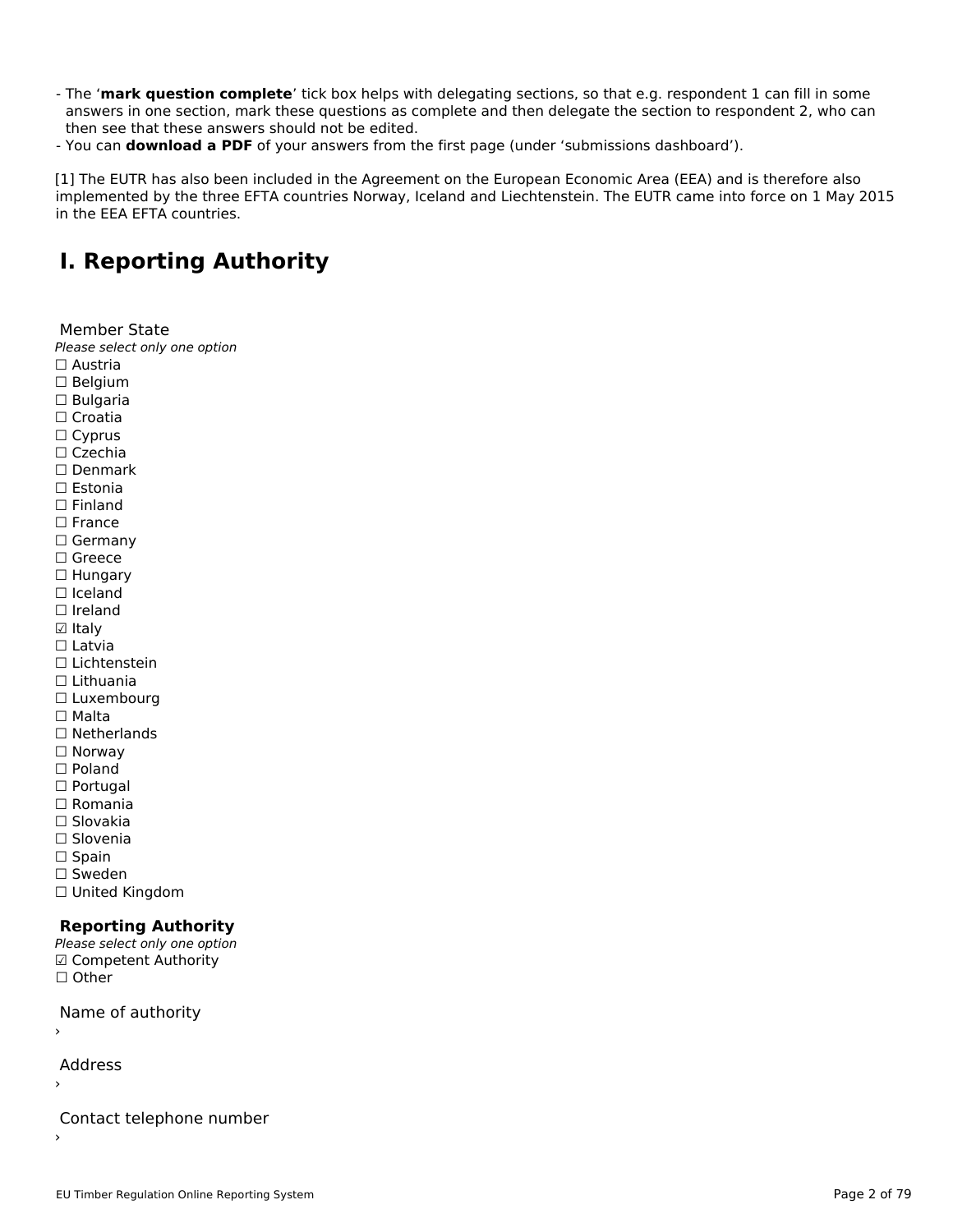Contact email

›

Have other agencies/organisations contributed to this annual report? *Please select only one option* ☑ Yes ☐ No Contributors/country › Carabinieri forestali

Please specify the reporting period *Please select only one option* ☐ March 2017 to February 2019 ☑ January 2017 to December 2018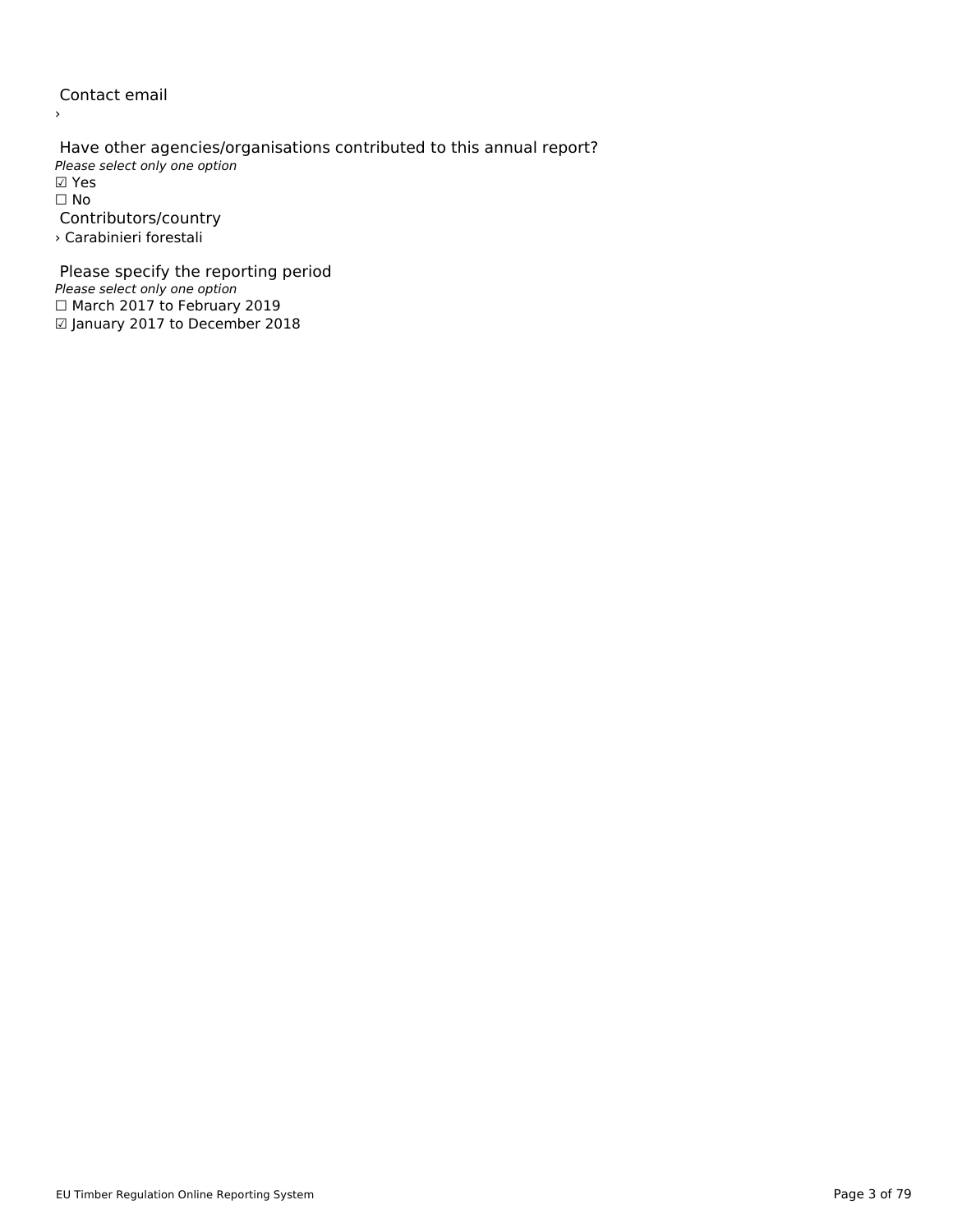## **II. Competent Authority/ies (ref. EUTR Article 7)**

Is there more than one Competent Authority for EUTR? *Please select only one option* ☑ Yes

☐ No

Which structure describes the situation in your country most accurately? (Select all that apply) ☐ One Competent Authority for importing operators and one Competent Authority for domestic operators □ One central Competent Authority and one or more regional Competent Authorities for importing operators ☐ One central Competent Authority and one or more regional Competent Authorities for domestic operators ☐ One central Competent Authority for importing operators and a number of regional Competent Authorities for domestic operators ☑ Other (please specify)

› In Italia, il Ministero delle politiche agricole alimentari, forestali e del turismo (MIPAAFT) è l'autorità competente per l'attuazione dei Regolamenti FLEGT e EUTR che si avvale dei Carabinieri forestali per le attività di enforcement.

Please provide additional clarifications, where relevant › L'Ufficio DIFOR III del Mipaaft riveste il ruolo di Autorità competente da maggio 2018, subentrando all'Ufficio DISR III del Mipaaft stesso.

Is the customs authority the Competent Authority, or one of the Competent Authorities for EUTR? *Please select only one option*

 $\Box$  Customs authority is the single Competent Authority

☐ Customs authority is one of the Competent Authorities

☑ None of the above

## **Competent Authority/ies for EUTR**

Name of single/Central authority for **importing** or **domestic/importing operators** › Ministero delle politiche agricole alimentari, forestali e del turismo Direzione generale delle foreste - Ufficio DIFOR III Arma dei Carabinieri - Comando Unità Forestale Ambientale e Agroalimentare

Address › Via XX Settembre, 20 00187 Roma Via G.Carducci, 5

Contact telephone number › +39-06-46652606 (AC Mipaaft)-+39-06-46657158 (Enforcement Authority)

Contact email › difor3@politicheagricole.it- rgpcitescdo@carabinieri.it

Where relevant:

Name of single/Central authority for **domestic operators**

 $\rightarrow$  .

### Address

 $\sum$ 

Contact telephone number

 $\rightarrow$  .

Contact email

› .

### Comments

 $\rightarrow$  .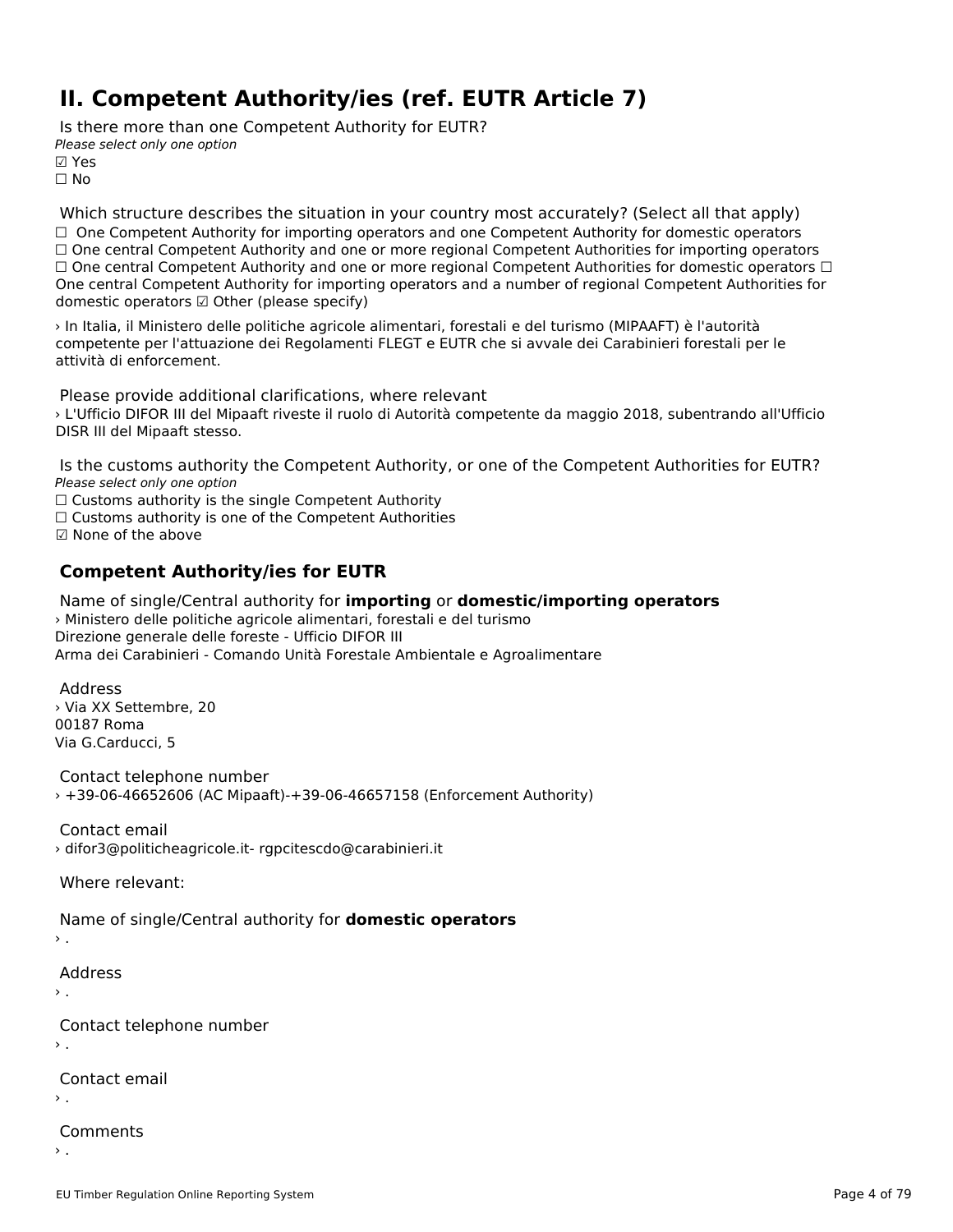Which national legislation designates the Competent Authority/ies? (please also provide the Article number)

Please provide a hyperlink to the national legislation (if available) or upload a PDF.

If available, please provide a hyperlink to the national legislation in English or upload a PDF.

› See file attached

You have attached the following documents to this answer.

DLgs\_178\_2014\_FLEGT\_EUTR\_GU.pdf

You have attached the following Web links/URLs to this answer.

D.M. N.2003 del 24/05/2018 - Nuova ripartizione competenze FLEGT EUTR - Decreto del Mipaaft che ridistribuisce le competenze relative all'implementazione dei Regolamenti FLEGT ed EUTR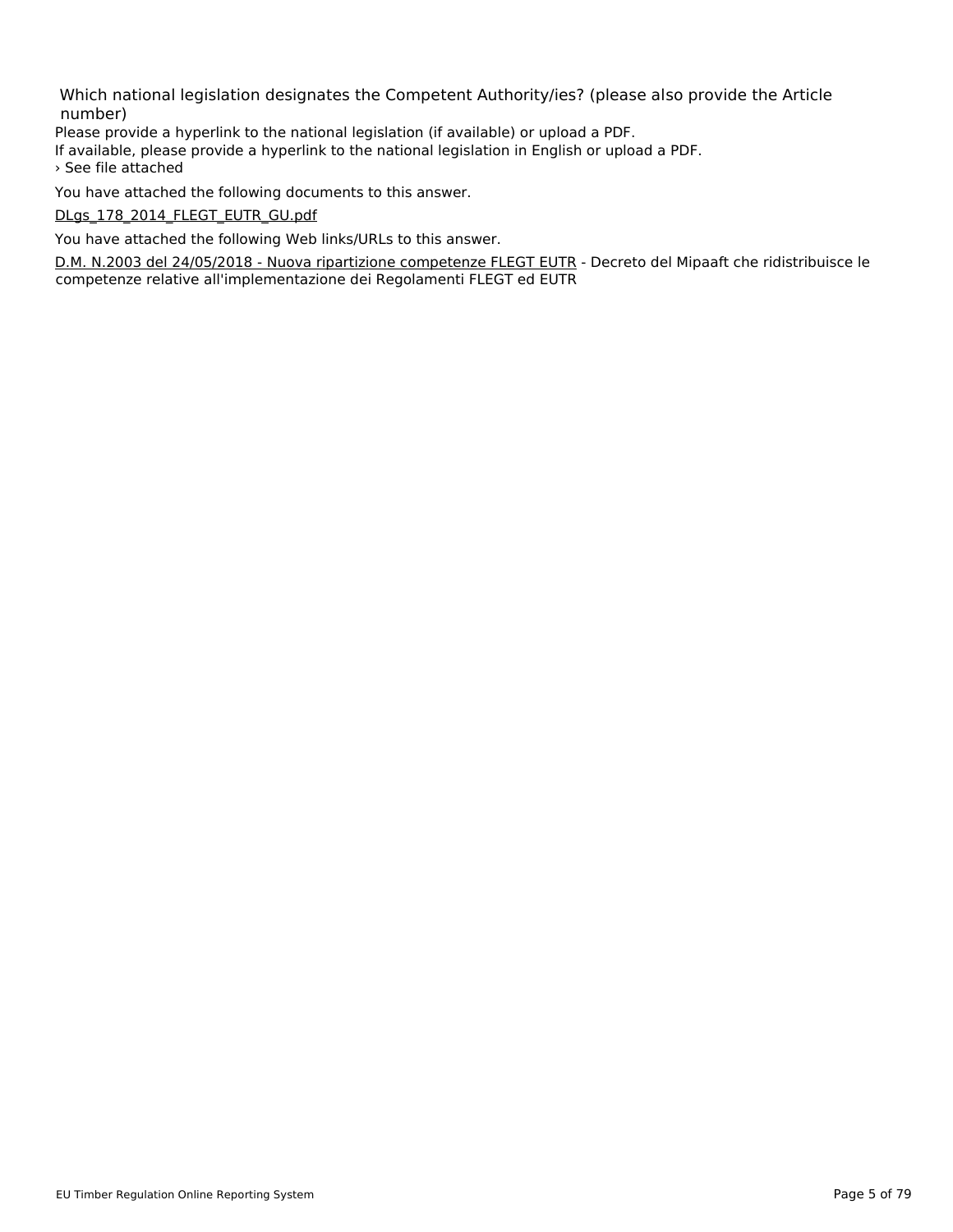## **III. Responsibility for checks on operators, traders and monitoring organizations (ref. EUTR Article 5, 7(1), 8(4))**

Which authority/ies is/are responsible for checking **domestic** operators? (please select all that apply) ☑ Central Competent Authority

☐ Regional Competent Authority

- ☐ Local tax authorities
- ☐ Local authorities in charge of supervising trade and commerce
- ☐ Police
- ☐ Customs

☑ Other (please specify)

› Carabinieri forestali (Enforcement Authority)

Which authority/ies is/are responsible for checking **importing** operators? (please select all that apply) ☑ Central Competent Authority

☐ Regional Competent Authority

☐ Local tax authorities

 $\Box$  Local authorities in charge of supervising trade and commerce

☐ Police

☐ Customs

☑ Other (please specify)

› Carabinieri forestali (Enforcement Authority)

Which authority/ies is/are responsible for checking **traders**? (please select all that apply)

☑ Central Competent Authority

☐ Regional Competent Authority

□ Tax agencies

☐ Authorities in charge of supervising trade and commerce

☐ Police

☐ Customs

☑ Other (please specify)

› Carabinieri forestali (Enforcement Authority)

Which authority/ies is/are responsible for checking **monitoring organisations**? (please select all that apply)

☑ Central Competent Authority

☐ Regional Competent Authority

□ Tax agencies

☐ Authorities in charge of supervising trade and commerce

☐ Police

☐ Customs

☐ Other (please specify)

## › **IV. Collaboration with other Competent Authorities, the Commission, authorities of third countries or between authorities within a Member State to ensure the implementation and enforcement of the EUTR (ref. EUTR Articles 8(4)), 10(2), and 12)**

Please note that the subsections below can be accessed from this page or from the navigation bar on the left.

## **Domestic Operators**

Does/do your Competent Authority/ies collaborate with Competent Authorities of other Member States to ensure an effective implementation of the EUTR by **domestic operators** (e.g. in cases where domestic timber is first put on the market in another Member State)? *Please select only one option* ☐ Yes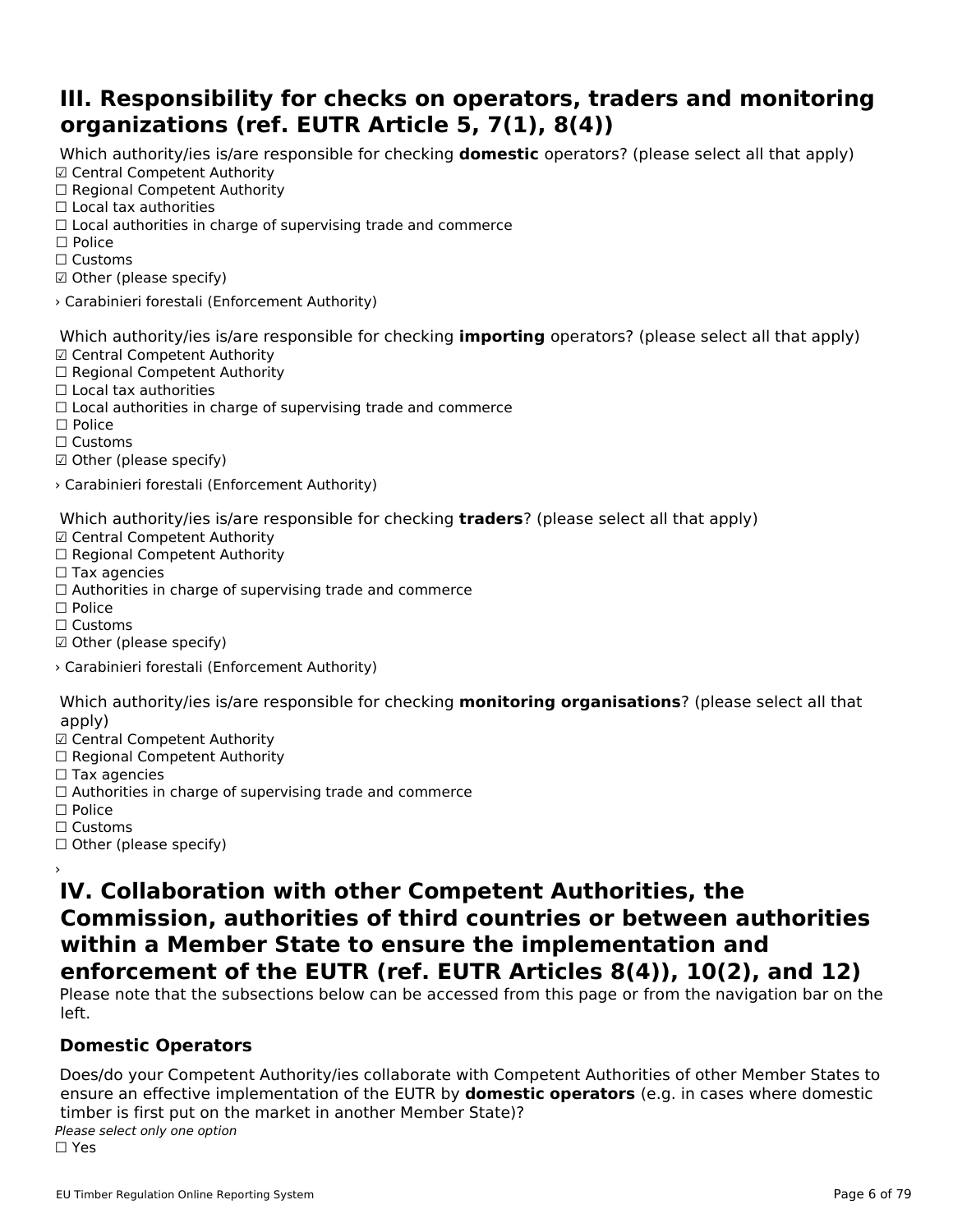#### ☑ No

For this collaboration, is there: (select all that apply)  $\Box$  A provision in the national legislation enabling/regulating the cooperation? (Please provide the legislation and Article number below)

 $\Box$  An agreement (e.g. Memorandum of Understanding) between the authorities involved on working arrangements between them? (Please specify below)

☐ Another arrangement? (Please specify below)

Details:

Which of the following is covered by the legislation and/or agreement/arrangement (select all that apply): ☐ Exchange of data/information

 $\Box$  Joint inspection at national level

☐ Other (please specify)

›

›

Please specify how the exchange of data/information is organised. Please select all that apply: □ Data/information is shared with my Competent Authority/ies without the need to request it (please select the frequency below)

☐ Data/information must be, and is being, requested by my Competent Authority/ies (please select the frequency below)

☐ My Competent Authority/ies provides data/information without the need to request it (please select the frequency below)

☐ My Competent Authority/ies provides data/information only if it is requested (please select the frequency below) ☐ Competent Authority/ies of other Member States have no access to data from the Competent Authority/ies ☐ Other (please specify)

›

Frequency at which data/information is shared with my Competent Authority/ies without the need to request it

*Please select only one option* ☐ Daily

☐ Weekly ☐ Monthly

□ Twice a year

□ Annually

□ As needed

 $\Box$  Other (please specify below)

 $\Box$  If other:

›

Frequency at which data/information must be, and is being, requested by my Competent Authority/ies *Please select only one option*

☐ Daily

☐ Weekly

☐ Monthly

□ Twice a year

☐ Annually

□ As needed

 $\Box$  Other (please specify below)

☐ If other:

›

Frequency at which my Competent Authority/ies provides data/information without the need to request it *Please select only one option* ☐ Daily ☐ Weekly ☐ Monthly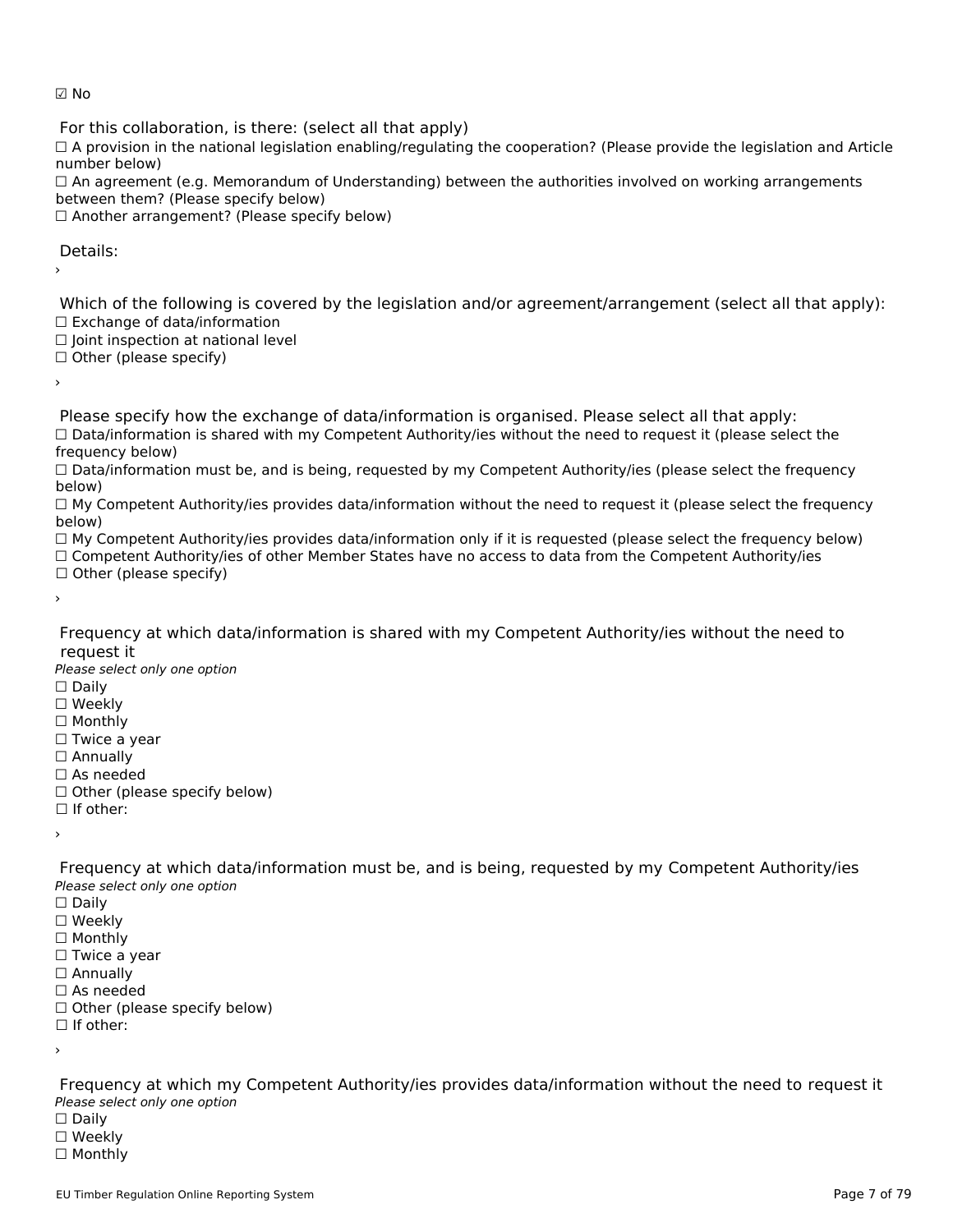| $\Box$ Other (please specify below) |
|-------------------------------------|
|                                     |
|                                     |

*Please select only one option*

›

›

›

›

›

›

›

☐ Daily ☐ Weekly ☐ Monthly □ Twice a year □ Annually □ As needed  $\Box$  Other (please specify below) ☐ If other: Please describe the nature of the collaboration Does/do your Competent Authority/ies collaborate with the European Commission to ensure an effective implementation of the EUTR by **domestic operators**? *Please select only one option* ☐ Yes ☑ No For this collaboration, is there: (select all that apply) □ A provision in the national legislation enabling/regulating the cooperation? (Please provide the legislation and Article number below) ☐ Another arrangement? (Please specify below) Details: Which of the following is covered by the legislation and/or agreement/arrangement (select all that apply): ☐ Exchange of data/information  $\Box$  Other (please specify) Please specify how the exchange of data/information is organised. Please select all that apply: ☐ My Competent Authority/ies provide/s data/information in a timely way, without the Commission needing to request it  $\Box$  My Competent Authority/ies provide/s data/information only if it is requested by the Commission □ My Competent Authority/ies do/es not provide access to data/information □ Other (please specify) Please describe the nature of the collaboration: Does/do your Competent Authority/ies collaborate with Authorities of Third Countries to ensure an effective implementation of the EUTR by **domestic operators** (e.g. in cases where domestic timber is first put on

Frequency at which my Competent Authority/ies provides data/information only if it is requested

the market by non-EU operators)? *Please select only one option* ☐ Yes

☑ No

For this collaboration, is there: (select all that apply)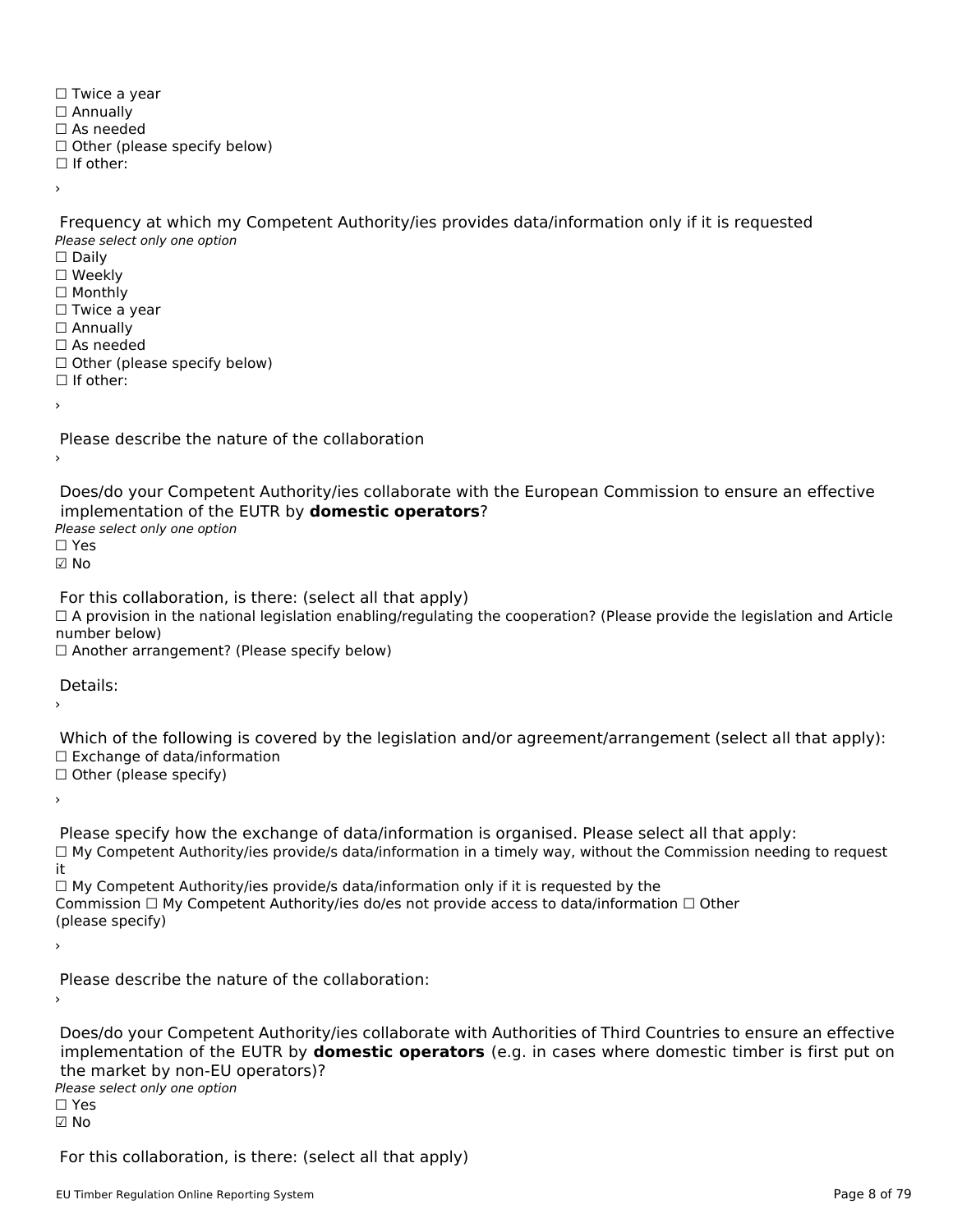$\Box$  A provision in the national legislation enabling/regulating the cooperation? (Please provide the legislation and Article number below) ☐ An agreement (e.g. Memorandum of Understanding) between the authorities involved on working arrangements between them? (Please specify below)  $\Box$  Another arrangement? (Please specify below) Details: › Which of the following is covered by the legislation and/or agreement/arrangement (select all that apply): ☐ Exchange of data/information ☐ Other (please specify) › Please specify how the exchange of data/information is organised. Please select all that apply: □ Data/information is shared with my Competent Authority/ies without the need to request it (please select the frequency below) ☐ Data/information must be, and is being, requested by my Competent Authority/ies (please select the frequency below) ☐ Competent Authority/ies have no access to data/information  $\Box$  Other (please specify) › Frequency at which data/information is shared with my Competent Authority/ies without the need to request it *Please select only one option* ☐ Daily ☐ Weekly ☐ Monthly □ Twice a year □ Annually □ As needed  $\Box$  Other (please specify below) ☐ If other: › Frequency at which data/information must be, and is being, requested by my Competent Authority/ies *Please select only one option* ☐ Daily ☐ Weekly ☐ Monthly □ Twice a year □ Annually □ As needed  $\Box$  Other (please specify below)  $\Box$  If other: › Please describe the nature of the collaboration: › Does/do your Competent Authority/ies collaborate with Tax agencies to ensure an effective implementation of the EUTR by **domestic operators**? *Please select only one option* ☐ Yes ☑ No For this collaboration, is there: (select all that apply)  $\Box$  A provision in the national legislation enabling/regulating the cooperation? (Please provide the legislation and Article

number below)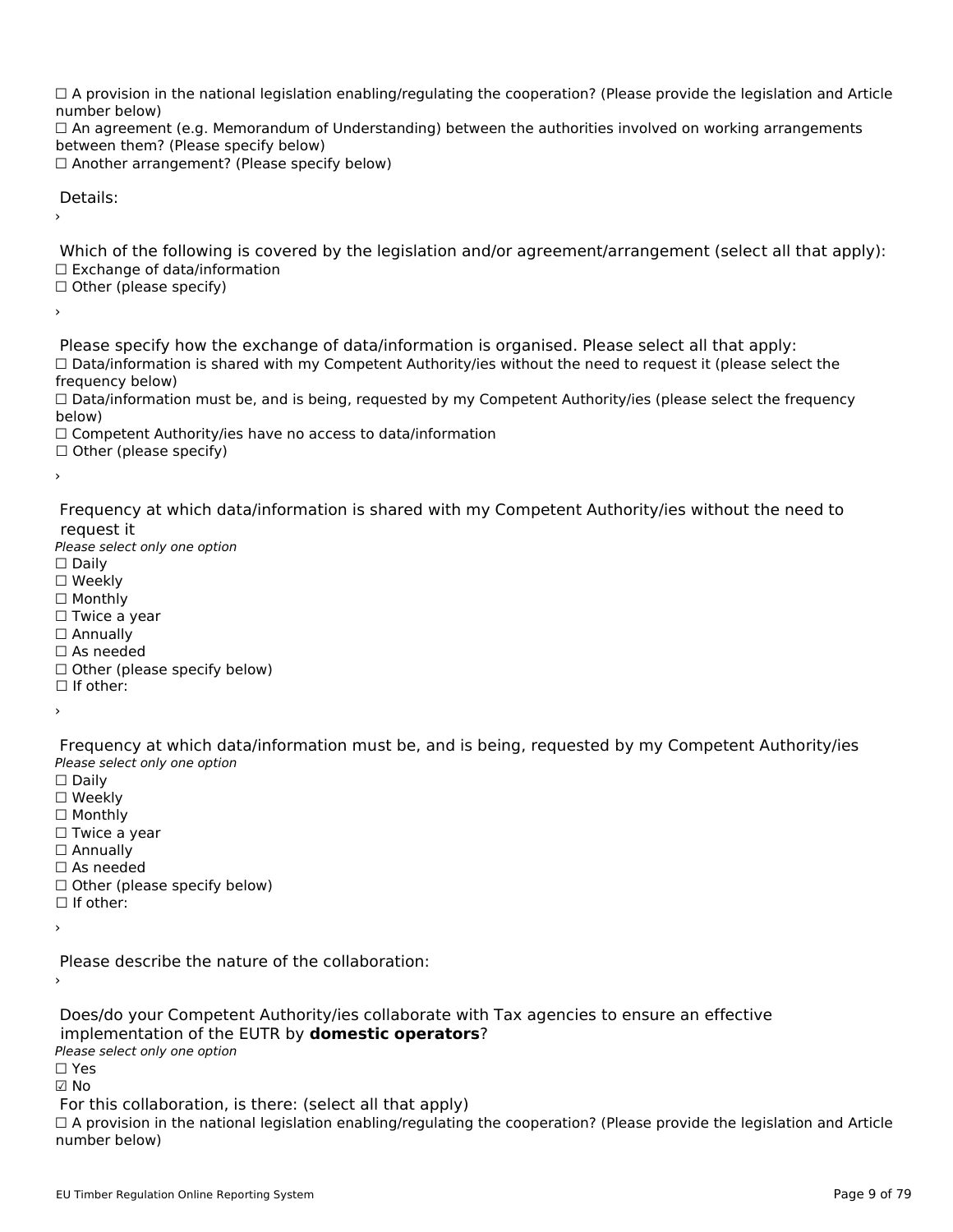$\Box$  An agreement (e.g. Memorandum of Understanding) between the authorities involved on working arrangements between them? (Please specify below) ☐ Another arrangement? (Please specify below)

Details:

›

Which of the following is covered by the legislation and/or agreement/arrangement (select all that apply): □ Exchange of data/information

 $\Box$  Other (please specify)

›

Please specify how the exchange of data/information is organised. Please select all that apply: ☐ Data/information is shared with my Competent Authority/ies without the need to request it (please select the frequency below)

☐ Data/information must be, and is being, requested by my Competent Authority/ies (please select the frequency below)

 $\Box$  My Competent Authority/ies provides data/information without the need to request it (please select the frequency below)

☐ My Competent Authority/ies provides data/information only if it is requested (please select the frequency below)  $\Box$  Competent Authority/ies have no access to data/information  $\Box$  Other (please specify)

›

Frequency at which data/information is shared with my Competent Authority/ies without the need to request it

*Please select only one option* ☐ Daily ☐ Weekly ☐ Monthly □ Twice a year □ Annually □ As needed  $\Box$  Other (please specify below) ☐ If other:

›

Frequency at which data/information must be, and is being, requested by my Competent Authority/ies *Please select only one option*

☐ Daily

☐ Weekly

☐ Monthly

□ Twice a year

□ Annually

□ As needed

 $\Box$  Other (please specify below)

 $\Box$  If other:

›

Frequency at which my Competent Authority/ies provides data/information without the need to request it *Please select only one option*

☐ Daily

☐ Weekly

☐ Monthly

□ Twice a year

□ Annually □ As needed

☐ Other (please specify below)

☐ If other:

›

Frequency at which my Competent Authority/ies provides data/information only if it is requested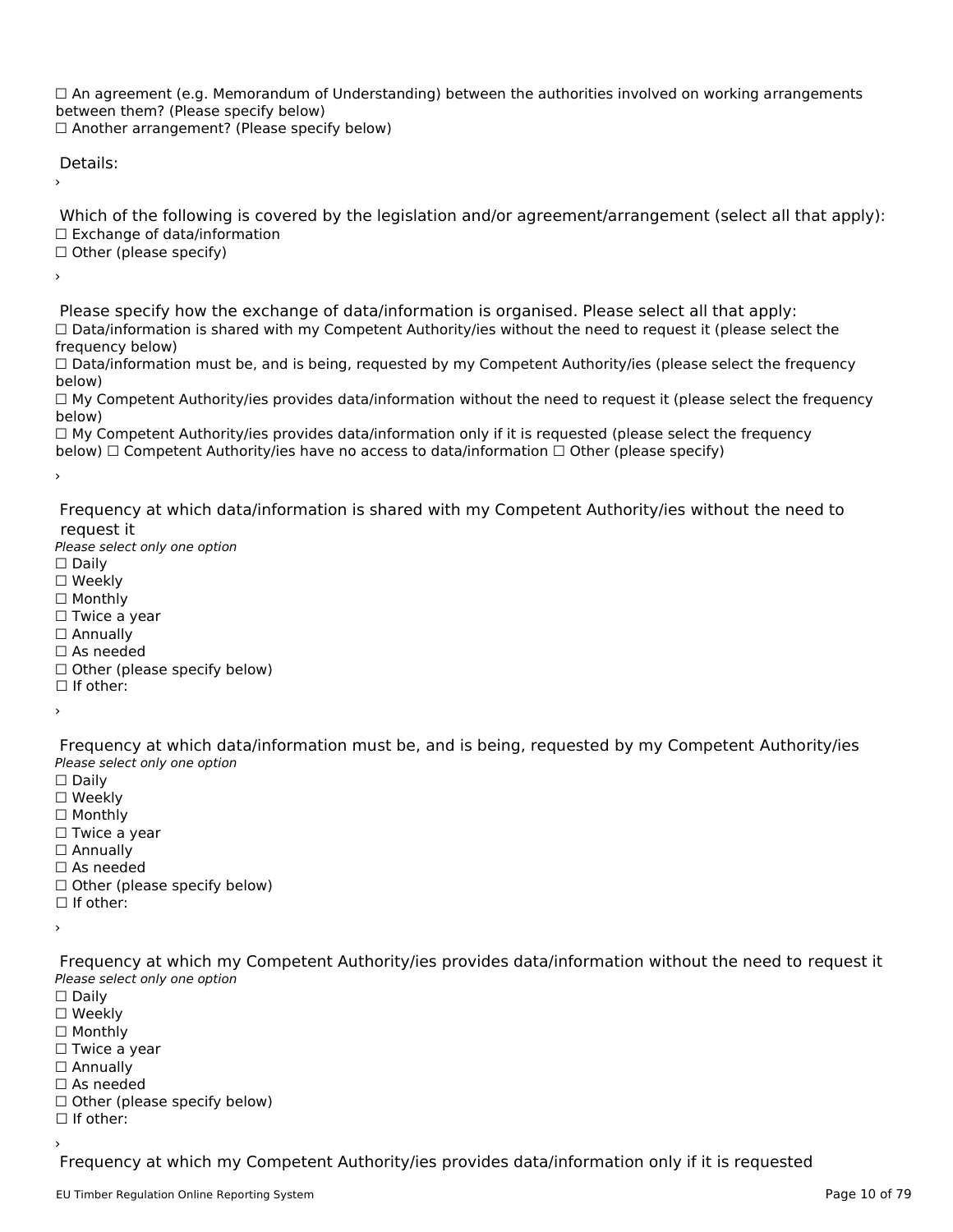*Please select only one option* ☐ Daily ☐ Weekly ☐ Monthly □ Twice a year □ Annually □ As needed  $\Box$  Other (please specify below) ☐ If other:

›

Please describe the nature of the collaboration:

›

Does/do your Competent Authority/ies collaborate with the Police to ensure an effective implementation of the EUTR by **domestic operators**?

*Please select only one option* ☑ Yes ☐ No

For this collaboration, is there: (select all that apply)

☑ A provision in the national legislation enabling/regulating the cooperation? (Please provide the legislation and Article number below)

☐ An agreement (e.g. Memorandum of Understanding) between the authorities involved on working arrangements between them? (Please specify below)

☐ Another arrangement? (Please specify below)

Details:

› Decreto legislativo 178/2014 art. 2

Il decreto ministeriale n. 2003 del 24 maggio 2018 ha definito la nuova ripartizione delle competenze tra le unità organizzative e gli enti pubblici coinvolti nell'attuazione dei regolamenti dell'UE relativi al commercio di legname.

Which of the following is covered by the legislation and/or agreement/arrangement (select all that apply): ☑ Exchange of data/information ☐ Joint inspections at national level

☑ Other (please specify)

 $\rightarrow$  .

Please specify how the exchange of data/information is organised. Please select all that apply: □ Data/information is shared with my Competent Authority/ies without the need to request it (please select the frequency below)

☑ Data/information must be, and is being, requested by my Competent Authority/ies (please select the frequency below)

 $\Box$  My Competent Authority/ies provides data/information without the need to request it (please provide the frequency below)

☐ My Competent Authority/ies provides data/information only if it is requested (please select the frequency below)  $□$  Competent Authority/ies have no access to data/information  $□$  Other (please specify)

 $\rightarrow$  .

Frequency at which data/information is shared with my Competent Authority/ies without the need to request it *Please select only one option* ☐ Daily ☐ Weekly ☐ Monthly

□ Twice a year

☐ Annually

□ As needed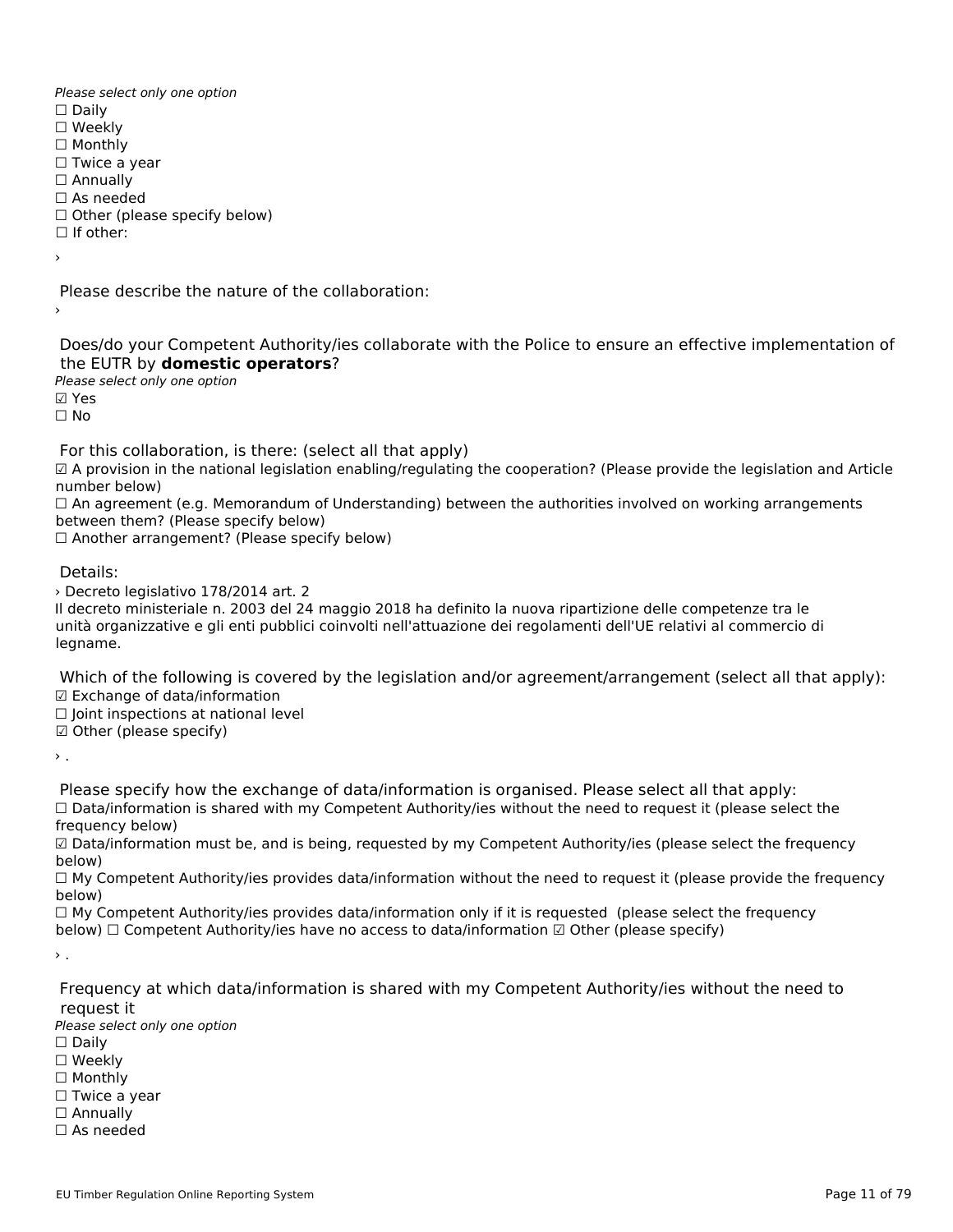$\Box$  Other (please specify below) ☐ If other:

›

Frequency at which data/information must be, and is being, requested by my Competent Authority/ies *Please select only one option*

☐ Daily

☐ Weekly

☐ Monthly

☐ Twice a year

□ Annually

☑ As needed

 $\Box$  Other (please specify below)

☑ If other:

› Come necessario per le attività di reporting e per pianificare ulteriori attività di controllo sugli operatori già controllati

Frequency at which my Competent Authority/ies provides data/information without the need to request it *Please select only one option*

☐ Daily

☐ Weekly

☐ Monthly

☐ Twice a year

□ Annually

□ As needed

 $\Box$  Other (please specify below)

☐ If other:

›

Frequency at which my Competent Authority/ies provides data/information only if it is requested *Please select only one option* ☐ Daily

☐ Weekly ☐ Monthly □ Twice a year ☐ Annually □ As needed ☐ Other (please specify below) ☐ If other:

›

Please describe the nature of the collaboration:

› La collaborazione è su base legislativa: il Decreto legislativo n.178 / 2014 e il DM n. 2003/2018.

Does/do your Competent Authority/ies collaborate with any other authorities/agencies to ensure an effective implementation of the EUTR by **domestic operators**? *Please select only one option* ☑ Yes ☐ No

For this collaboration, is there: (select all that apply)

☑ A provision in the national legislation enabling/regulating the cooperation? (Please provide the legislation and Article number below)

 $\Box$  An agreement (e.g. Memorandum of Understanding) between the authorities involved on working arrangements between them? (Please specify below)

☑ Another arrangement? (Please specify below)

Details:

› Decreto legislativo n. 178/2014 articolo 5: Consulta FLEGT / EUTR (Organo consultivo all'interno del Ministero dell'Ambiente, composto da diversi soggetti istituzionali e privati)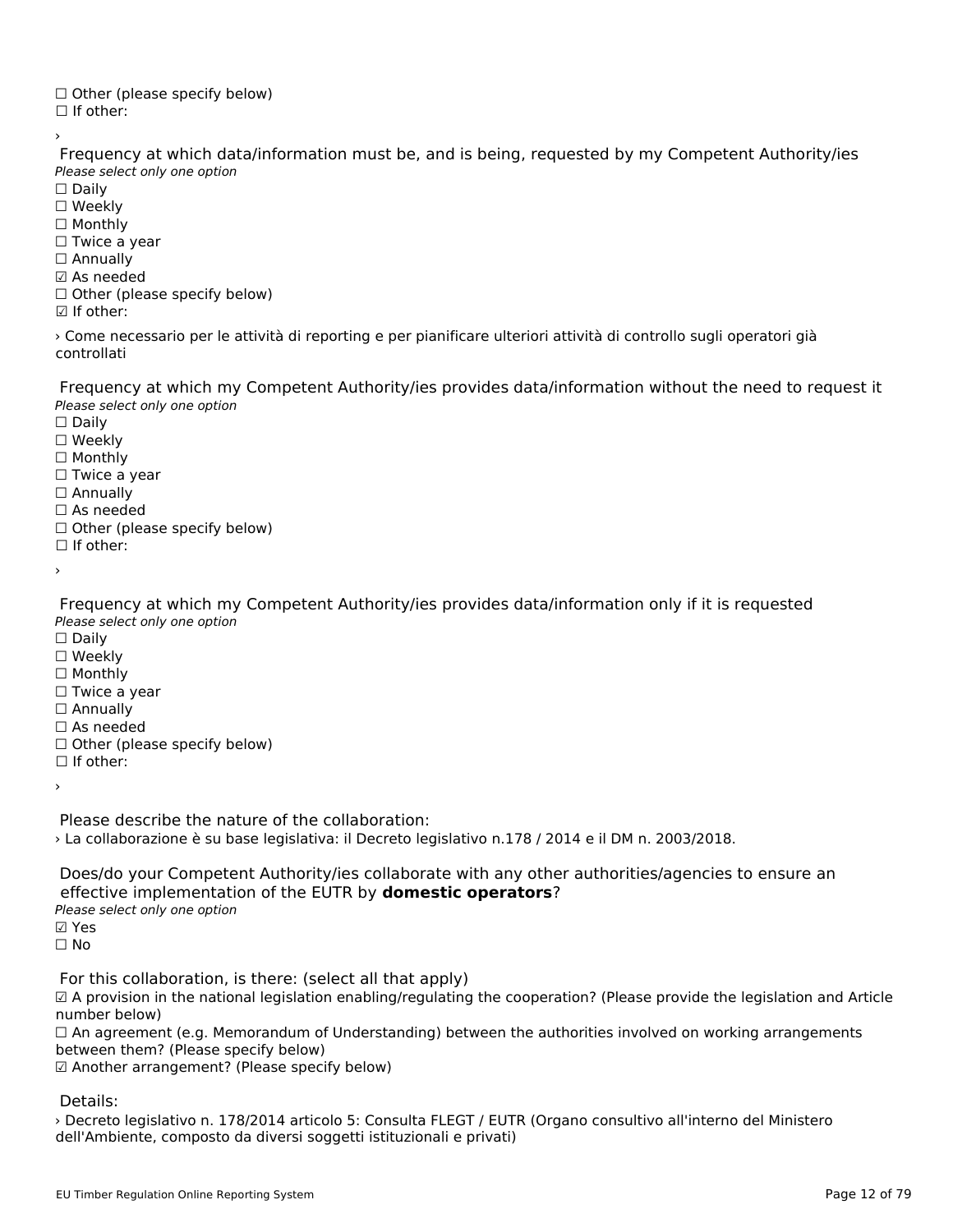Which of the following is covered by the legislation and/or agreement/arrangement (select all that apply): ☑ Exchange of data/information

 $\Box$  Joint inspections at national level

☑ Other (please specify)

› La Consulta fornisce supporto all'autorita' nazionale competente per la soluzione di criticita', per la ricerca di priorita' ed in generale per le attivita' che fanno capo alla stessa Autorita' nazionale competente.

Please specify how the exchange of data/information is organised. Please select all that apply: □ Data/information is shared with my Competent Authority/ies without the need to request it (please select the frequency below)

☐ Data/information must be, and is being, requested by my Competent Authority/ies (please select the frequency below)

 $\Box$  My Competent Authority/ies provides data/information without the need to request it (please select the frequency below)

☐ My Competent Authority/ies provides data/information only if it is requested (please select the frequency below)  $□$  Competent Authority/ies have no access to data/information  $□$  Other (please specify)

#### › la

Consulta fornisce supporto all'autorita' nazionale competente per la soluzione di criticita', per la ricerca di priorita' ed in generale per le attivita' che fanno capo alla stessa Autorita' nazionale competente, esprimendo pareri non vincolanti, in particolare sui seguenti argomenti:

a) partecipazione delle amministrazioni e dei portatori di interesse alle attivita' connesse all'attuazione dei regolamenti; b) esame di eventuali criticita' che dovessero emergere nelle attivita' di attuazione dei regolamenti;

c) ricerca delle soluzioni ai problemi tecnici riguardantil'esercizio delle attivita' prospettate dagli aderenti, al fine di dare coerenza di comportamento, in particolare in materia di interpretazione normativa, esame di procedure informatiche e telematiche, impostazione di campagne promozionali e di comunicazione;

d) promozione di accordi volontari di partenariato con Paesiterzi;

e) scambio di informazioni e dati conoscitivi tra i soggetticoinvolti nell'attuazione dei regolamenti anche promuovendo la realizzazione di banche dati.

la

Consulta fornisce supporto all'autorita' nazionale competente per la soluzione di criticita', per la ricerca di priorita' ed in generale per le attivita' che fanno capo alla stessa Autorita' nazionale competente, esprimendo pareri non vincolanti, in particolare sui seguenti argomenti:

a) partecipazione delle amministrazioni e dei portatori di interesse alle attivita' connesse all'attuazione dei regolamenti; b) esame di eventuali criticita' che dovessero emergere nelle attivita' di attuazione dei regolamenti;

c) ricerca delle soluzioni ai problemi tecnici riguardantil'esercizio delle attivita' prospettate dagli aderenti, al fine di dare coerenza di comportamento, in particolare in materia di interpretazione normativa, esame di procedure informatiche e telematiche, impostazione di campagne promozionali e di comunicazione;

d) promozione di accordi volontari di partenariato con Paesiterzi;

e) scambio di informazioni e dati conoscitivi tra i soggetticoinvolti nell'attuazione dei regolamenti anche promuovendo la realizzazione di banche dati.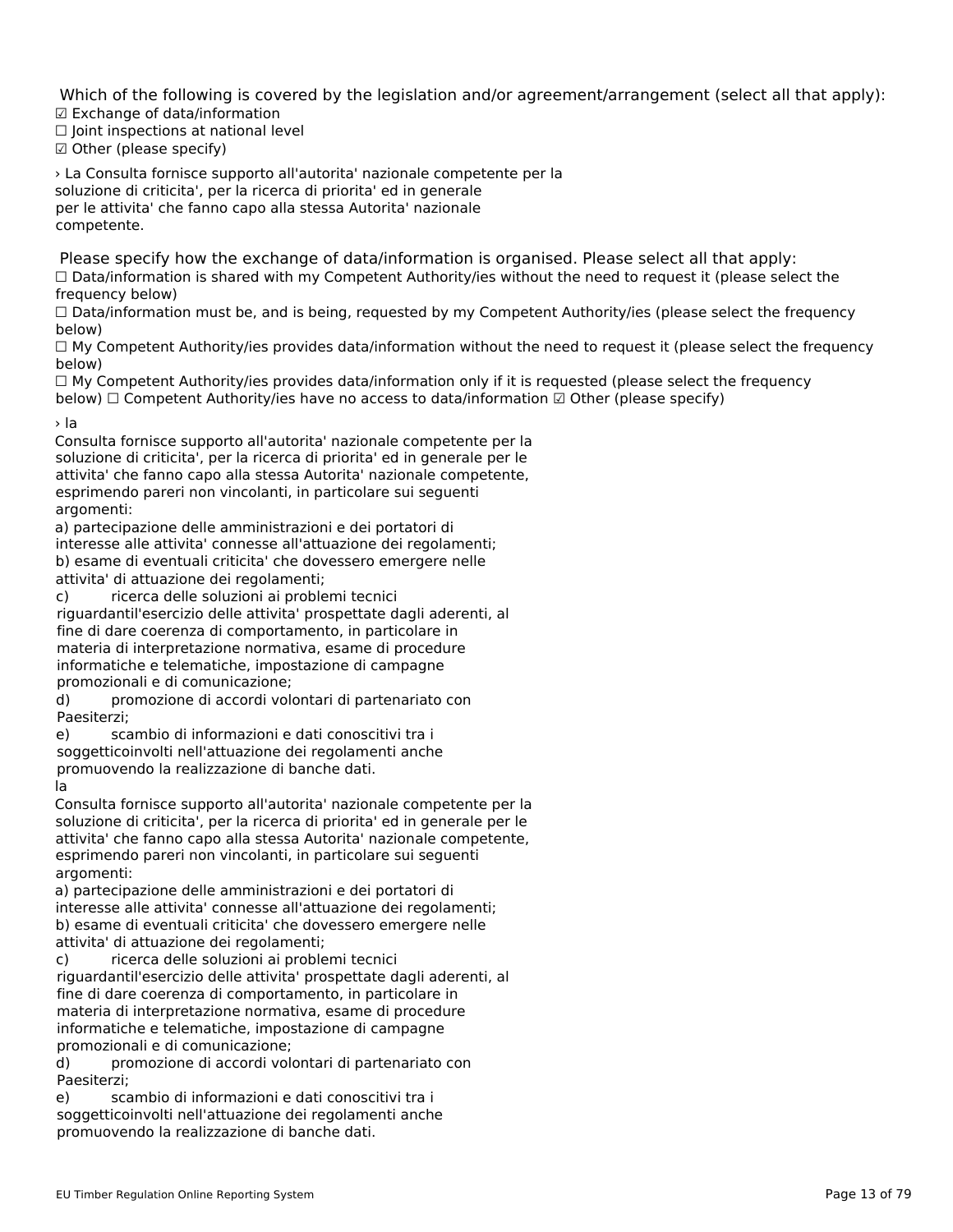La Consulta, in seno al Ministero dell'Ambiente, fornisce supporto all'Autorita' nazionale competente per la soluzione di criticita', per la ricerca di priorita' ed in generale per le attivita' che fanno capo alla stessa Autorita' nazionale competente, esprimendo pareri non vincolanti, in particolare in materia di interpretazione normativa, esame di procedure informatiche e telematiche, impostazione di campagne promozionali e di comunicazione; promozione di accordi volontari di partenariato.

Frequency at which data/information is shared with my Competent Authority/ies without the need to request it *Please select only one option* ☐ Daily ☐ Weekly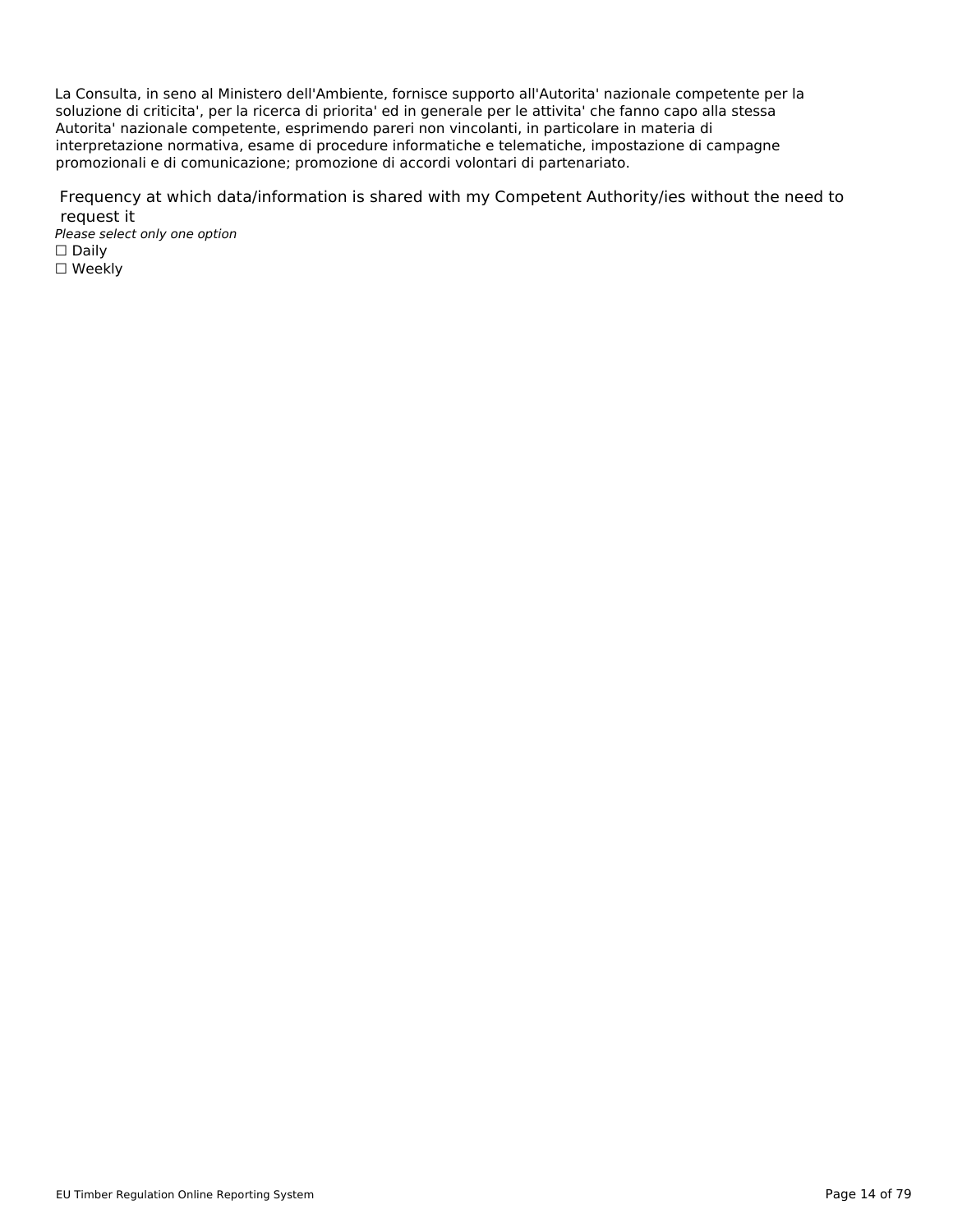Monthly □ Twice a year □ Annually □ As needed  $\Box$  Other (please specify below) ☐ If other:

›

Frequency at which data/information must be, and is being, requested by my Competent Authority/ies *Please select only one option* ☐ Daily ☐ Weekly ☐ Monthly □ Twice a year □ Annually □ As needed  $\Box$  Other (please specify below) ☐ If other:

›

Frequency at which my Competent Authority/ies provides data/information without the need to request it *Please select only one option*

☐ Daily ☐ Weekly ☐ Monthly

□ Twice a year

□ Annually

□ As needed

 $\Box$  Other (please specify below)

☐ If other:

›

Frequency at which my Competent Authority/ies provides data/information only if it is requested *Please select only one option* ☐ Daily

☐ Weekly ☐ Monthly □ Twice a year

☐ Annually

☐ As needed

 $\Box$  Other (please specify below) ☐ If other:

›

Please describe the nature of the collaboration:

› La Consulta esprime pareri non vincolanti, in particolare in materia di interpretazione normativa, esame di procedure informatiche e telematiche, impostazione di campagne promozionali e di comunicazione, promozione di accordi volontari di partenariato con Paesi terzi.

## **Importing operators**

Does/do your Competent Authority/ies collaborate with Competent Authorities of other Member States to ensure an effective implementation of the EUTR by **importing operators**? *Please select only one option* ☑ Yes ☐ No

For this collaboration, is there: (select all that apply)

 $\Box$  A provision in the national legislation enabling/regulating the cooperation? (Please provide the legislation and Article number below)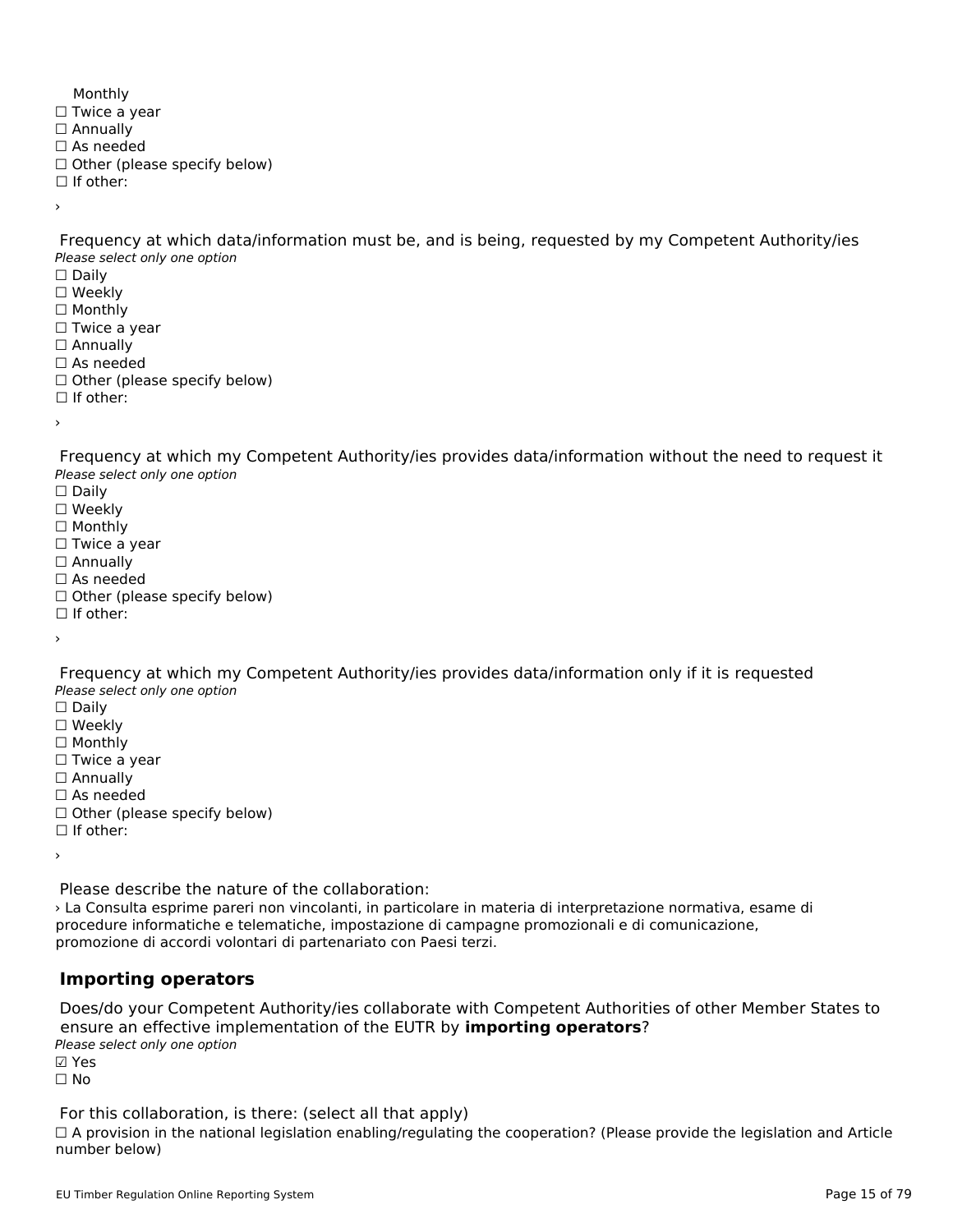$\Box$  An agreement (e.g. Memorandum of Understanding) between the authorities involved on working arrangements between them? (Please specify below) ☑ Another arrangement? (Please specify below)

Details:

› La cooperazione tra le autorità competenti EUTR di altri Stati membri è garantita come previsto dall'articolo 12 del regolamento (UE) 995/2010 attraverso lo scambio di informazioni durante riunioni informali di enforcement, partecipazione alle riunioni del gruppo di esperti EUTR / FLEGT. Nessun accordo formale è previsto per l'Italia in relazione a questa collaborazione.

Which of the following is covered by the legislation and/or agreement/arrangement (select all that apply): ☑ Exchange of data/information

 $\Box$  loint inspections at national level

 $\Box$  Other (please specify)

›

Please specify how the exchange of data/information is organised. Please select all that apply: ☐ Data/information is shared with my Competent Authority/ies without the need to request it (please select the frequency below)

☐ Data/information must be, and is being, requested by my Competent Authority/ies (please select the frequency below)

 $\Box$  My Competent Authority/ies provides data/information without the need to request it (please select the frequency below)

☑ My Competent Authority/ies provides data/information only if it is requested (please select the frequency below)  $\Box$  Competent Authority/ies have no access to data/information  $\Box$  Other (please specify)

›

Frequency at which data/information is shared with my Competent Authority/ies without the need to request it *Please select only one option*

☐ Daily ☐ Weekly ☐ Monthly □ Twice a year ☐ Annually □ As needed  $\Box$  Other (please specify below)

☐ If other:

›

Frequency at which data/information must be, and is being, requested by my Competent Authority/ies *Please select only one option*

☐ Daily ☐ Weekly ☐ Monthly □ Twice a year □ Annually □ As needed  $\Box$  Other (please specify below) ☐ If other:

›

□ As needed

Frequency at which my Competent Authority/ies provides data/information without the need to request it *Please select only one option* ☐ Daily ☐ Weekly ☐ Monthly □ Twice a year □ Annually

EU Timber Regulation Online Reporting System Page 16 of 79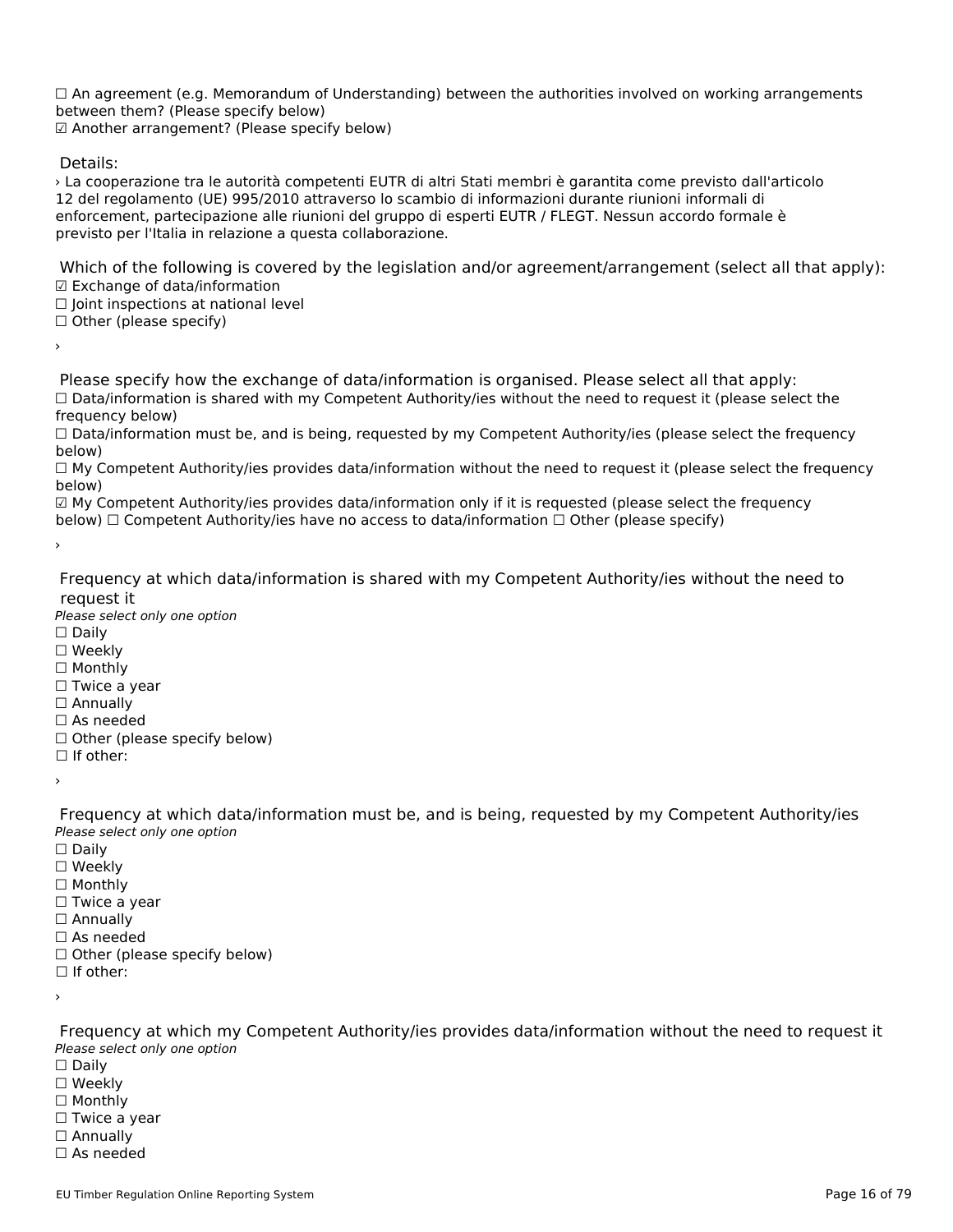$\Box$  Other (please specify below) ☐ If other:

›

Frequency at which my Competent Authority/ies provides data/information only if it is requested *Please select only one option*

☐ Daily

☐ Weekly

Monthly

□ Twice a year

□ Annually

☑ As needed

 $\Box$  Other (please specify below)

☐ If other:

›

Please describe the nature of the collaboration:

 $\rightarrow$  .

Does/do your Competent Authority/ies collaborate with the European Commission to ensure an effective implementation of the EUTR by **importing operators**? *Please select only one option* ☑ Yes ☐ No

For this collaboration, is there: (select all that apply)

☑ A provision in the national legislation enabling/regulating the cooperation? (Please provide the legislation and Article number below)

☐ Another arrangement? (Please specify below)

Details:

› La collaborazione è assicurata quando necessario ai sensi del Decreto legislativo n. 178/2014, articolo 2.

Which of the following is covered by the legislation and/or agreement/arrangement (select all that apply): ☑ Exchange of data/information  $\Box$  Other (please specify)

›

Please specify how the exchange of data/information is organised. Please select all that apply: ☑ My Competent Authority/ies provides data/information in a timely way, without the Commission needing to request it

 $\Box$  My Competent Authority/ies provides data/information only if it is requested by the Commission □ Competent Authority/ies does not provide access to data/information □ Other (please specify)

› L'Autorità competente fornisce i dati a cadenza regolare (ogni sei mesi) e ogni volta che la Commissione lo richiede.

Please describe the nature of the collaboration:

 $\mathcal{P}$ .

Does/do your Competent Authority/ies collaborate with Authorities of Third Countries to ensure an effective implementation of the EUTR by **importing operators**? *Please select only one option* ☑ Yes ☐ No

For this collaboration, is there: (select all that apply)

 $\Box$  A provision in the national legislation enabling/regulating the cooperation? (Please provide the legislation and Article number below)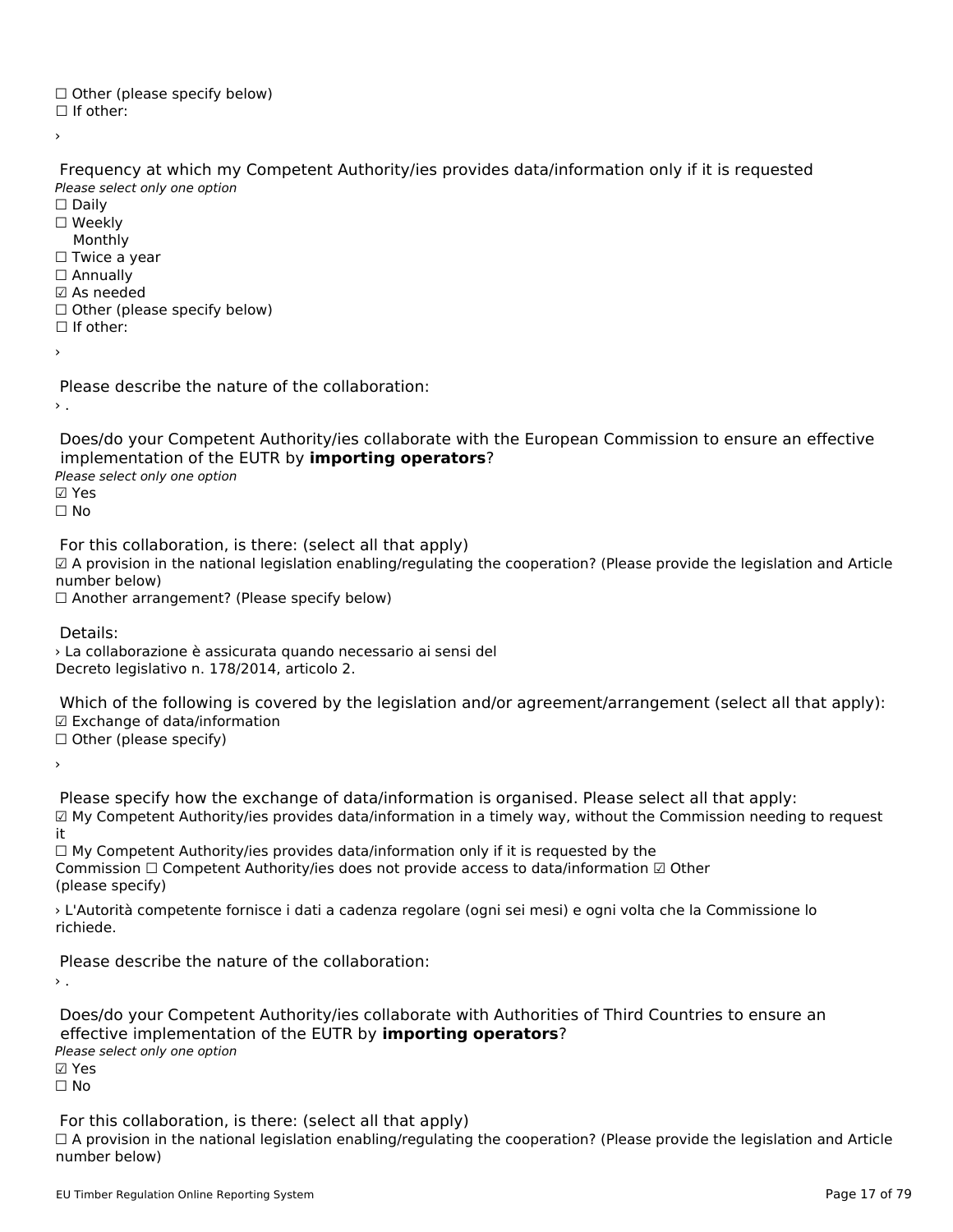☐ An agreement (e.g. Memorandum of Understanding) between the authorities involved on working arrangements between them? (Please specify below) ☑ Another arrangement? (Please specify below)

### Details:

› Cooperazione internazionale di polizia (INTERPOL)

Which of the following is covered by the legislation and/or agreement/arrangement (select all that apply): ☑ Exchange of data/information

☑ Other (please specify)

› eventuale attività di polizia giudiziaria mediante rogatoria internazionale

Please specify how the exchange of data/information is organised. Please select all that apply: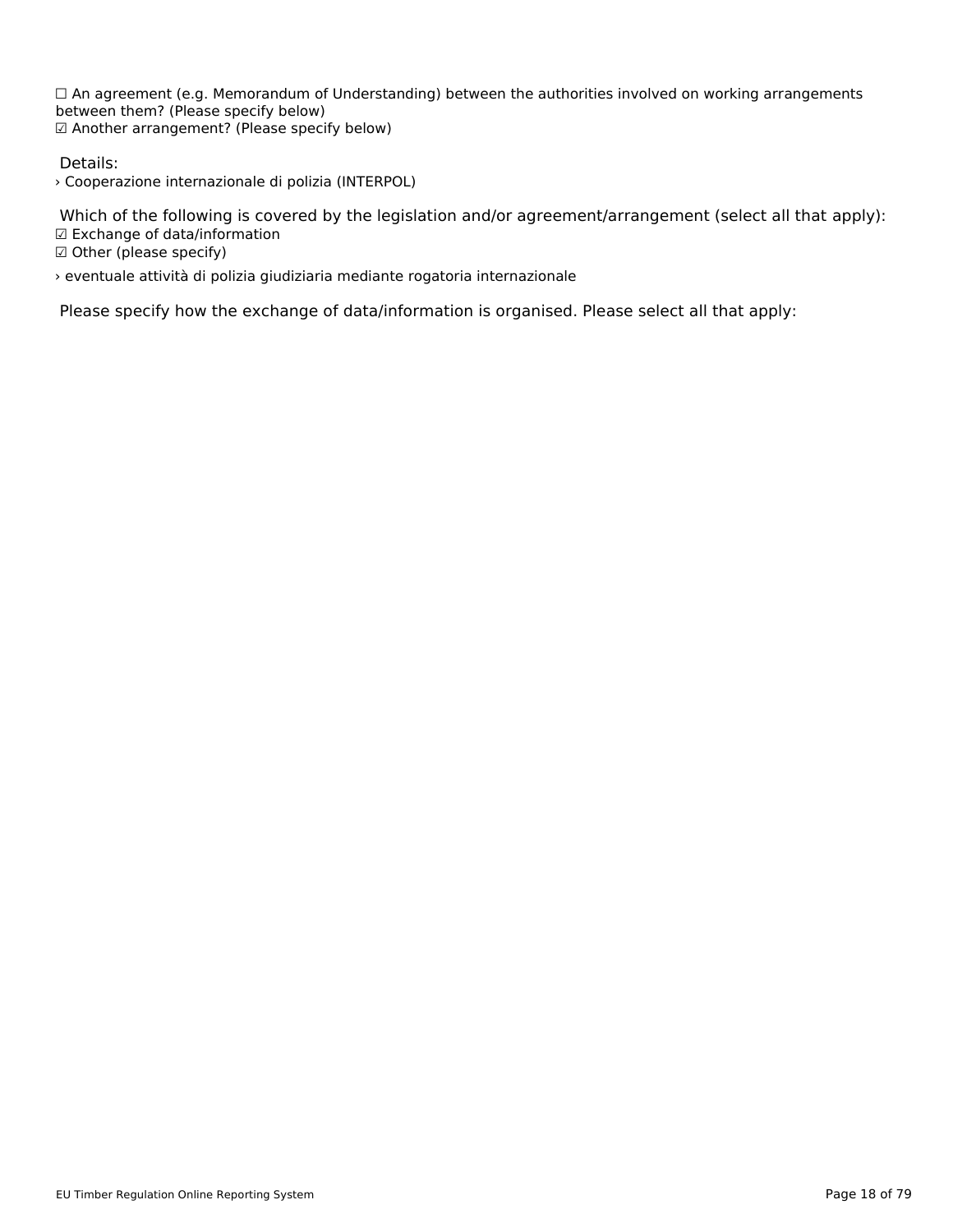Data/information is shared with my Competent Authority/ies without the need to request it (please select the frequency below)

☐ Data/information must be, and is being, requested by my Competent Authority/ies (please select the frequency below)

□ Competent Authority/ies have no access to data/information

☑ Other (please specify)

› La polizia giudiziaria conduce l'intera attività di indagine e di scambio delle informazioni mediante i canali della cooperazione internazionale di polizia e giudiziaria.

Frequency at which data/information is shared with my Competent Authority/ies without the need to request it

*Please select only one option*

☐ Daily

- ☐ Weekly
- ☐ Monthly
- □ Twice a year
- □ Annually
- □ As needed
- $\Box$  Other (please specify below)

☐ If other:

›

Frequency at which data/information must be, and is being, requested by my Competent Authority/ies *Please select only one option*

☐ Daily

☐ Weekly

- ☐ Monthly
- □ Twice a year
- □ Annually
- □ As needed
- $\Box$  Other (please specify below)

□ If other:

›

Please describe the nature of the collaboration:

 $\mathcal{P}$ .

Does/do your Competent Authority/ies collaborate with Tax agencies to ensure an effective implementation of the EUTR by **importing operators**? *Please select only one option* ☑ Yes ☐ No

For this collaboration, is there: (select all that apply)

☑ A provision in the national legislation enabling/regulating the cooperation? (Please provide the legislation and Article number below)

 $\Box$  An agreement (e.g. Memorandum of Understanding) between the authorities involved on working arrangements between them? (Please specify below)

☐ Another arrangement? (Please specify below)

Details:

› Codice dell'Amministrazione Digitale (CAD) (testo unico che riunisce e organizza le norme riguardanti l'informatizzazione della Pubblica Amministrazione nei rapporti con i cittadini e le imprese) istituito con il decreto legislativo 7 marzo 2005, n. 82 e ss.mm.ii.

Which of the following is covered by the legislation and/or agreement/arrangement (select all that apply): ☐ Exchange of data/information

☑ Other (please specify)

› Mediante consultazione on line delle banche dati messe a disposizione dalla Amministrazione competente (Agenzia delle entrate)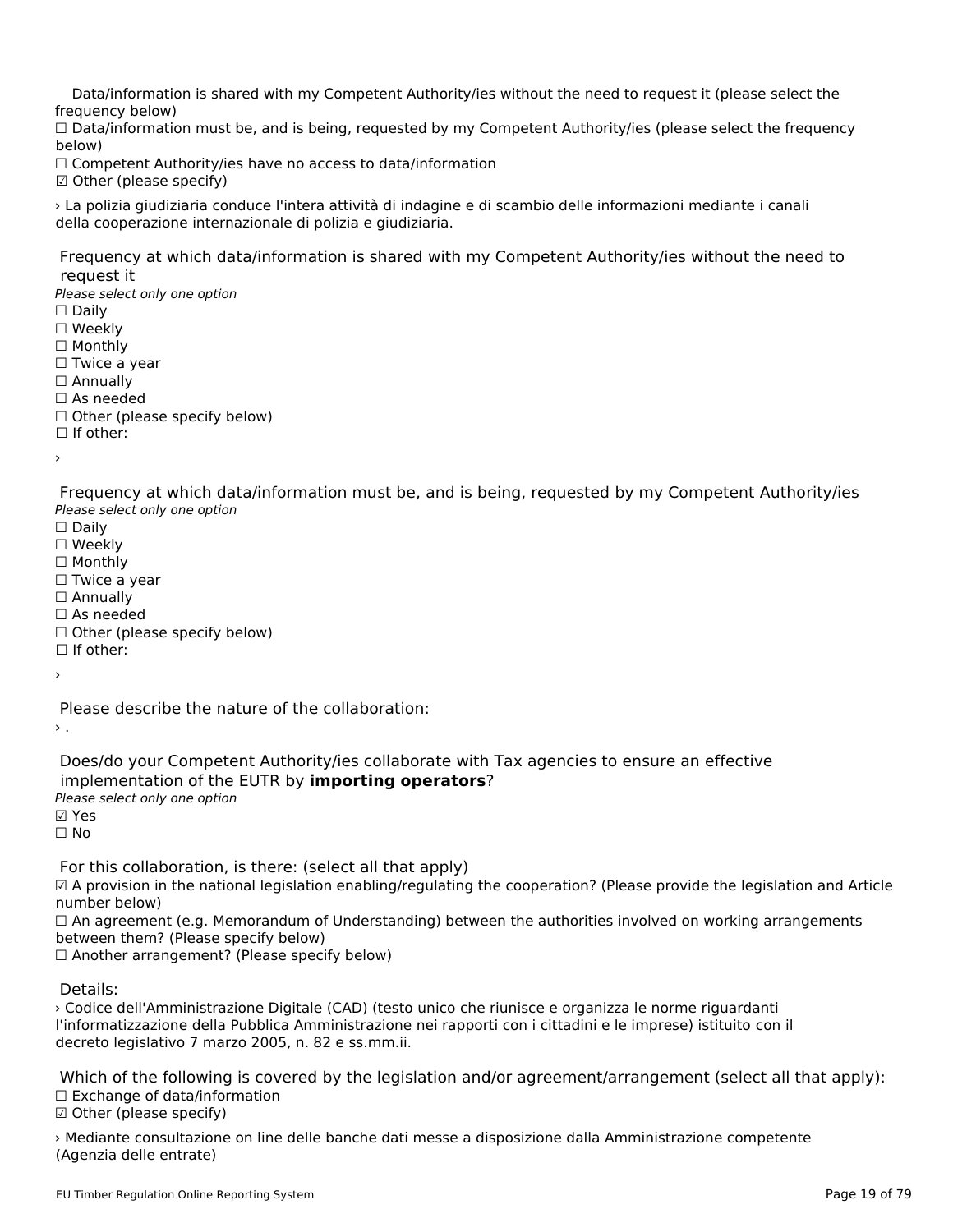Please specify how the exchange of data/information is organised. Please select all that apply: □ Data/information is shared with my Competent Authority/ies without the need to request it (please select the frequency below)

Data/information must be, and is being, requested by my Competent Authority/ies (please select the frequency below)

 $\Box$  My Competent Authority/ies provides data/information without the need to request it (please select the frequency below)

☐ My Competent Authority/ies provides data/information only if it is requested (please select the frequency below)  $□$  Competent Authority/ies have no access to data/information  $□$  Other (please specify)

› Le informazioni non disponibili on line (quindi non rese pubbliche) vengono richieste dall'Autorità competente all'occorrenza anche mediante la stipula di Convenzioni o Accordi tra le Amministrazioni competenti.

Frequency at which data/information is shared with my Competent Authority/ies without the need to request it

*Please select only one option* ☐ Daily ☐ Weekly ☐ Monthly □ Twice a year □ Annually ☐ As needed ☐ Other (please specify below) ☐ If other:

›

Frequency at which data/information must be, and is being, requested by my Competent Authority/ies *Please select only one option*

☐ Daily

☐ Weekly

☐ Monthly

□ Twice a year

□ Annually

□ As needed

☐ Other (please specify below) ☐ If other:

›

Frequency at which my Competent Authority/ies provides data/information without the need to request it *Please select only one option* ☐ Daily ☐ Weekly ☐ Monthly □ Twice a year □ Annually □ As needed

 $\Box$  Other (please specify below)

 $\Box$  If other:

›

Frequency at which my Competent Authority/ies provides data/information only if it is requested *Please select only one option* ☐ Daily ☐ Weekly ☐ Monthly ☐ Twice a year □ Annually □ As needed  $\Box$  Other (please specify below) ☐ If other: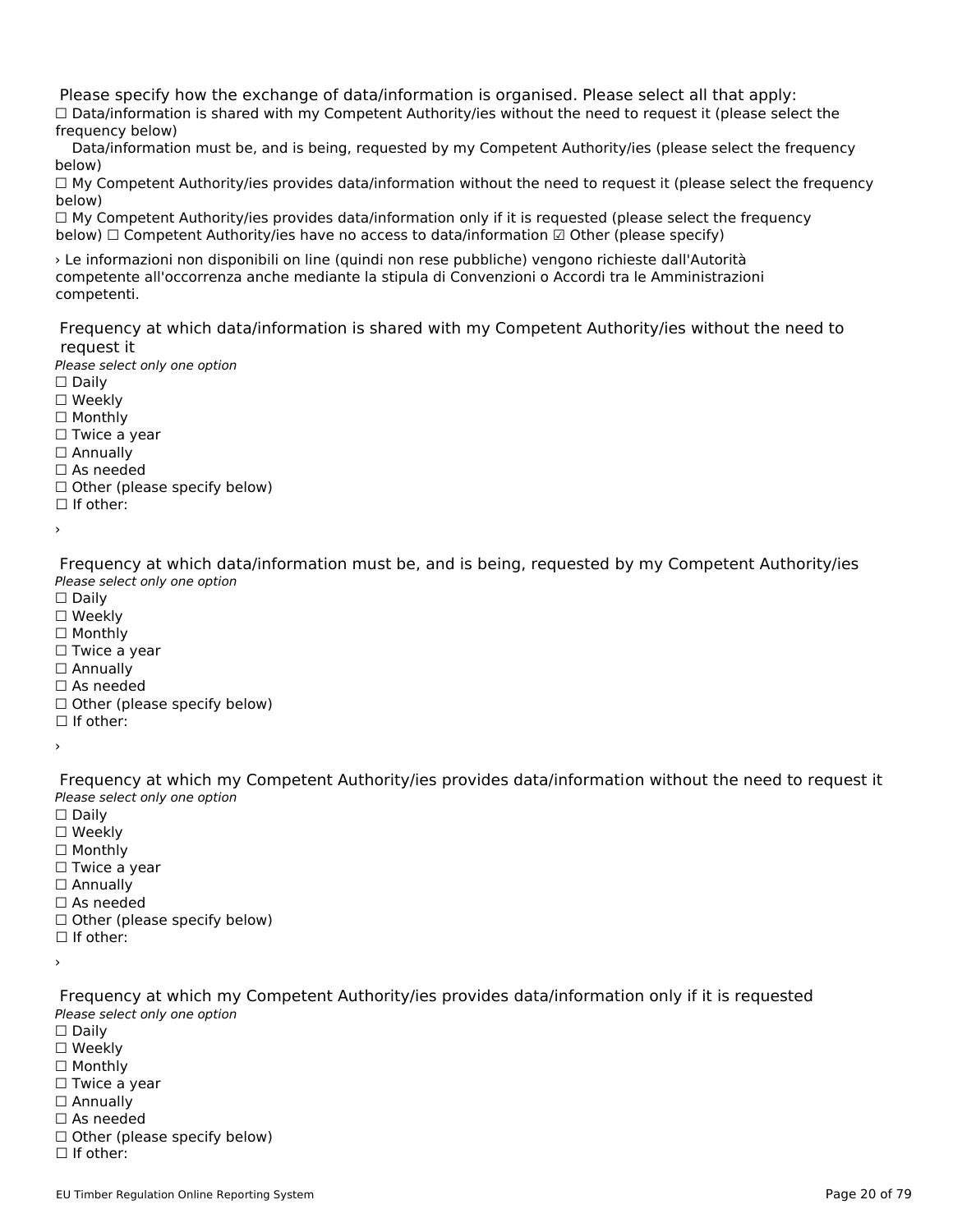Please describe the nature of the collaboration:

 $\rightarrow$  .

›

Does/do your Competent Authority/ies collaborate with Customs to ensure an effective implementation of the EUTR by **importing operators**?

*Please select only one option* ☑ Yes ☐ No

For this collaboration, is there: (select all that apply)

☑ A provision in the national legislation enabling/regulating the cooperation? (Please provide the legislation and Article number below)

 $\Box$  An agreement (e.g. Memorandum of Understanding) between the authorities involved on working arrangements between them? (Please specify below)

☐ Another arrangement? (Please specify below)

Details:

› Decreto legislativo n.178/2014 art.2 e art.4

Which of the following is covered by the legislation and/or agreement/arrangement (select all that apply): ☑ Exchange of data/information

☑ Joint inspections at national level

☑ Other (please specify)

› L'autorità nazionale competente assicura il necessario coordinamento tra le amministrazioni coinvolte nell'attuazione dei Regolamenti FLEGT ed EUTR (quindi anche l'Autorità doganale).

Please specify how the exchange of data/information is organised. Please select all that apply:  $\Box$  Competent Authority/ies have/has full access to data from Customs (do not need to request it)

☐ Data/information is shared with my Competent Authority/ies without the need to request it (please select the frequency below)

☑ Data/information must be, and is being, requested by my Competent Authority/ies (please select the frequency below)

 $\Box$  My Competent Authority/ies provides data/information without the need to request it (please select the frequency below)

 $\Box$  My Competent Authority/ies provides data/information only if it is requested (please select the frequency below) ☐ The Competent Authority/ies have no access to data/information

 $\Box$  Other (please specify)

›

Frequency at which data/information is shared with my Competent Authority/ies without the need to request it

*Please select only one option* ☐ Daily ☐ Weekly ☐ Monthly □ Twice a year □ Annually

□ As needed

 $\Box$  Other (please specify below)

☐ If other:

›

Frequency at which data/information must be, and is being, requested by my Competent Authority/ies *Please select only one option*

☐ Daily

☐ Weekly

☐ Monthly

☐ Twice a year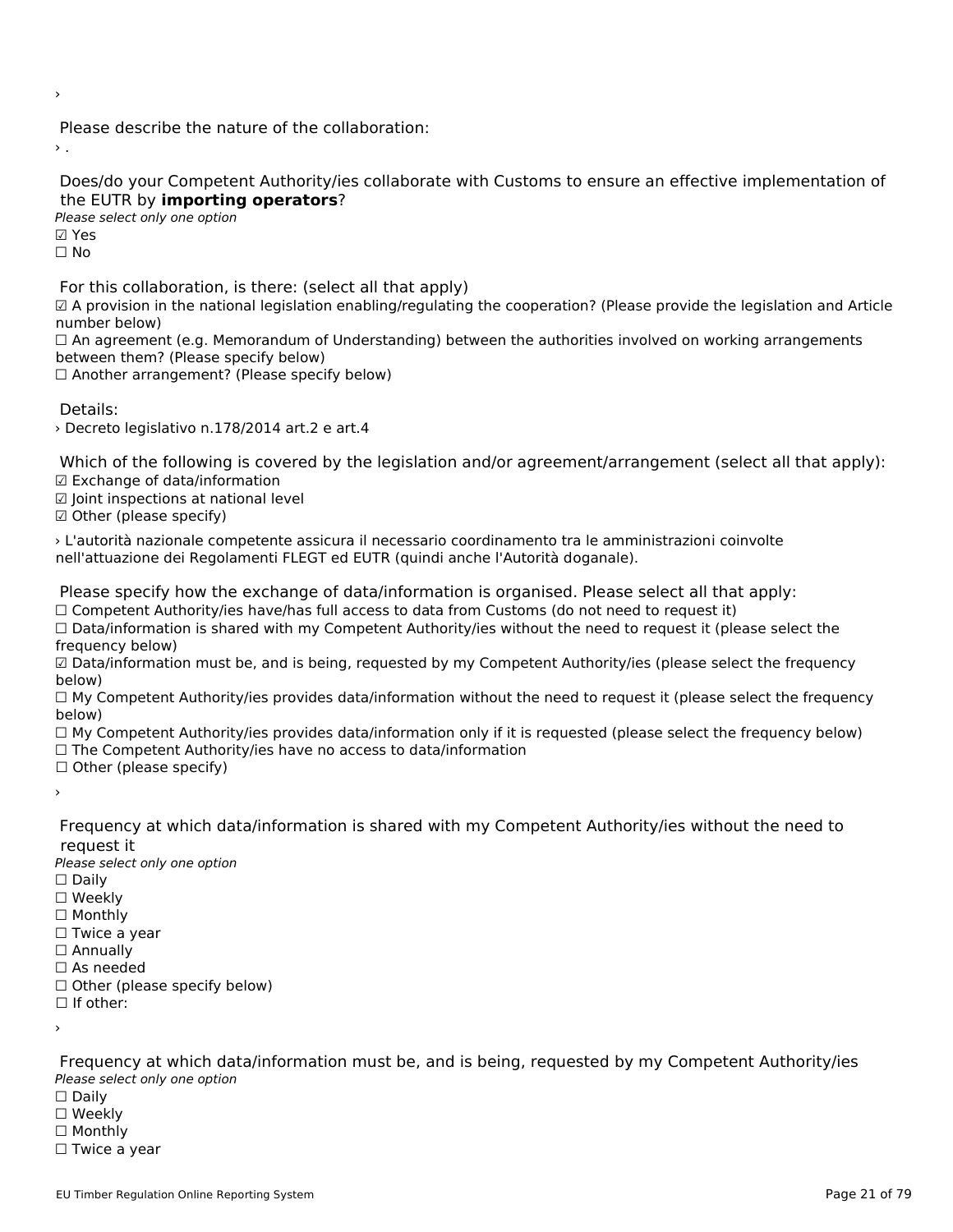☑ Annually □ As needed ☐ Other (please specify below) ☐ If other:

›

Frequency at which my Competent Authority/ies provides data/information without the need to request it *Please select only one option* ☐ Daily ☐ Weekly Monthly □ Twice a year ☐ Annually □ As needed  $\Box$  Other (please specify below) ☐ If other:

›

Frequency at which my Competent Authority/ies provides data/information only if it is requested *Please select only one option* ☐ Daily

☐ Weekly ☐ Monthly □ Twice a year □ Annually □ As needed  $\Box$  Other (please specify below) ☐ If other:

›

Please describe the nature of the collaboration:

 $\mathcal{P}$ .

Does/do your Competent Authority/ies collaborate with the Police to ensure an effective implementation of the EUTR by **importing operators**?

*Please select only one option* ☑ Yes ☐ No

For this collaboration, is there: (select all that apply)

☑ A provision in the national legislation enabling/regulating the cooperation? (Please provide the legislation and Article number below)

 $\Box$  An agreement (e.g. Memorandum of Understanding) between the authorities involved on working arrangements between them? (Please specify below)

 $\Box$  Another arrangement? (Please specify below)

Details:

› Decreto legislativo n.178/2014 e Decreto ministeriale n.2003/2018.

Which of the following is covered by the legislation and/or agreement/arrangement (select all that apply): ☑ Exchange of data/information

☐ Joint inspections at national level

 $\Box$  Other (please specify)

›

Please specify how the exchange of data/information is organised. Please select all that apply: □ Data/information is shared with my Competent Authority/ies without the need to request it (please select the frequency below)

☑ Data/information must be, and is being, requested by my Competent Authority/ies (please select the frequency below)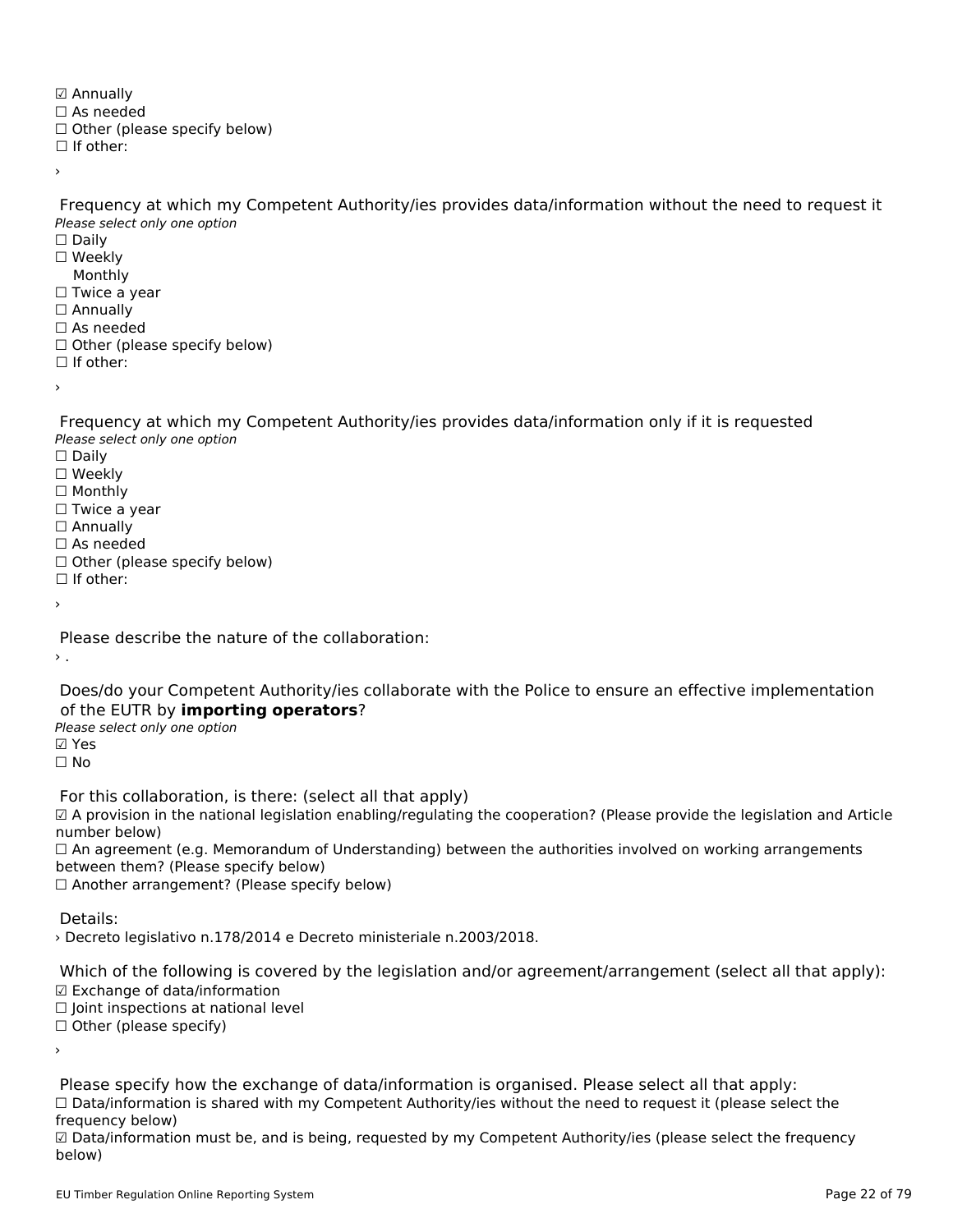☐ My Competent Authority/ies provides data/information without the need to request it (please select the frequency below)

☐ My Competent Authority/ies provides data/information only if it is requested (please select the frequency below)  $\Box$  Competent Authority/ies have no access to data/information  $\Box$  Other (please specify)

›

Frequency at which data/information is shared with my Competent Authority/ies without the need to request it *Please select only one option* ☐ Daily ☐ Weekly ☐ Monthly

- □ Twice a year
- □ Annually
- □ As needed
- $\Box$  Other (please specify below)
- ☐ If other:

›

Frequency at which data/information must be, and is being, requested by my Competent Authority/ies *Please select only one option*

- ☐ Daily
- ☐ Weekly
- ☐ Monthly
- ☐ Twice a year
- □ Annually
- ☑ As needed
- ☐ Other (please specify below)
- ☐ If other:

›

Frequency at which my Competent Authority/ies provides data/information without the need to request it *Please select only one option*

- ☐ Daily
- ☐ Weekly
- ☐ Monthly
- □ Twice a year
- □ Annually
- □ As needed
- $\Box$  Other (please specify below)
- ☐ If other:

```
›
```
Frequency at which my Competent Authority/ies provides data/information only if it is requested *Please select only one option* ☐ Daily ☐ Weekly ☐ Monthly □ Twice a year □ Annually □ As needed

- $\Box$  Other (please specify below)
- ☐ If other:

›

 $\sum$ 

Please describe the nature of the collaboration:

Does/do your Competent Authority/ies collaborate with any other authorities/agencies to ensure an effective implementation of the EUTR by **importing operators**?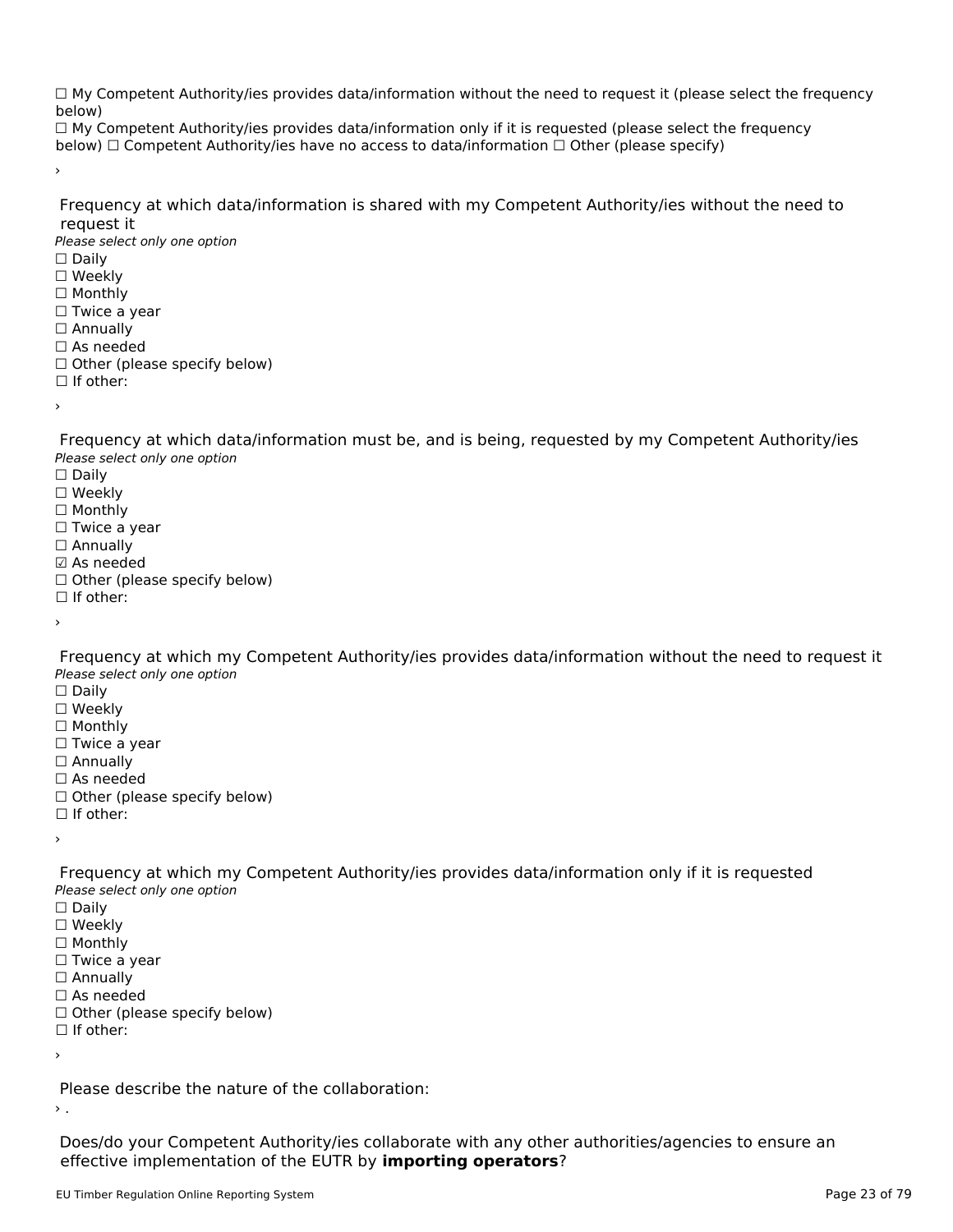*Please select only one option* ☑ Yes ☐ No

For this collaboration, is there: (select all that apply) ☑ A provision in the national legislation enabling/regulating the cooperation? (Please provide the legislation and Article number below) ☐ An agreement (e.g. Memorandum of Understanding) between the authorities involved on working arrangements between them? (Please specify below)

☐ Another arrangement? (Please specify below)

Details:

› Decreto legislativo n. 178/2014 articolo 5: Consulta FLEGT / EUTR (Organo consultivo all'interno del Ministero dell'Ambiente, composto da diversi soggetti istituzionali e privati)

Which of the following is covered by the legislation and/or agreement/arrangement (select all that apply): ☐ Exchange of data/information ☐ Joint inspections at national level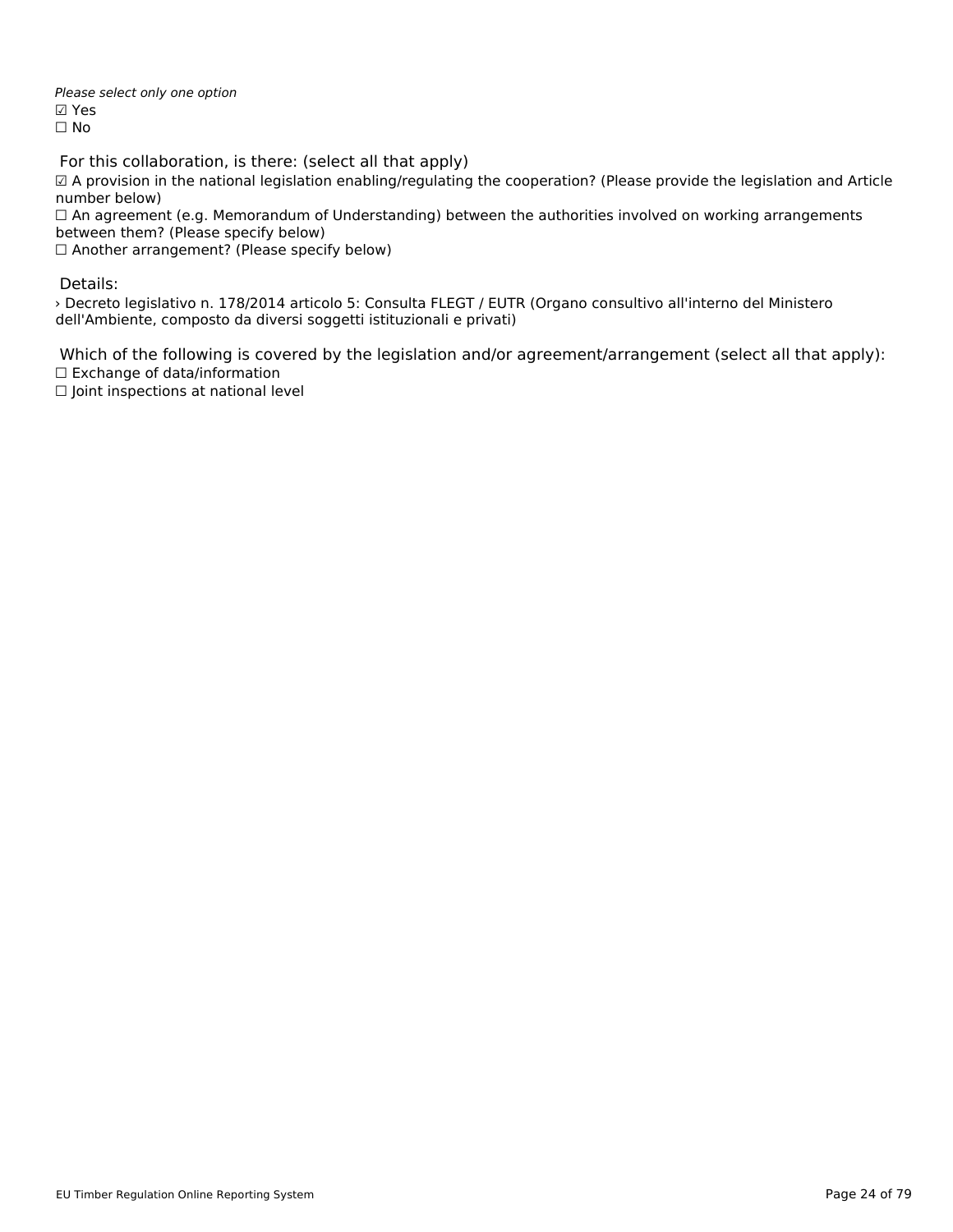☑ Other (please specify)

› La Consulta fornisce supporto all'autorita' nazionale competente per la soluzione di criticita', per la ricerca di priorita' ed in generale per le attivita' che fanno capo alla stessa Autorita' nazionale competente.

Please specify how the exchange of data/information is organised. Please select all that apply: □ Data/information is shared with my Competent Authority/ies without the need to request it (please select the frequency below)

☐ Data/information must be, and is being, requested by my Competent Authority/ies (please select the frequency below)

 $\Box$  My Competent Authority/ies provides data/information without the need to request it (please select the frequency below)

☐ My Competent Authority/ies provides data/information only if it is requested (please select the frequency below) ☐ Competent Authority/ies have no access to data/information ☑ Other (please specify)

› La Consulta fornisce supporto alla AC in materia di interpretazione normativa, esame di procedure informatiche e telematiche, impostazione di campagne promozionali e di comunicazione, promozione di accordi volontari di partenariato con i paesi terzi.

Frequency at which data/information is shared with my Competent Authority/ies without the need to request it

*Please select only one option* ☐ Daily ☐ Weekly ☐ Monthly □ Twice a year ☐ Annually □ As needed ☐ Other (please specify below) ☐ If other:

›

Frequency at which data/information must be, and is being, requested by my Competent Authority/ies *Please select only one option*

□ Daily

- ☐ Weekly
- ☐ Monthly
- □ Twice a year
- □ Annually
- □ As needed
- $\Box$  Other (please specify below) ☐ If other:

›

Frequency at which my Competent Authority/ies provides data/information without the need to request it *Please select only one option*

☐ Daily

- ☐ Weekly
- ☐ Monthly
- □ Twice a year
- □ Annually □ As needed
- 
- $\Box$  Other (please specify below) ☐ If other:

›

Frequency at which my Competent Authority/ies provides data/information only if it is requested *Please select only one option* ☐ Daily

☐ Weekly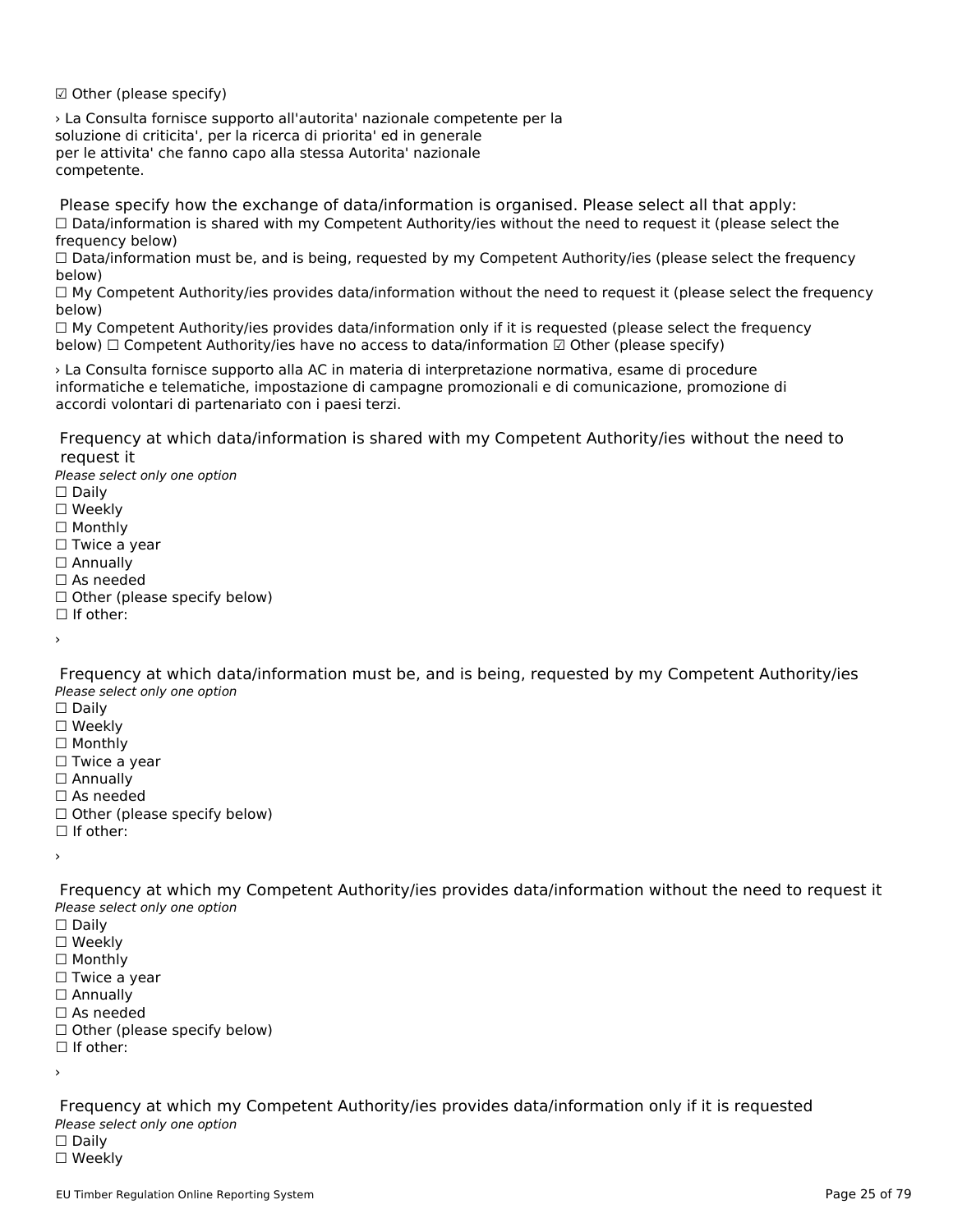| $\Box$ Monthly                      |
|-------------------------------------|
| $\Box$ Twice a year                 |
| $\Box$ Annually                     |
| $\Box$ As needed                    |
| $\Box$ Other (please specify below) |
| $\Box$ If other:                    |

›

Please describe the nature of the collaboration: › .

## **Traders**

Does/do your Competent Authority/ies collaborate with Competent Authorities of other Member States to ensure an effective implementation of the EUTR by **traders**?

*Please select only one option* ☑ Yes

☐ No

For this collaboration, is there: (select all that apply)

 $\Box$  A provision in the national legislation enabling/regulating the cooperation? (Please provide the legislation and Article number below)

 $\Box$  An agreement (e.g. Memorandum of Understanding) between the authorities involved on working arrangements between them? (Please specify below)

☑ Another arrangement? (Please specify below)

Details:

› La cooperazione tra le autorità competenti EUTR di altri Stati membri è garantita come previsto dall'articolo 12 del regolamento (UE) 995/2010 attraverso lo scambio di informazioni durante riunioni informali di enforcement, partecipazione alle riunioni del gruppo di esperti EUTR / FLEGT. Nessun accordo formale è previsto per l'Italia in relazione a questa collaborazione

Which of the following is covered by the legislation and/or agreement/arrangement (select all that apply): ☑ Exchange of data/information

 $\Box$  Joint inspections at national level

☑ Other (please specify)

 $\mathcal{P}$ .

Please specify how the exchange of data/information is organised. Please select all that apply: ☐ Data/information is shared with my Competent Authority/ies without the need to request it (please select the frequency below)

☑ Data/information must be, and is being, requested by my Competent Authority/ies (please select the frequency below)

 $\Box$  My Competent Authority/ies provides data/information without the need to request it (please select the frequency below)

☐ My Competent Authority/ies provides data/information only if it is requested (please select the frequency below) ☐ Competent Authority/ies have no access to data/information ☑ Other (please specify)

 $\mathcal{P}$  .

Frequency at which data/information is shared with my Competent Authority/ies without the need to request it

*Please select only one option* ☐ Daily ☐ Weekly ☐ Monthly □ Twice a year □ Annually □ As needed ☐ Other (please specify below) □ If other: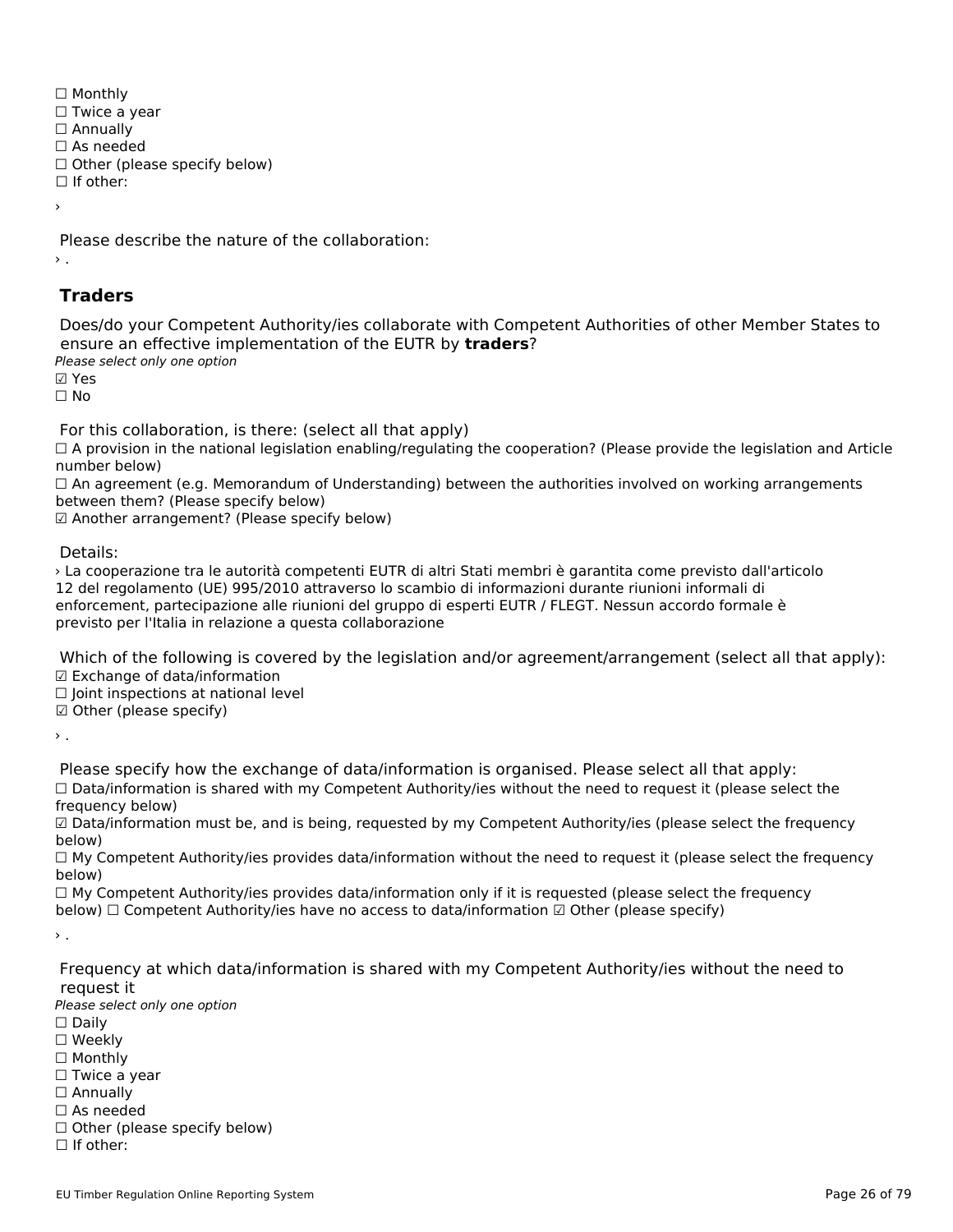Frequency at which data/information must be, and is being, requested by my Competent Authority/ies *Please select only one option* ☐ Daily ☐ Weekly

- Monthly
- □ Twice a year
- ☐ Annually
- ☑ As needed
- ☐ Other (please specify below)
- ☑ If other:

 $\mathbf{v}$ 

›

Frequency at which my Competent Authority/ies provides data/information without the need to request it *Please select only one option*

- ☐ Daily
- ☐ Weekly
- ☐ Monthly
- ☐ Twice a year
- □ Annually
- □ As needed
- $\Box$  Other (please specify below)
- ☐ If other:

›

Frequency at which my Competent Authority/ies provides data/information only if it is requested *Please select only one option*

- ☐ Daily
- ☐ Weekly
- ☐ Monthly
- □ Twice a year
- □ Annually
- □ As needed
- ☐ Other (please specify below) ☐ If other:
- ›

Please describe the nature of the collaboration:

 $\rightarrow$  .

Does/do your Competent Authority/ies collaborate with the European Commission to ensure an effective implementation of the EUTR by **traders**? *Please select only one option* ☑ Yes ☐ No

For this collaboration, is there: (select all that apply) ☑ A provision in the national legislation enabling/regulating the cooperation? (Please provide the legislation and Article

number below) ☐ Another arrangement? (Please specify below)

Details:

› La collaborazione è assicurata quando necessario ai sensi del Decreto legislativo n. 178/2014, articolo 2.

Which of the following is covered by the legislation and/or agreement/arrangement (select all that apply): ☑ Exchange of data/information ☑ Other (please specify)

 $\rightarrow$  .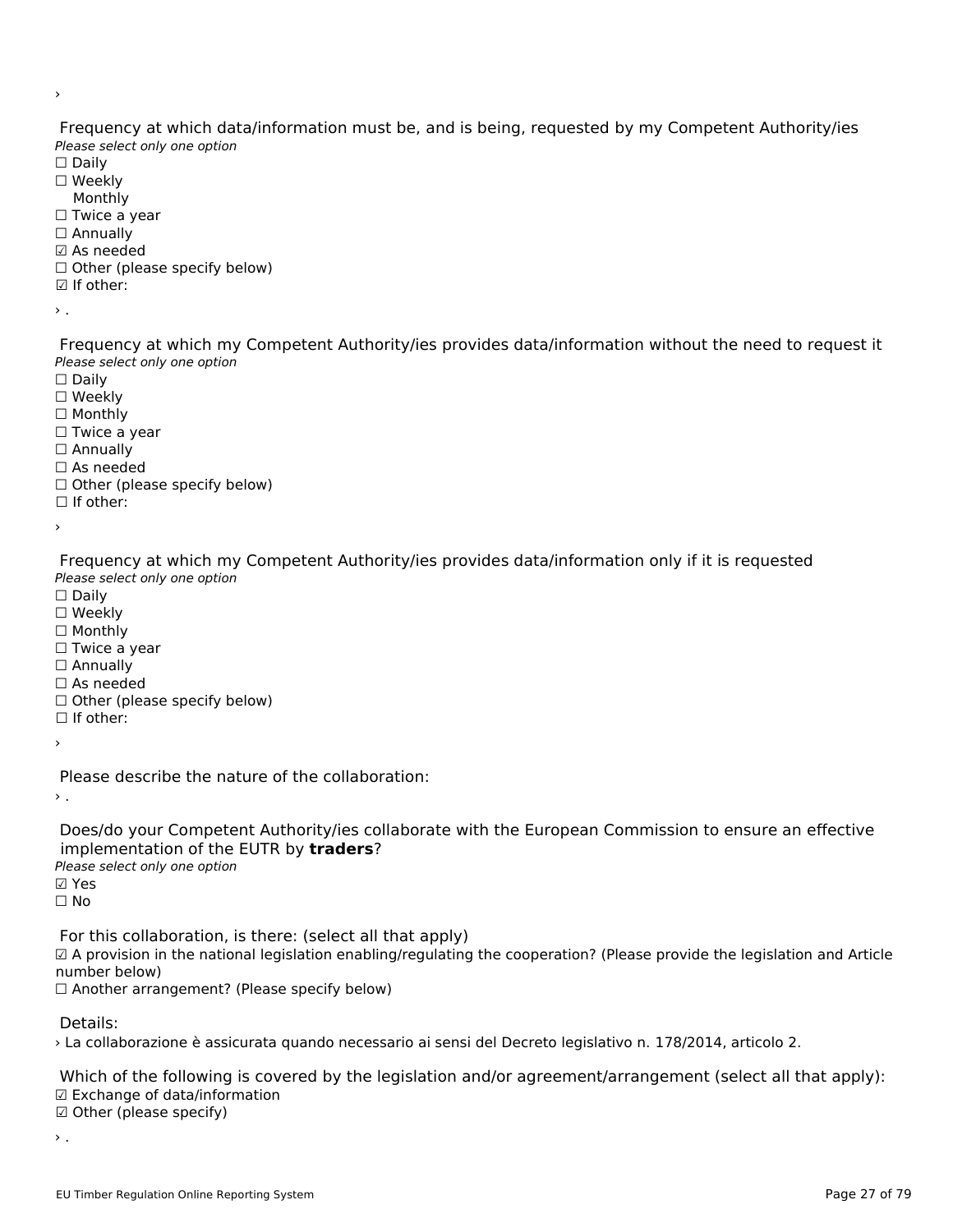Please specify how the exchange of data/information is organised. Please select all that apply: ☑ My Competent Authority/ies provide/s data/information in a timely way, without the Commission needing to request it

 $\Box$  My Competent Authority/ies provide/s data/information only if it is requested by the Commission ☐ Competent Authority/ies do/es not provide access to data/information ☑ Other (please specify)

› L'Autorità competente fornisce i dati a cadenza regolare (ogni sei mesi) e ogni volta che la Commissione lo richiede.

Please describe the nature of the collaboration:

Does/do your Competent Authority/ies collaborate with Authorities of Third Countries to ensure an effective implementation of the EUTR by **traders**? *Please select only one option*

☐ Yes

☑ No

 $\rightarrow$  .

For this collaboration, is there: (select all that apply) □ A provision in the national legislation enabling/regulating the cooperation? (Please provide the legislation and Article number below)  $\Box$  An agreement (e.g. Memorandum of Understanding) between the authorities involved on working arrangements between them? (Please specify below)

☐ Another arrangement? (Please specify below)

Details:

›

Which of the following is covered by the legislation and/or agreement/arrangement (select all that apply):  $\Box$  Exchange of data/information

 $\Box$  Other (please specify)

›

Please specify how the exchange of data/information is organised. Please select all that apply: □ Data/information is shared with my Competent Authority/ies without the need to request it (please select the frequency below)

☐ Data/information must be, and is being, requested by my Competent Authority/ies (please select the frequency below)

□ Competent Authority/ies have no access to data/information

☐ Other (please specify)

›

Frequency at which data/information is shared with my Competent Authority/ies without the need to request it

*Please select only one option* ☐ Daily ☐ Weekly ☐ Monthly □ Twice a year □ Annually □ As needed  $\Box$  Other (please specify below) ☐ If other:

›

Frequency at which data/information must be, and is being, requested by my Competent Authority/ies *Please select only one option*

☐ Daily ☐ Weekly

☐ Monthly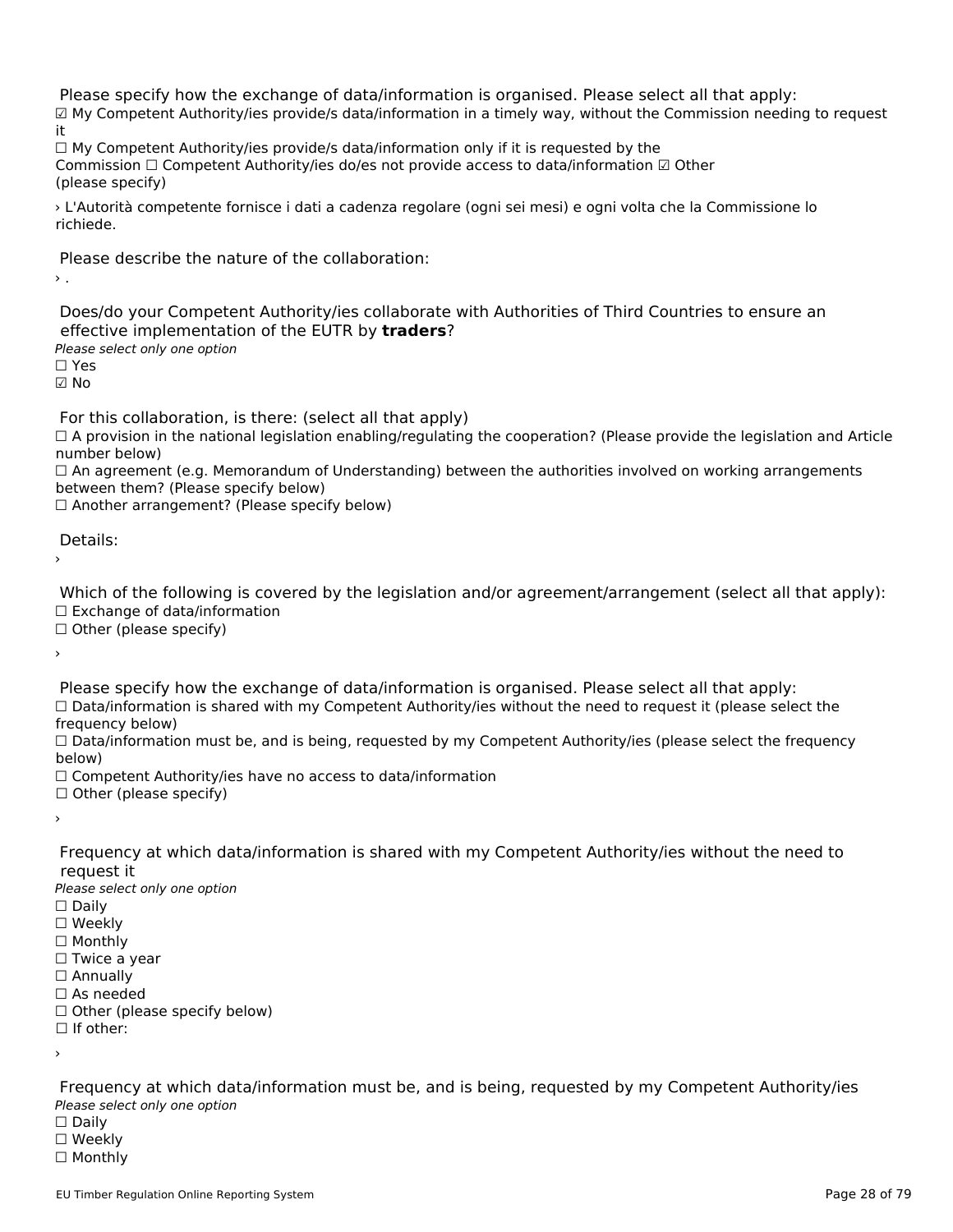| $\Box$ Twice a year                 |
|-------------------------------------|
| $\Box$ Annually                     |
| $\Box$ As needed                    |
| $\Box$ Other (please specify below) |
| $\Box$ If other:                    |

›

Please describe the nature of the collaboration:

›

Does/do your Competent Authority/ies collaborate with Tax agencies to ensure an effective implementation of the EUTR by **traders**?

*Please select only one option*

☑ Yes

No

For this collaboration, is there: (select all that apply)

☑ A provision in the national legislation enabling/regulating the cooperation? (Please provide the legislation and Article number below)

 $\Box$  An agreement (e.g. Memorandum of Understanding) between the authorities involved on working arrangements between them? (Please specify below)

☐ Another arrangement? (Please specify below)

Details:

› Codice dell'Amministrazione Digitale (CAD) (testo unico che riunisce e organizza le norme riguardanti l'informatizzazione della Pubblica Amministrazione nei rapporti con i cittadini e le imprese) istituito con il decreto legislativo 7 marzo 2005, n. 82 e ss.mm.ii.

Which of the following is covered by the legislation and/or agreement/arrangement (select all that apply): □ Exchange of data/information

☑ Other (please specify)

› Mediante consultazione on line delle banche dati messe a disposizione dalla Amministrazione competente (Agenzia delle entrate)

Please specify how the exchange of data/information is organised. Please select all that apply: ☐ Data/information is shared with my Competent Authority/ies without the need to request it (please select the frequency below)

☐ Data/information must be, and is being, requested by my Competent Authority/ies (please select the frequency below)

 $\Box$  My Competent Authority/ies provides data/information without the need to request it (please select the frequency below)

☐ My Competent Authority/ies provides data/information only if it is requested (please select the frequency below)  $□$  Competent Authority/ies have no access to data/information  $□$  Other (please specify)

› Le informazioni non disponibili on line (quindi non rese pubbliche) vengono richieste dall'Autorità competente all'occorrenza anche mediante la stipula di Convenzioni o Accordi tra le Amministrazioni competenti.

Frequency at which data/information is shared with my Competent Authority/ies without the need to request it

*Please select only one option* □ Daily ☐ Weekly ☐ Monthly □ Twice a year □ Annually □ As needed  $\Box$  Other (please specify below) □ If other:

›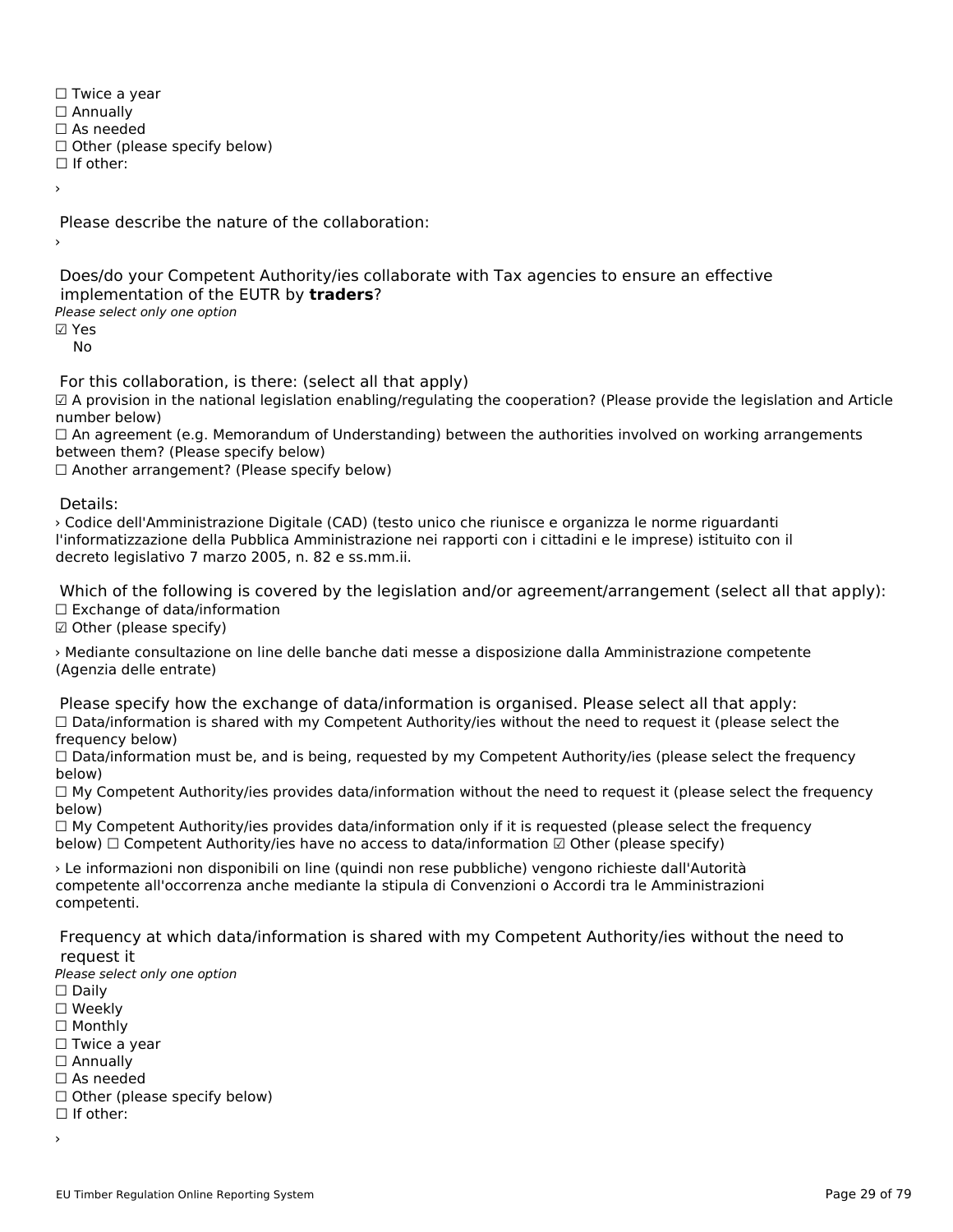Frequency at which data/information must be, and is being, requested by my Competent Authority/ies *Please select only one option*

- ☐ Daily
- ☐ Weekly
- ☐ Monthly
- □ Twice a year
- □ Annually
- □ As needed
- ☐ Other (please specify below)
- ☐ If other:

›

Frequency at which my Competent Authority/ies provides data/information without the need to request it *Please select only one option*

- □ Daily
- ☐ Weekly
- ☐ Monthly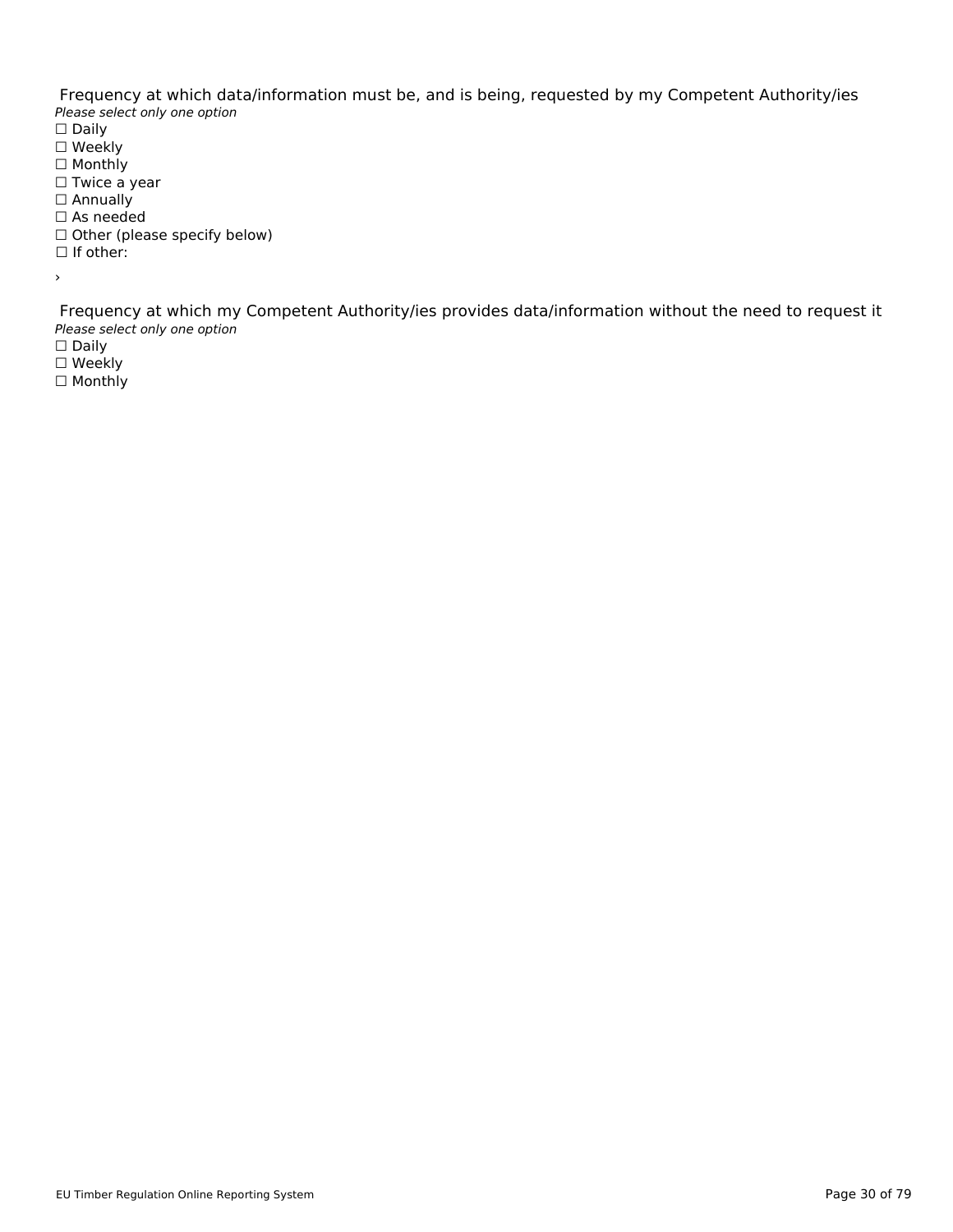| Twice a year                        |
|-------------------------------------|
| $\Box$ Annually                     |
| $\Box$ As needed                    |
| $\Box$ Other (please specify below) |
| $\Box$ If other:                    |

›

Frequency at which my Competent Authority/ies provides data/information only if it is requested *Please select only one option* ☐ Daily ☐ Weekly ☐ Monthly □ Twice a year □ Annually □ As needed ☐ Other (please specify below) ☐ If other:

›

Please describe the nature of the collaboration:

 $\rightarrow$  .

Does/do your Competent Authority/ies collaborate with the Police to ensure an effective implementation of the EUTR by **traders**?

*Please select only one option* ☑ Yes ☐ No

For this collaboration, is there: (select all that apply)

☑ A provision in the national legislation enabling/regulating the cooperation? (Please provide the legislation and Article number below)

☐ An agreement (e.g. Memorandum of Understanding) between the authorities involved on working arrangements between them? (Please specify below)

 $\Box$  Another arrangement? (Please specify below)

Details:

› Decreto legislativo 178/2014 e Decreto ministeriale n.2003/2018

Which of the following is covered by the legislation and/or agreement/arrangement (select all that apply): ☑ Exchange of data/information

☐ Joint inspections at national level

☑ Other (please specify)

 $\rightarrow$  .

Please specify how the exchange of data/information is organised. Please select all that apply: □ Data/information is shared with my Competent Authority/ies without the need to request it (please select the frequency below)

☑ Data/information must be, and is being, requested by my Competent Authority/ies (please select the frequency below)

 $\Box$  My Competent Authority/ies provides data/information without the need to request it (please select the frequency below)

☐ My Competent Authority/ies provides data/information only if it is requested (please select the frequency below)  $□$  Competent Authority/ies have no access to data/information  $□$  Other (please specify)

 $\rightarrow$  .

Frequency at which data/information is shared with my Competent Authority/ies without the need to request it *Please select only one option* ☐ Daily ☐ Weekly ☐ Monthly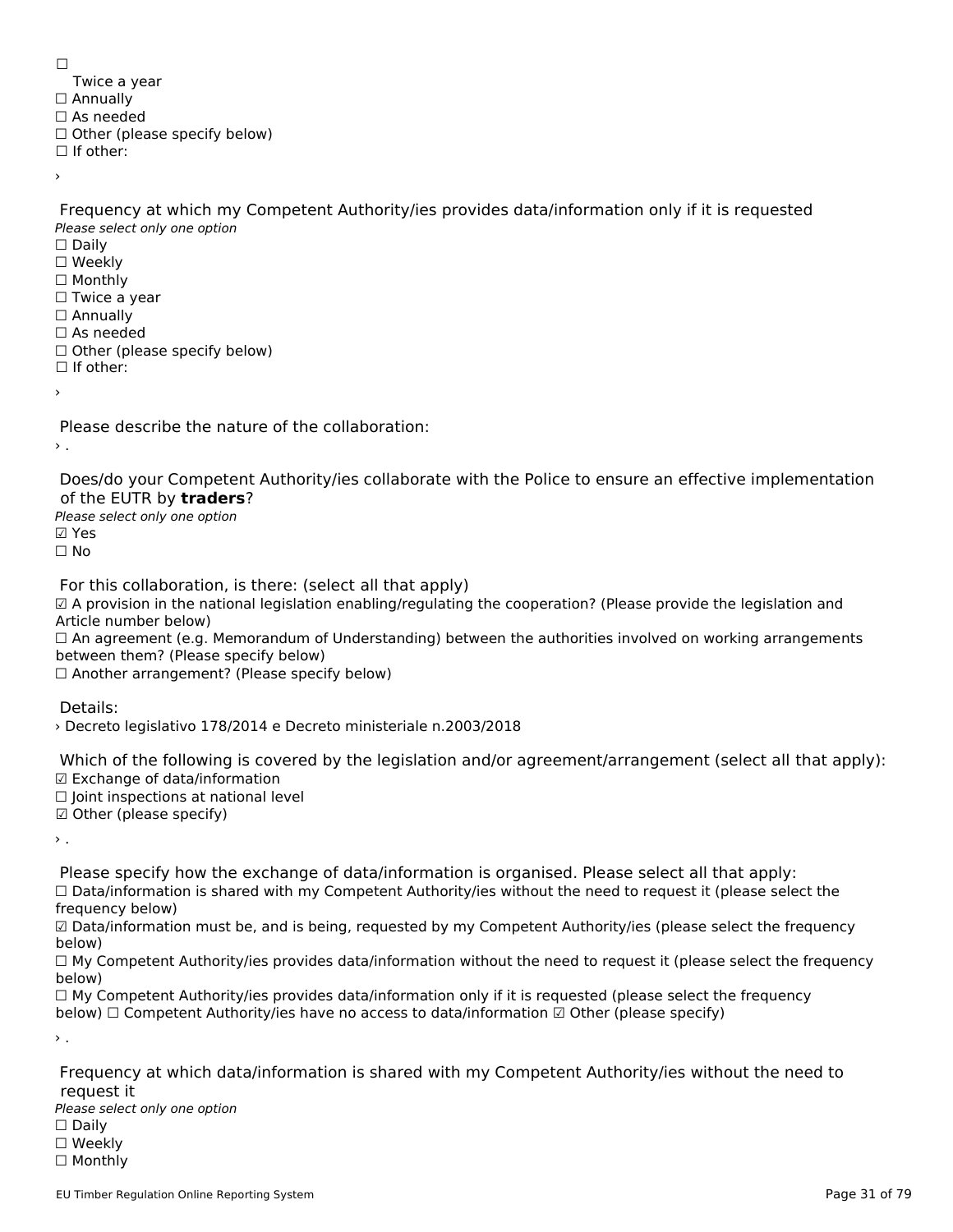□ Twice a year □ Annually As needed ☐ Other (please specify below) ☐ If other:

›

Frequency at which data/information must be, and is being, requested by my Competent Authority/ies *Please select only one option* ☐ Daily ☐ Weekly ☐ Monthly □ Twice a year □ Annually ☑ As needed  $\Box$  Other (please specify below) ☑ If other:  $\rightarrow$  . Frequency at which my Competent Authority/ies provides data/information without the need to request it

*Please select only one option* ☐ Daily ☐ Weekly ☐ Monthly □ Twice a year □ Annually □ As needed  $\Box$  Other (please specify below) ☐ If other:

›

Frequency at which my Competent Authority/ies provides data/information only if it is requested *Please select only one option*

☐ Daily

☐ Weekly

☐ Monthly

□ Twice a year

□ Annually

□ As needed ☐ Other (please specify below)

☐ If other:

›

Please describe the nature of the collaboration:

 $\rightarrow$  .

Does/do your Competent Authority/ies collaborate with any other authorities/agencies to ensure an effective implementation of the EUTR by **traders**? *Please select only one option* ☑ Yes ☐ No

For this collaboration, is there: (select all that apply) ☑ A provision in the national legislation enabling/regulating the cooperation? (Please provide the legislation and Article number below)  $\Box$  An agreement (e.g. Memorandum of Understanding) between the authorities involved on working arrangements between them? (Please specify below) ☐ Another arrangement? (Please specify below)

Details: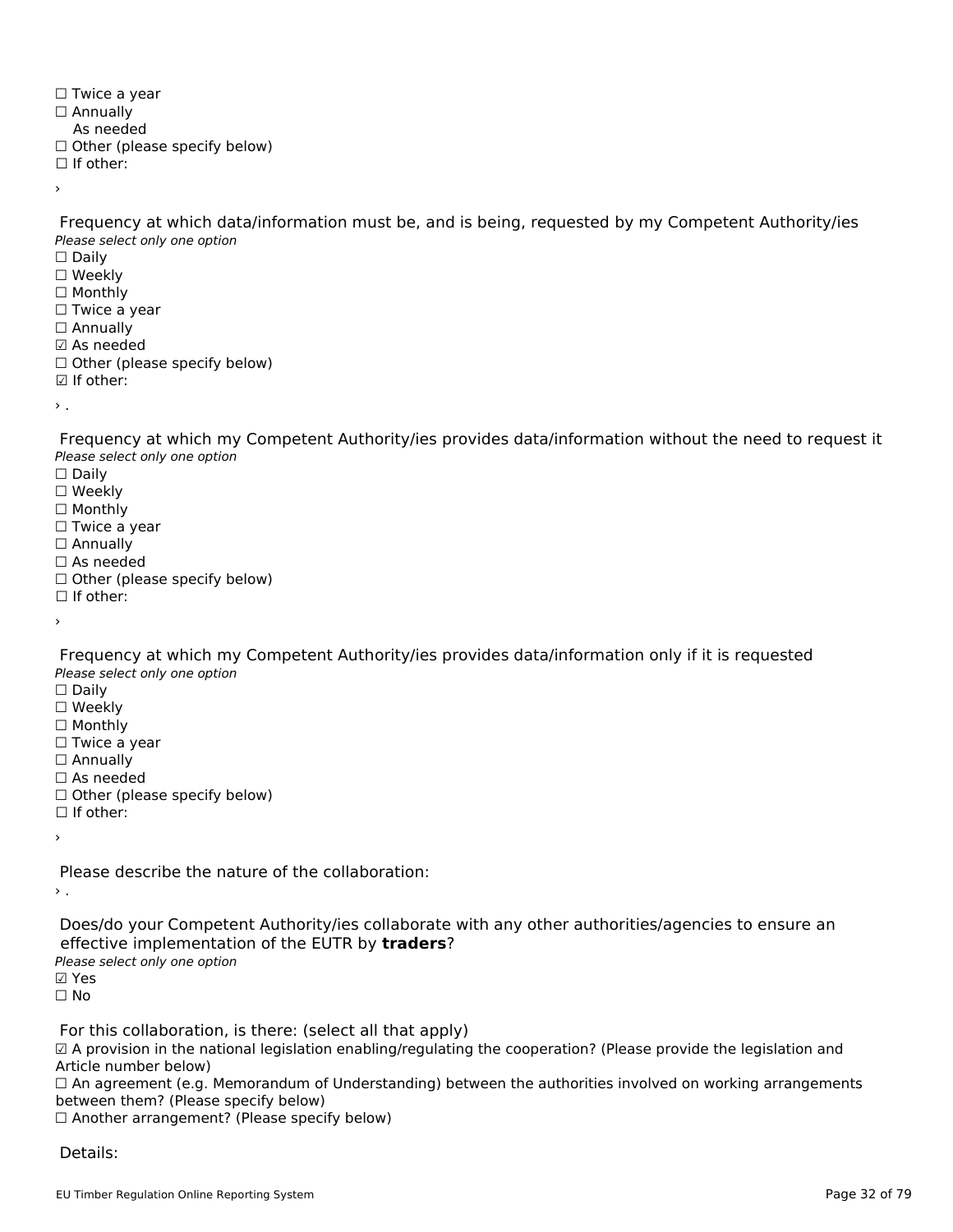› Decreto legislativo n. 178/2014 articolo 5: Consulta FLEGT / EUTR (Organo consultivo all'interno del Ministero dell'Ambiente, composto da diversi soggetti istituzionali e privati)

Which of the following is covered by the legislation and/or agreement/arrangement (select all that apply): ☑ Exchange of data/information

☐ Joint inspections at national level

☑ Other (please specify)

› La Consulta fornisce supporto all'autorita' nazionale competente per la soluzione di criticita', per la ricerca di priorita' ed in generale per le attivita' che fanno capo alla stessa Autorita' nazionale competente.

Please specify how the exchange of data/information is organised. Please select all that apply: □ Data/information is shared with my Competent Authority/ies without the need to request it (please select the frequency below)

☐ Data/information must be, and is being, requested by my Competent Authority/ies (please select the frequency below)

 $\Box$  My Competent Authority/ies provides data/information without the need to request it (please select the frequency below)

☐ My Competent Authority/ies provides data/information only if it is requested (please select the frequency below)  $□$  Competent Authority/ies have no access to data/information  $□$  Other (please specify)

› La Consulta fornisce supporto alla AC in materia di interpretazione normativa, esame di procedure informatiche e telematiche, impostazione di campagne promozionali e di comunicazione, promozione di accordi volontari di partenariato con i paesi terzi.

Frequency at which data/information is shared with my Competent Authority/ies without the need to request it

*Please select only one option* ☐ Daily ☐ Weekly ☐ Monthly □ Twice a year □ Annually □ As needed  $\Box$  Other (please specify below) ☐ If other:

›

Frequency at which data/information must be, and is being, requested by my Competent Authority/ies *Please select only one option*

☐ Daily

☐ Weekly

☐ Monthly

□ Twice a year

□ Annually

☐ As needed

 $\Box$  Other (please specify below)

☐ If other:

›

Frequency at which my Competent Authority/ies provides data/information without the need to request it *Please select only one option*

☐ Daily

☐ Weekly

☐ Monthly

□ Twice a year

□ Annually

□ As needed ☐ Other (please specify below)

☐ If other:

›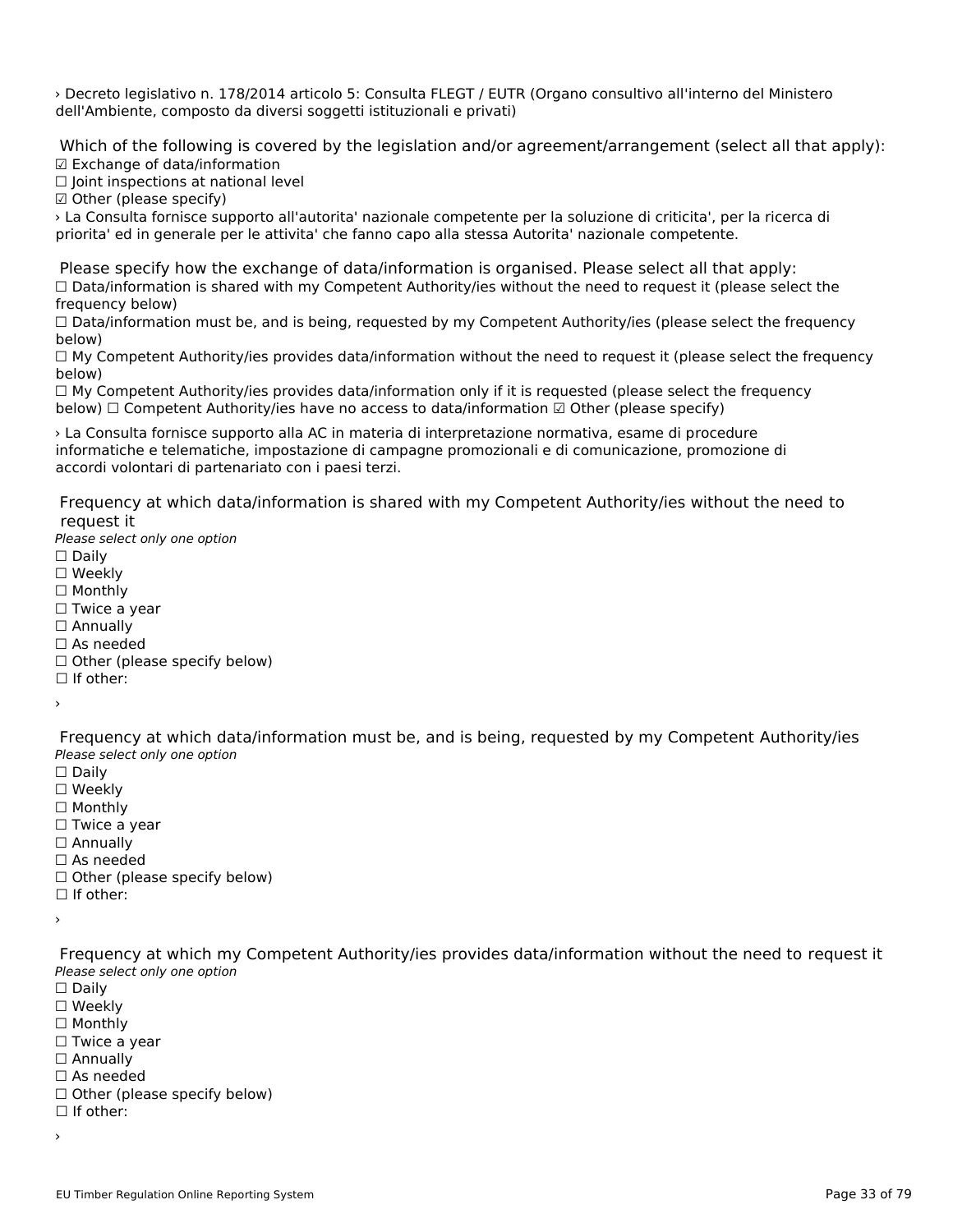Frequency at which my Competent Authority/ies provides data/information only if it is requested *Please select only one option*

- ☐ Daily
- ☐ Weekly
- ☐ Monthly
- □ Twice a year □ Annually
- ☐ As needed
- 
- ☐ Other (please specify below)
- □ If other: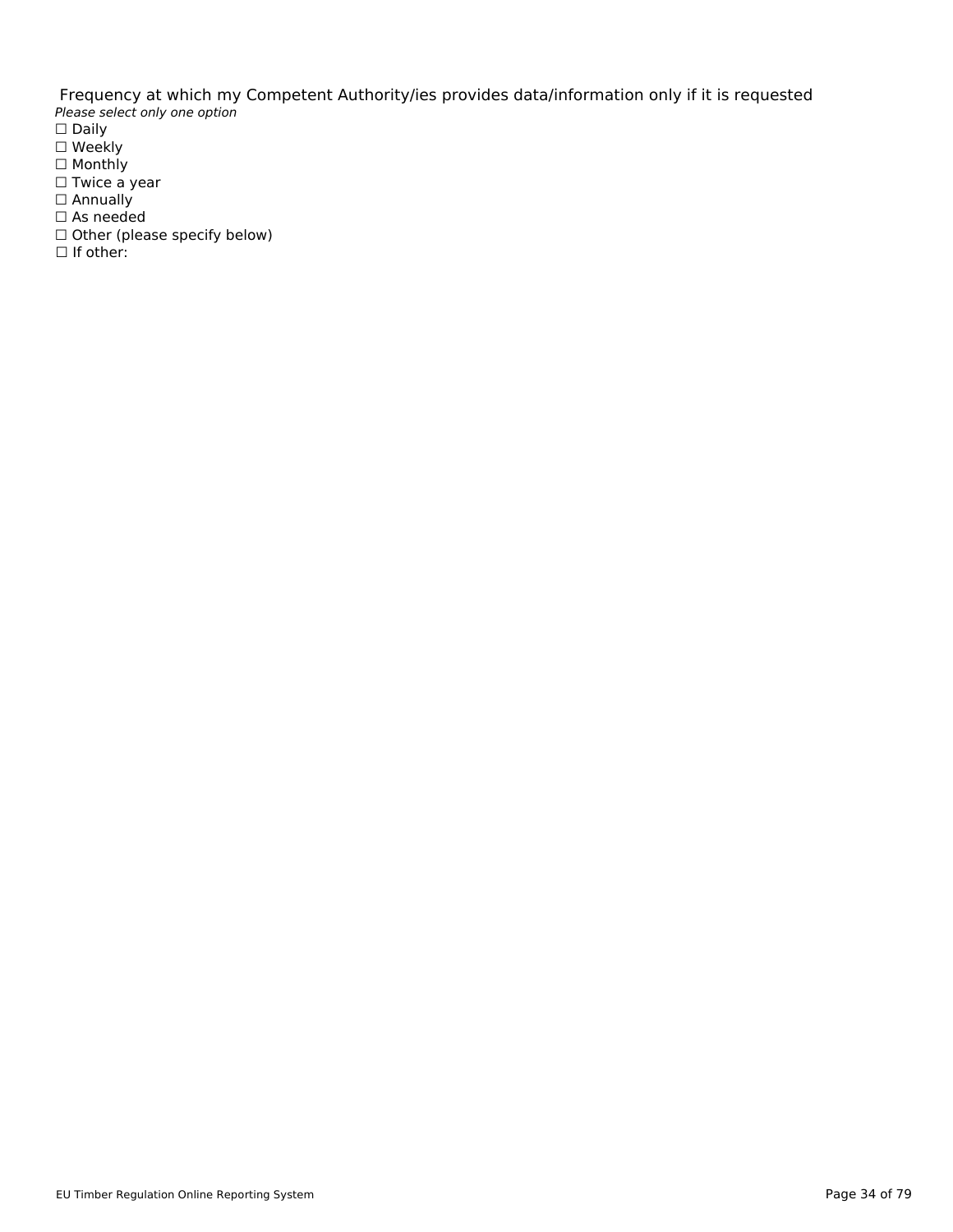Please describe the nature of the collaboration:

› La Consulta fornisce supporto alla AC in materia di interpretazione normativa, esame di procedure informatiche e telematiche, impostazione di campagne promozionali e di comunicazione, promozione di accordi volontari di partenariato con i paesi terzi.

## **Monitoring organisations**

Does/do your Competent Authority/ies collaborate with Competent Authorities of other Member States to ensure an effective implementation of the EUTR by **monitoring organisations**? *Please select only one option* ☐ Yes

☑ No

›

For this collaboration, is there: (select all that apply)

 $\Box$  A provision in the national legislation enabling/regulating the cooperation? (Please provide the legislation and Article number below)

□ An agreement (e.g. Memorandum of Understanding) between the authorities involved on working arrangements between them? (Please specify below)

☐ Another arrangement? (Please specify below)

Details:

›

Which of the following is covered by the legislation and/or agreement/arrangement (select all that apply): □ Exchange of data/information

☐ Joint inspections at national level

□ Other (please specify)

›

Please specify how the exchange of data/information is organised. Please select all that apply: □ Data/information is shared with my Competent Authority/ies without the need to request it (please select the frequency below)

☐ Data/information must be, and is being, requested by my Competent Authority/ies (please select the frequency below)

☐ My Competent Authority/ies provides data/information without the need to request it (please select the frequency below)

☐ My Competent Authority/ies provides data/information only if it is requested (please select the frequency below) ☐ Competent Authority/ies have no access to data/information ☐ Other (please specify)

›

Frequency at which data/information is shared with my Competent Authority/ies without the need to request it

*Please select only one option*

☐ Daily

☐ Weekly

☐ Monthly

□ Twice a year

☐ Annually

□ As needed

☐ Other (please specify below) ☐

If other:

›

Frequency at which data/information must be, and is being, requested by my Competent Authority/ies *Please select only one option*

☐ Daily

☐ Weekly

☐ Monthly

□ Twice a year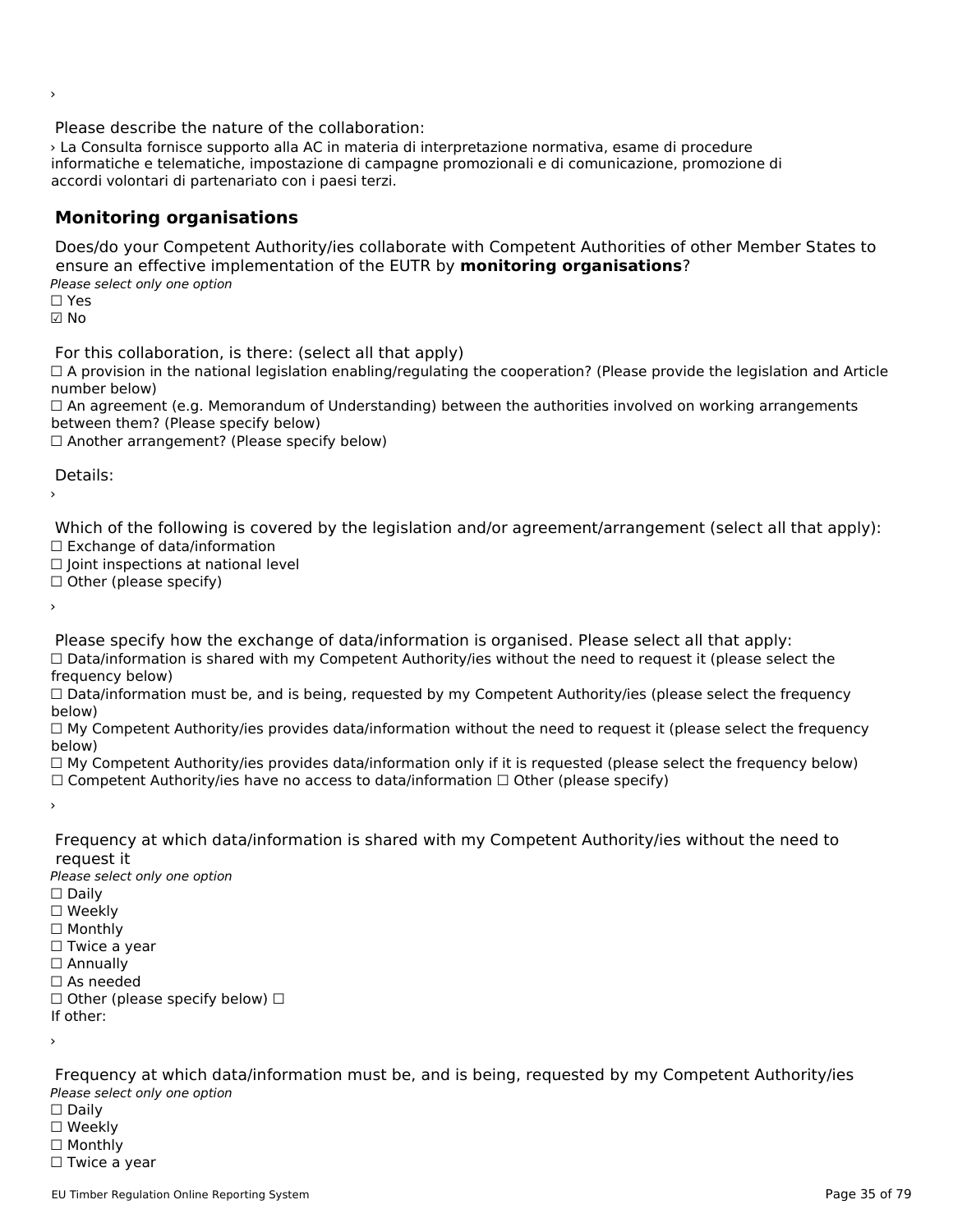☐ Annually □ As needed ☐ Other (please specify below) ☐ If other:

›

Frequency at which my Competent Authority/ies provides data/information without the need to request it *Please select only one option* ☐ Daily ☐ Weekly ☐ Monthly □ Twice a year

- ☐ Annually
- □ As needed
- ☐ Other (please specify below) ☐ If other:

›

Frequency at which my Competent Authority/ies provides data/information only if it is requested *Please select only one option*

☐ Daily ☐ Weekly ☐ Monthly □ Twice a year □ Annually □ As needed ☐ Other (please specify below) ☐ If other:

›

- Please describe the nature of the collaboration:
- ›

Does/do your Competent Authority/ies collaborate with the European Commission to ensure an effective implementation of the EUTR by **monitoring organisations**? *Please select only one option* ☐ Yes ☑ No

For this collaboration, is there: (select all that apply)  $\Box$  A provision in the national legislation enabling/regulating the cooperation? (Please provide the legislation and Article number below)

☐ Another arrangement? (Please specify below)

Details:

›

Which of the following is covered by the legislation and/or agreement/arrangement (select all that apply): ☐ Exchange of data/information □ Other (please specify)

›

Please specify how the exchange of data/information is organised. Please select all that apply: ☐ My Competent Authority/ies provides data/information in a timely way, without the Commission needing to request it  $\Box$  My Competent Authority/ies provides data/information only if it is requested by the Commission ☐ Competent Authority/ies does not provide access to data/information ☐ Other (please specify)

›

›

Please describe the nature of the collaboration: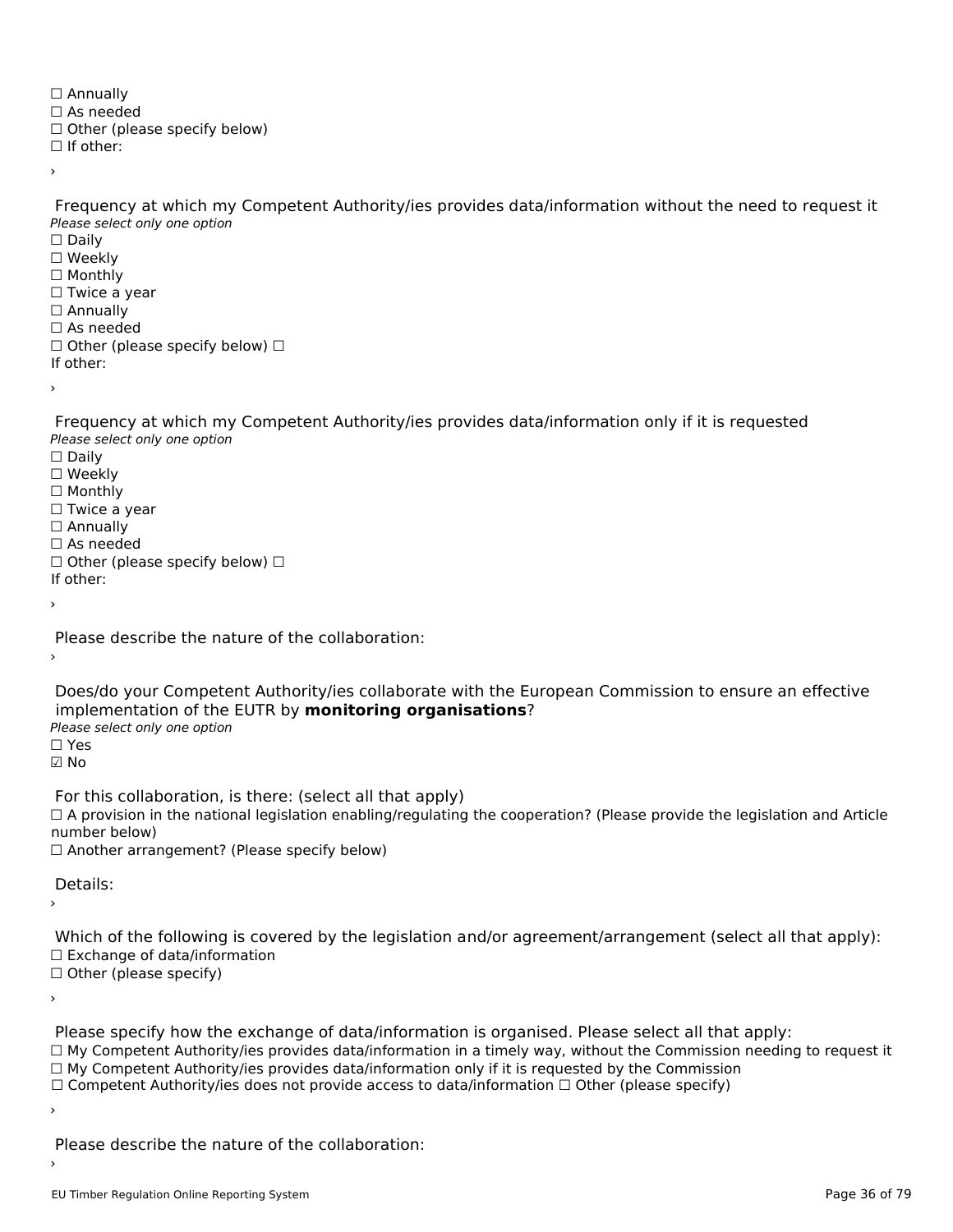#### Does/do your Competent Authority/ies collaborate with Tax agencies to ensure an effective implementation of the EUTR by **monitoring organisations**?

*Please select only one option*

☐ Yes

☑ No

For this collaboration, is there: (select all that apply)

 $\Box$  A provision in the national legislation enabling/regulating the cooperation? (Please provide the legislation and Article number below)

 $\Box$  An agreement (e.g. Memorandum of Understanding) between the authorities involved on working arrangements between them? (Please specify below)

☐ Another arrangement? (Please specify below)

Details:

›

Which of the following is covered by the legislation and/or agreement/arrangement (select all that apply): ☐ Exchange of data/information

☐ Joint inspections at national level

 $\Box$  Other (please specify)

›

Please specify how the exchange of data/information is organised. Please select all that apply: □ Data/information is shared with my Competent Authority/ies without the need to request it (please select the frequency below)

☐ Data/information must be, and is being, requested by my Competent Authority/ies (please select the frequency below)

☐ My Competent Authority/ies provides data/information without the need to request it (please select the frequency below)

 $\Box$  My Competent Authority/ies provides data/information only if it is requested (please select the frequency below) ☐ Competent Authority/ies have no access to data/information ☐ Other (please specify)

›

Frequency at which data/information is shared with my Competent Authority/ies without the need to request it

*Please select only one option*

- ☐ Daily
- ☐ Weekly
- ☐ Monthly
- □ Twice a year
- □ Annually
- □ As needed

☐ Other (please specify below) ☐

If other:

›

Frequency at which data/information must be, and is being, requested by my Competent Authority/ies *Please select only one option*

☐ Daily

- ☐ Weekly
- ☐ Monthly
- □ Twice a year

□ Annually

□ As needed

☐ Other (please specify below) ☐ If other:

›

Frequency at which my Competent Authority/ies provides data/information without the need to request it *Please select only one option* ☐ Daily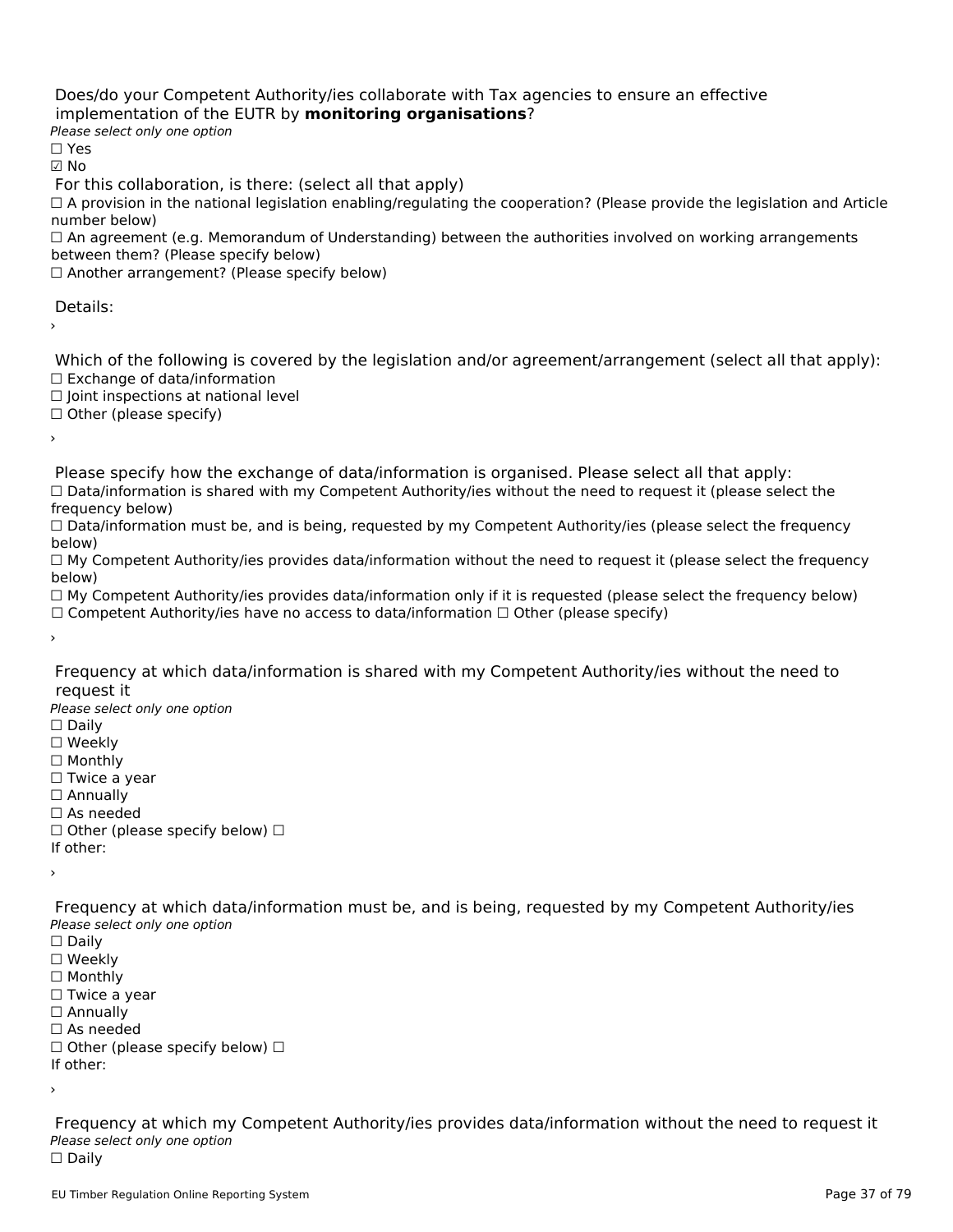☐ Weekly ☐ Monthly □ Twice a year □ Annually □ As needed ☐ Other (please specify below) ☐ If other: ›

Frequency at which my Competent Authority/ies provides data/information only if it is requested *Please select only one option* ☐ Daily

- ☐ Weekly ☐ Monthly
- 
- □ Twice a year
- □ Annually □ As needed
- ☐ Other (please specify below) ☐
- If other:

›

›

Please describe the nature of the collaboration:

Does/do your Competent Authority/ies collaborate with the Police to ensure an effective implementation of the EUTR by **monitoring organisations**?

*Please select only one option* ☐ Yes ☑ No

For this collaboration, is there: (select all that apply)

 $\Box$  A provision in the national legislation enabling/regulating the cooperation? (Please provide the legislation and Article number below)

 $\Box$  An agreement (e.g. Memorandum of Understanding) between the authorities involved on working arrangements between them? (Please specify below)

☐ Another arrangement? (Please specify below)

Details:

›

Which of the following is covered by the legislation and/or agreement/arrangement (select all that apply): ☐ Exchange of data/information

☐ Joint inspections at national level

 $\Box$  Other (please specify)

›

›

Please specify how the exchange of data/information is organised. Please select all that apply: □ Data/information is shared with my Competent Authority/ies without the need to request it (please select the frequency below)

☐ Data/information must be, and is being, requested by my Competent Authority/ies (please select the frequency below)

☐ My Competent Authority/ies provides data/information without the need to request it (please select the frequency below)

☐ My Competent Authority/ies provides data/information only if it is requested (please select the frequency below) ☐ Competent Authority/ies have no access to data/information ☐ Other (please specify)

Frequency at which data/information is shared with my Competent Authority/ies without the need to request it *Please select only one option* ☐ Daily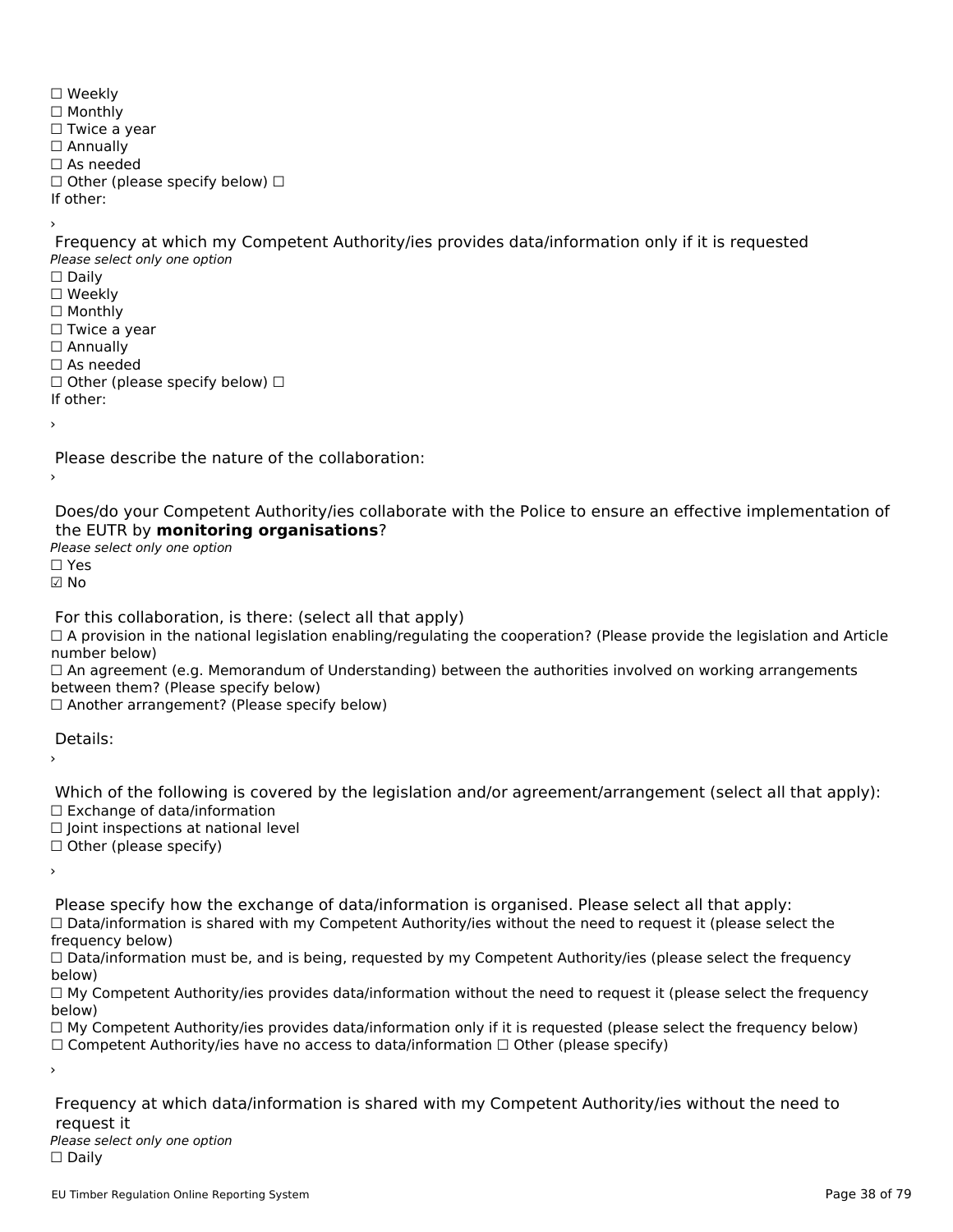☐ Weekly ☐ Monthly □ Twice a year □ Annually □ As needed ☐ Other (please specify below) ☐ If other: ›

Frequency at which data/information must be, and is being, requested by my Competent Authority/ies *Please select only one option* ☐ Daily

- ☐ Weekly
- ☐ Monthly
- ☐ Twice a year
- □ Annually
- □ As needed
- ☐ Other (please specify below) ☐
- If other:

›

Frequency at which my Competent Authority/ies provides data/information without the need to request it *Please select only one option*

- ☐ Daily
- ☐ Weekly
- ☐ Monthly
- □ Twice a year
- □ Annually
- ☐ As needed
- ☐ Other (please specify below) ☐ If other:
- ›

Frequency at which my Competent Authority/ies provides data/information only if it is requested *Please select only one option*

- ☐ Daily
- ☐ Weekly
- ☐ Monthly
- □ Twice a year
- ☐ Annually
- □ As needed
- ☐ Other (please specify below) ☐
- If other:

 $\ddot{\phantom{0}}$ 

Please describe the nature of the collaboration:

›

Does/do your Competent Authority/ies collaborate with any other authorities/agencies to ensure an effective implementation of the EUTR by **monitoring organisations**? *Please select only one option* ☐ Yes

☑ No

For this collaboration, is there: (select all that apply)

 $\Box$  A provision in the national legislation enabling/regulating the cooperation? (Please provide the legislation and Article number below)

 $\Box$  An agreement (e.g. Memorandum of Understanding) between the authorities involved on working arrangements between them? (Please specify below)

☐ Another arrangement? (Please specify below)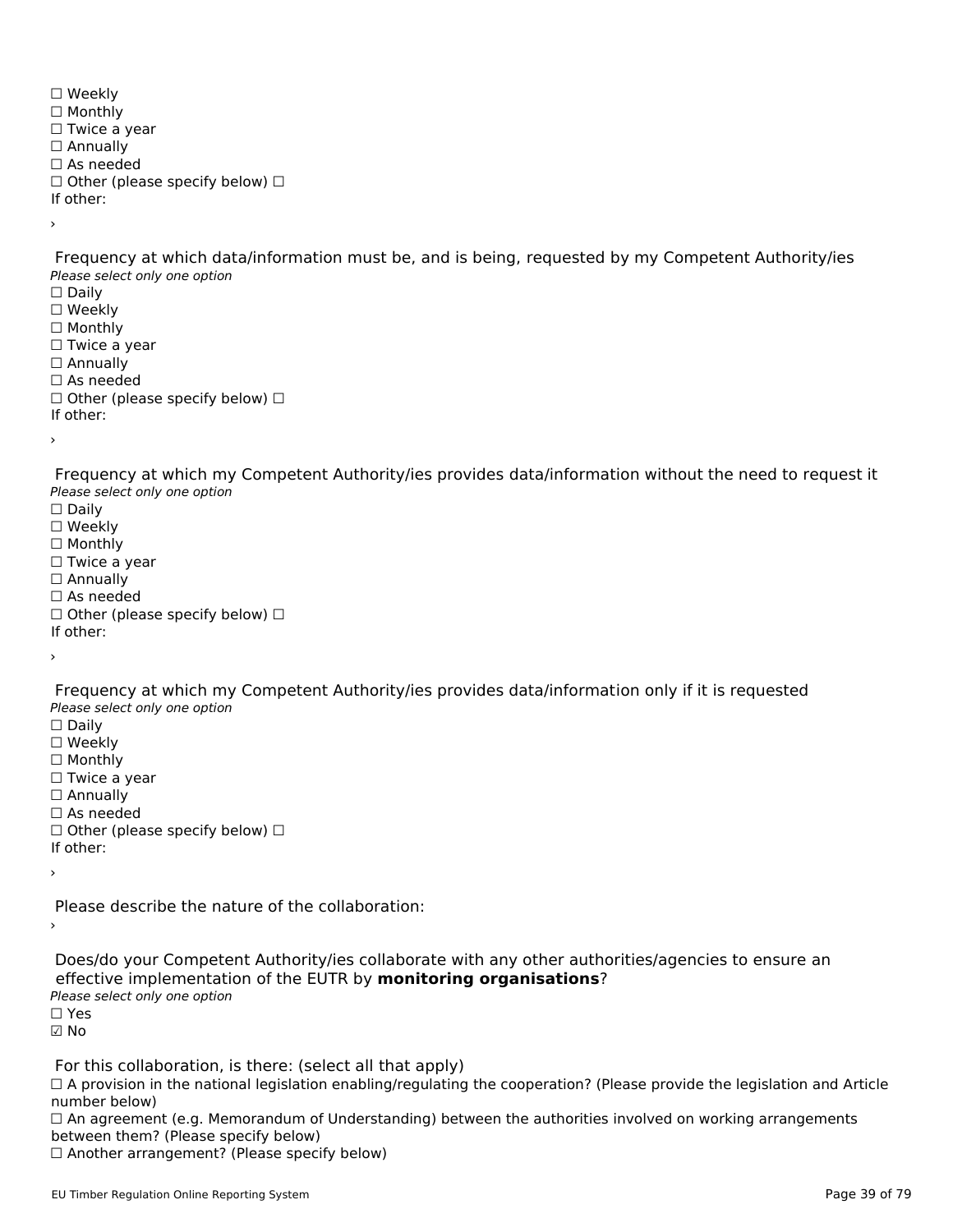#### Details:

›

Which of the following is covered by the legislation and/or agreement/arrangement (select all that apply): ☐ Exchange of data/information

☐ Joint inspections at national level

 $\Box$  Other (please specify)

›

Please specify how the exchange of data/information is organised. Please select all that apply: □ Data/information is shared with my Competent Authority/ies without the need to request it (please select the frequency below)

☐ Data/information must be, and is being, requested by my Competent Authority/ies (please select the frequency below)

 $\Box$  My Competent Authority/ies provides data/information without the need to request it (please select the frequency below)

☐ My Competent Authority/ies provides data/information only if it is requested (please select the frequency below) ☐ Competent Authority/ies have no access to data/information ☐ Other (please specify)

›

Frequency at which data/information is shared with my Competent Authority/ies without the need to request it

*Please select only one option*

☐ Daily

☐ Weekly

☐ Monthly

□ Twice a year

☐ Annually

□ As needed

☐ Other (please specify below) ☐ If other:

›

Frequency at which data/information must be, and is being, requested by my Competent Authority/ies *Please select only one option*

☐ Daily

☐ Weekly

□ Monthly

□ Twice a year

☐ Annually

□ As needed

☐ Other (please specify below) ☐

If other:

›

Frequency at which my Competent Authority/ies provides data/information without the need to request it *Please select only one option*

☐ Daily

☐ Weekly

☐ Monthly

□ Twice a year

□ Annually

□ As needed

☐ Other (please specify below) ☐ If other:

›

Frequency at which my Competent Authority/ies provides data/information only if it is requested *Please select only one option* ☐ Daily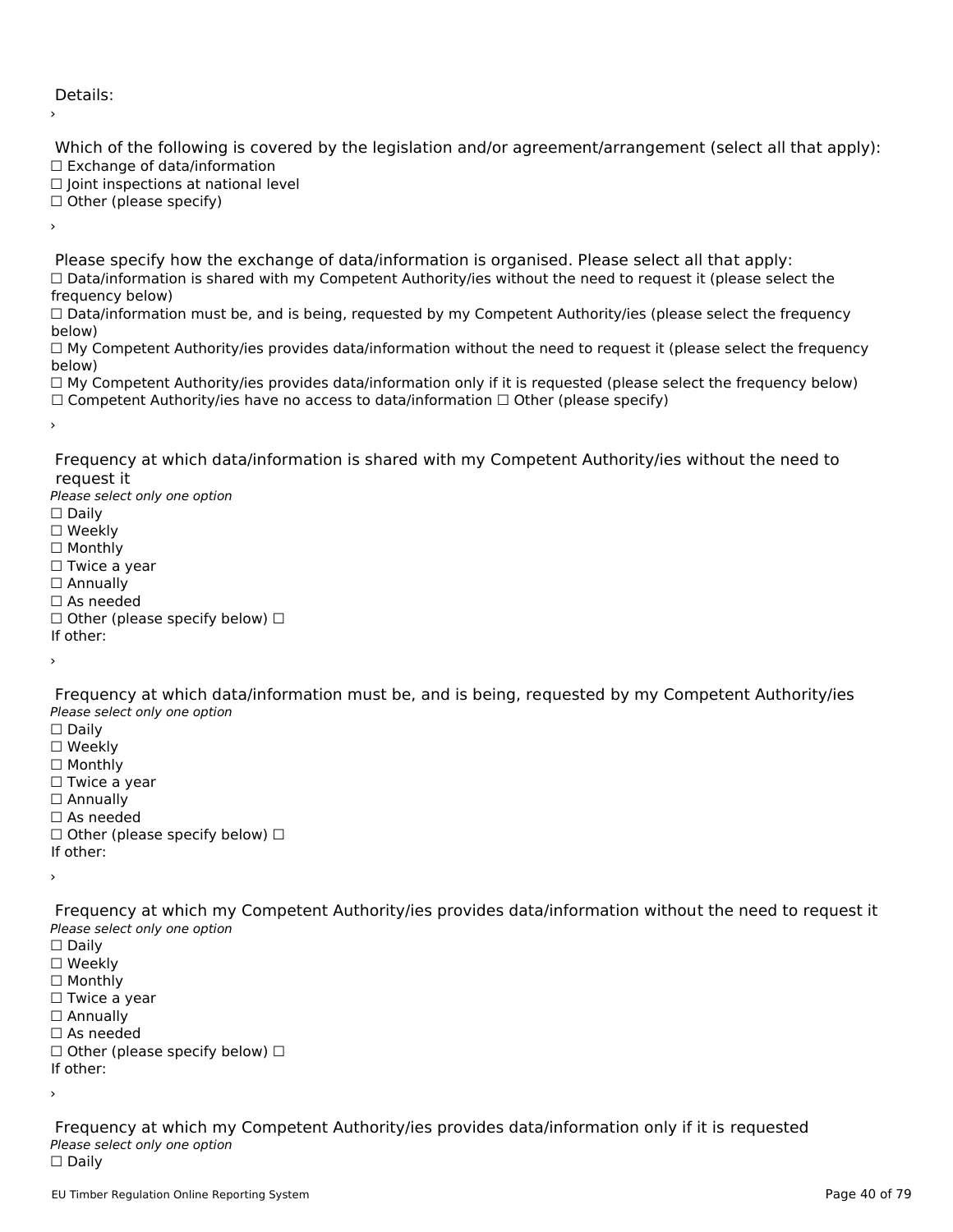☐ Weekly ☐ Monthly □ Twice a year □ Annually □ As needed ☐ Other (please specify below) ☐ If other: ›

Please describe the nature of the collaboration:

# **V. National measures to ensure the implementation of the EUTR**

Please note that the subsections below can be accessed from this page or from the navigation bar on the left.

# **Records of checks (ref. EUTR Article 11)**

Which information relating to checks on operators/ traders/monitoring organisations do you keep in your records? (select all that apply)

a) Operators

- ☑ Name and contact details of the company
- ☑ Nature of the check
- ☑ Products traded and volume of trade
- □ Annual turnover (relating to products covered by the EUTR)
- $\Box$  Details of the supply chain(s)
- □ Details on the DDS in place
- ☑ Name and contact details of the trader/buyer company/ies
- ☐ Concerns identified during checks
- ☑ Follow-up action, including penalties
- $\Box$  Other (please specify)

›

›

- b) Traders
- ☑ Name and contact details of the company
- ☑ Nature of the check
- ☑ Products traded and volume of trade
- $\Box$  Annual turnover (relating to products covered by the EUTR)
- ☑ Name and contact details of the supplier company/ies
- ☑ Name and contact details of the trader/buyer company/ies
- $\Box$  Concerns identified during check
- ☑ Follow-up action, including penalties
- $\Box$  Other (please specify)

›

- c) Monitoring organisations
- ☑ Name and contact details of the company ☑

Nature of the check

☑ Reason for the check (e.g. routine check, substantiated concerns, shortcomings in implementation by operators using DDS established by the monitoring organisation…)

- $\Box$  Notification of the Commission regarding non-compliance with the EUTR (if applicable)
- ☑ Name and contact details of operator companies using their services
- □ Concerns identified during check
- ☐ Follow-up action, including penalties
- □ Other (please specify)

›

To which information in your records do you provide access? ☐ Name and details of the company ☑ Reasons for the check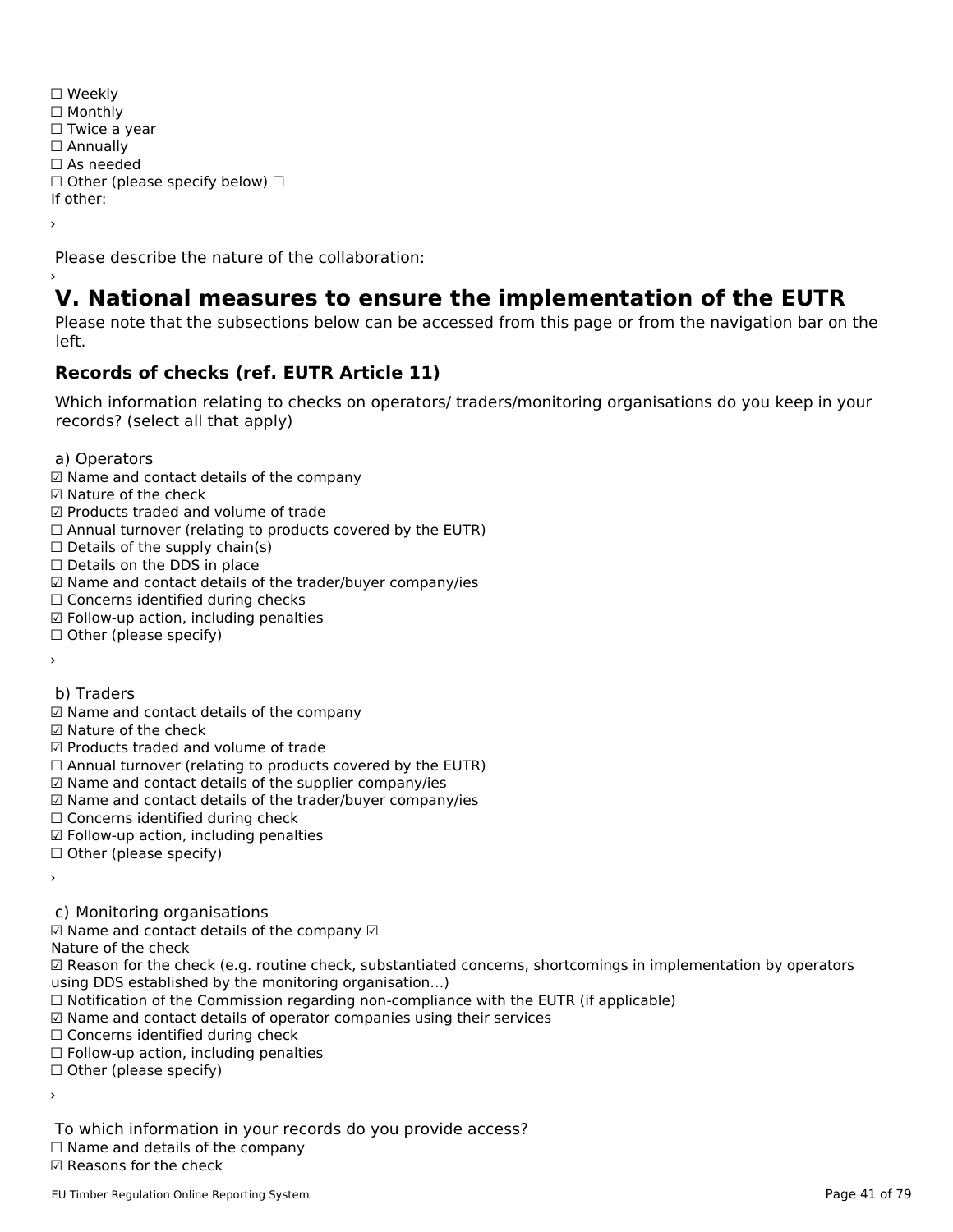☑ Nature of the check

☐ Products traded and volume of trade

□ Annual turnover (relating to products covered by the EUTR)

☐ Name and contact details of the supplier company/ies

 $\Box$  Name and contact details of the trader/buyer company/ies

 $\Box$  Name and contact details of the operator companies using their services (for monitoring organisations)  $\Box$ 

Concerns identified during check

☑ Follow-up action, including penalties

 $\Box$  Other (please specify)

›

Please specify whether, and if so, in which situations or timeframes the provision of access to the above information is restricted.

› DECRETO LEGISLATIVO 10 agosto 2018, n. 101.Disposizioni per l'adeguamento della normativa

nazionale alle disposizioni del regolamento

(UE) 2016/679 del Parlamento europeo e del

Consiglio, del 27 aprile 2016, relativo alla

protezione delle persone fisiche con riguardo al

trattamento dei dati personali, nonché alla libera

circolazione di tali dati e che abroga la direttiva

95/46/CE (regolamento generale sulla protezione dei dati).

# **Access to documentation and obligation to facilitate checks related to the obligations under the EUTR (ref. EUTR Articles 10(4), 10(1) and (3))**

Which legislation ensures that the Competent Authority/ies and other authorities involved can carry out the checks on **operators** and that operators offer all assistance necessary to facilitate the performance of the checks? (Please also provide the Article number)

› Regolamento EU 995/2010 (art.10), Decreto legislativo n.178/2014 (art.2) , Legge 689/81

Which legislation ensures that the Competent Authority/ies and other authorities involved can carry out the checks on **traders** and that traders offer all assistance necessary to facilitate the performance of the checks? (Please also provide the Article number)

› Regolamento EU 995/2010 (art.10), Decreto legislativo n.178/2014 (art.2) , Legge 689/81.

Which legislation ensures that the Competent Authority/ies and other authorities involved can carry out the checks on **monitoring organisations** and that monitoring organisations offer all assistance necessary to facilitate the performance of the checks? (Please also provide the Article number) › Regolamento EU 995/2010 (art.8) e relativi regolamenti delegato e di esecuzione; Decreto legislativo n.178/2014 (art.2); Legge 689/81.

Under which circumstances does/do the Competent Authority/ies and other authorities involved in operator checks have access to **operators' premises and the DDS related documentation or records** (select all that apply)?

☑ During business hours, without informing the operator in advance

 $\Box$  During business hours, after having informed the operator in advance

□ Only with the operator's consent

 $\Box$  Only with a warrant

 $\Box$  Other (please specify)

›

Under which circumstances does/do the Competent Authority/ies and other authorities involved in checks on **traders** and **monitoring organisations** have access to their premises and the documentation or records related to their obligations under the EUTR? (optional) a) Traders ☑ During business hours, without informing the trader in advance

 $\Box$  During business hours, after having informed the trader in advance

□ Only with the trader's consent

□ Only with a warrant

 $\Box$  Other (please specify)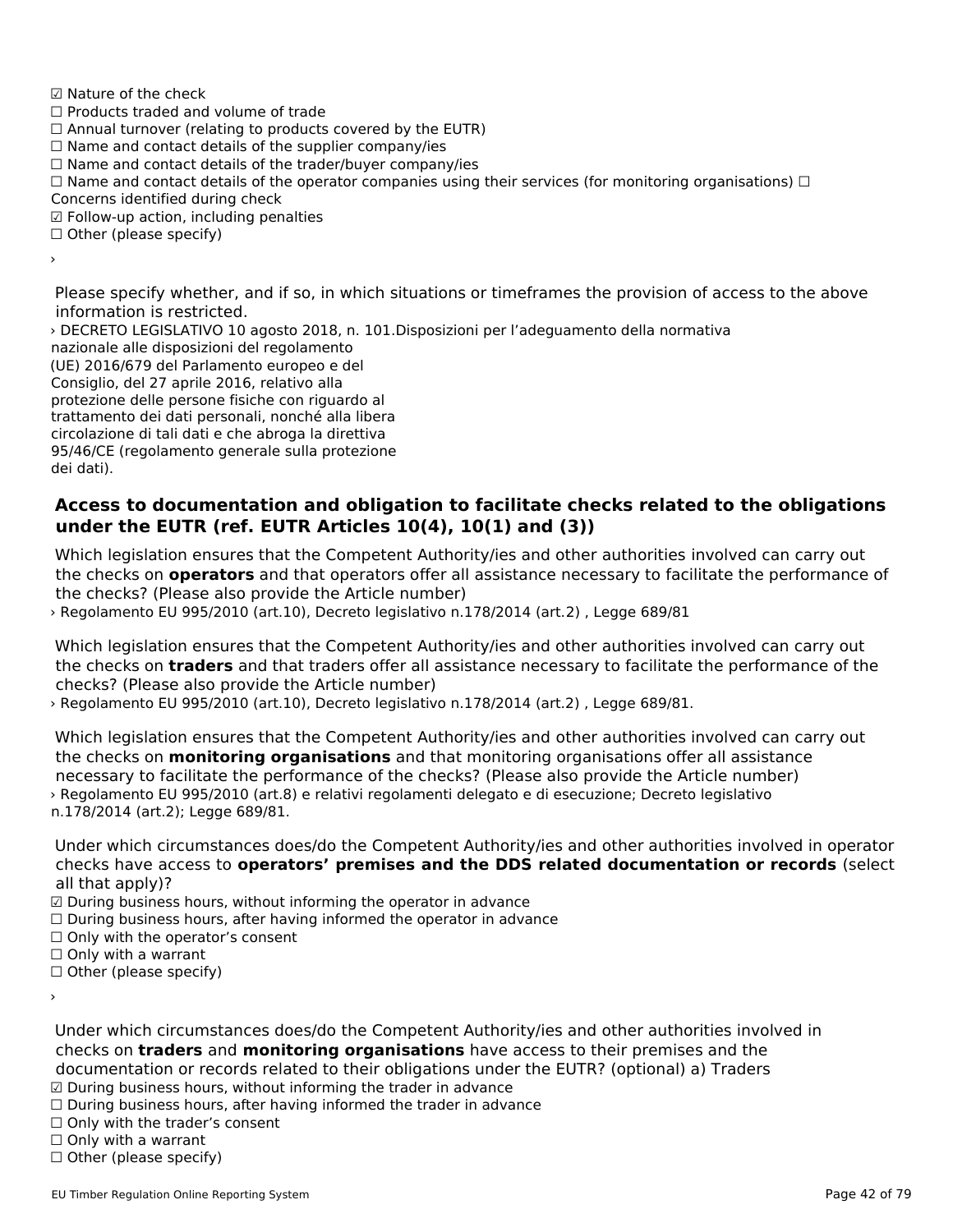b) Monitoring organisations  $\Box$  During business hours, without informing the monitoring organisation in advance ☑ During business hours, after having informed the monitoring organisation in advance  $\Box$  Only with the monitoring organisation's consent □ Only with a warrant ☐ Other (please specify) ›

# **Substantiated concerns (ref. EUTR Article 8(4) and 10(2))**

Did your Competent Authority/ies receive any substantiated concerns regarding **operators** over the reporting period?

*Please select only one option*

☑ Yes

☐ No

›

How many **operators** were subject to substantiated concerns (please count each operator only once, even if multiple concerns were received for the same operator)? › 5

How many substantiated concerns did your Competent Authority/ies receive regarding **operators** in total (please count each concern received, even if there were several for the same operator)? › 6

How many checks were performed on **operators** in response to substantiated concerns? › 7

For how many of the operators which were subject to substantiated concerns did the Competent Authority confirm that they are in fact not operators? › 0

Please specify

› Tutte le ditte segnalate come operatore sono risultate tali.

Were any penalties issued to **operators** following checks performed in response to substantiated concerns? *Please select only one option*

☑ Yes ☐ No

Please specify the **number** of actions/enforcement measures taken following checks by your Competent Authority/ies on **operators** in response to substantiated concerns. (In cases where more than one action was taken for a single operator, add every individual action taken to each of the categories, as appropriate):

| Notices of<br>a.<br>remedial action/warning<br>letters       |  |
|--------------------------------------------------------------|--|
| b.<br>Notices of<br>remedial action that led<br>to penalties |  |
| Financial<br>c.<br>penalties                                 |  |
| d.<br>Suspension of<br>authority to trade                    |  |
| Seizure<br>А.                                                |  |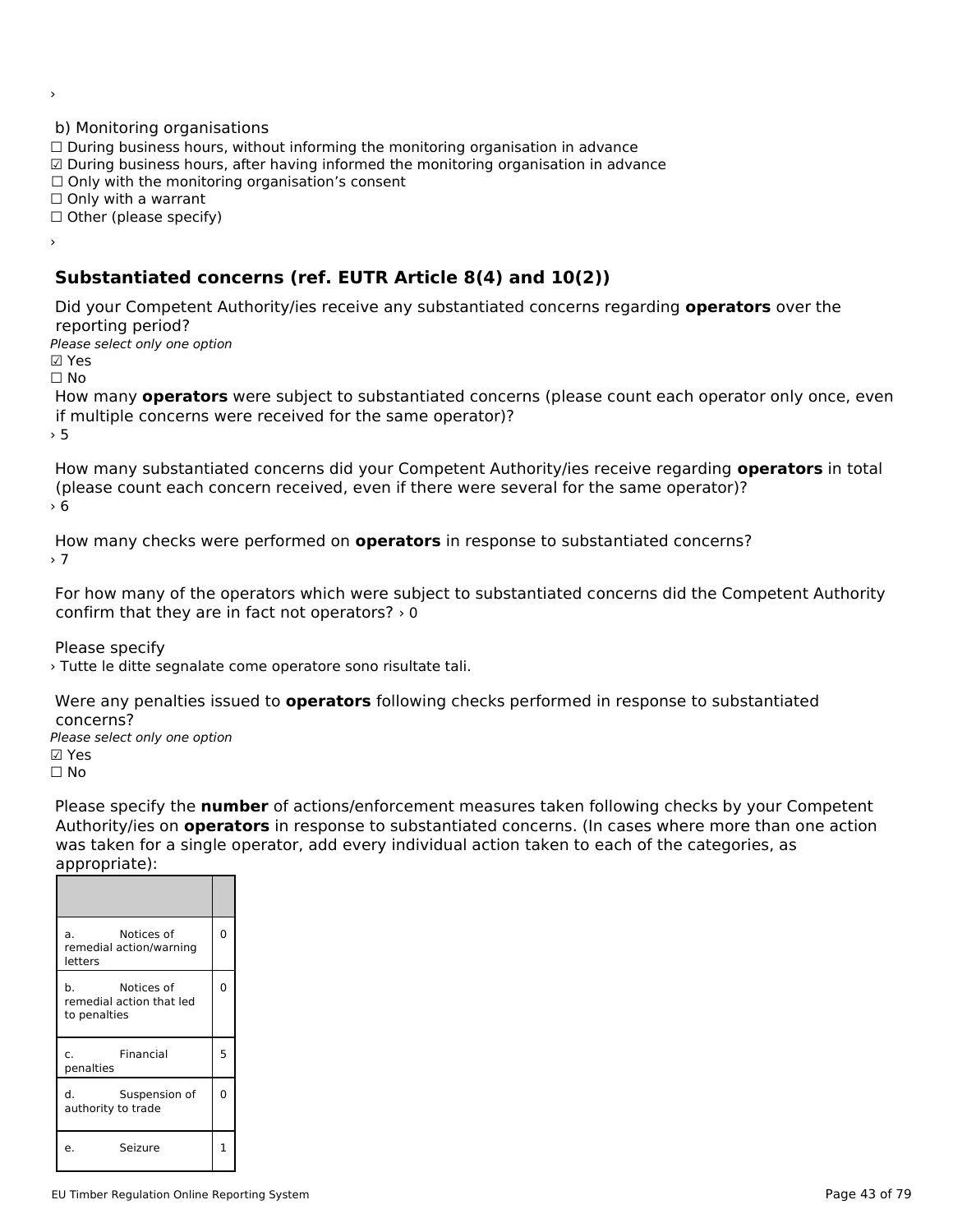| f.                                                       | Imprisonment |  |
|----------------------------------------------------------|--------------|--|
| g.                                                       | Court cases  |  |
| h.                                                       | No action    |  |
| Other penalties<br>(please specify below in<br>text box) |              |  |

Other penalties (if applicable): › criminal penalties

Have all those that submitted substantiated concerns been informed by the Competent Authority/ies about any actions/enforcement measures taken?

*Please select only one option*

☐ Yes

☑ No

Why have they not been informed by the Competent Authority/ies about actions/enforcement measures taken? (please specify)

› I risultati dei controlli non sono ancora stati comunicati formalmente all'Organizzazione che ha presentato la segnalazione comprovata.

Did your Competent Authority/ies receive any substantiated concerns regarding **traders** over the reporting period?

*Please select only one option*

☑ Yes

☐ No

How many **traders** were subject to substantiated concerns (please count each trader only once, even if multiple concerns were received about the same trader)?

› 1

How many substantiated concerns regarding **traders** did your Competent Authority/ies receive in total (please count each separate concern, even if there were several received about the same trader)? › 1

How many checks were performed on **traders** in response to substantiated concerns? › 1

For how many of the traders which were subject to substantiated concerns did the Competent Authority confirm that they are in fact not traders? › 0

Please specify

› La ditta segnalata come trader è risultata tale al controllo. Al momento del controllo la Ditta risultava in fase di liquidazione e quindi non più operativa.

Were any penalties issued to **traders** following checks performed in response to substantiated concerns? *Please select only one option*

☐ Yes

☑ No

Please specify the **number** of actions/enforcement measures taken following checks on **traders** by your Competent Authority/ies in response to substantiated concerns. (In cases where more than one action was taken for a single trader, add every individual action taken to each of the categories, as appropriate):

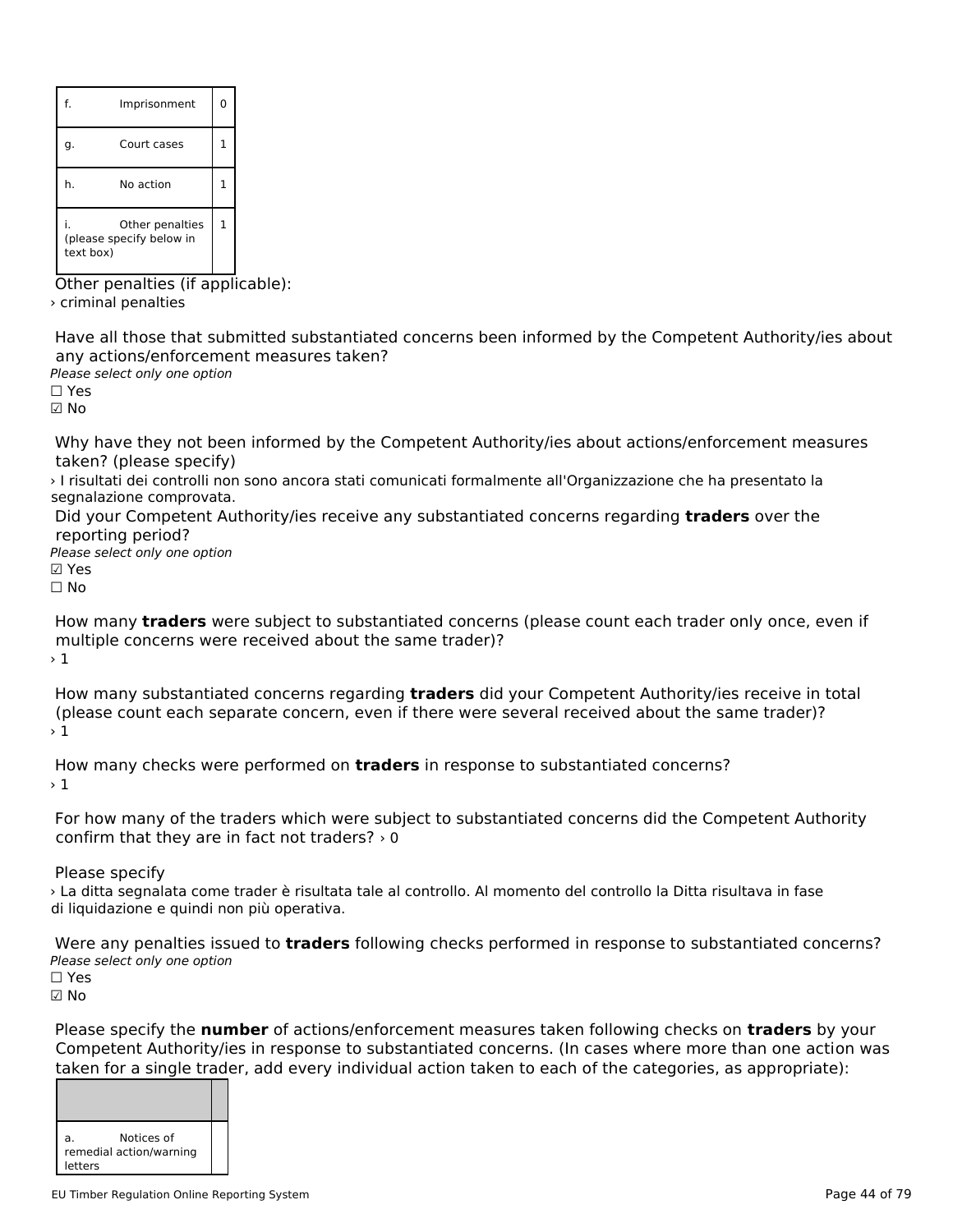| Notices of<br>b.<br>remedial action that led<br>to penalties   |  |
|----------------------------------------------------------------|--|
| Financial<br>c.<br>penalties                                   |  |
| d.<br>Suspension of<br>authority to trade                      |  |
| Seizure<br>e.                                                  |  |
| f.<br>Imprisonment                                             |  |
| Court cases<br>g.                                              |  |
| h.<br>No action                                                |  |
| i.<br>Other<br>penalties (please specify<br>below in text box) |  |

Other penalties (if applicable):

Have all those that submitted substantiated concerns been informed by the Competent Authority/ies about any actions/enforcement measures taken ?

*Please select only one option*

☐ Yes

›

☑ No

›

Why have they not been informed by the Competent Authority/ies about actions/enforcement measures taken? (please specify)

› I risultati dei controlli non sono ancora stati comunicati formalmente all'Organizzazione che ha presentato la segnalazione comprovata

Did your Competent Authority/ies receive any substantiated concerns regarding **monitoring organisations** over the reporting period?

*Please select only one option* ☐ Yes ☑ No

How many **monitoring organisations** were subject to substantiated concerns (please only count monitoring organisations once, even if multiple concerns were received for the same monitoring organisation)?

How many substantiated concerns did your Competent Authority/ies receive regarding **monitoring organisations** (please also count separate concerns received about the same monitoring organisations)? ›

How many checks were performed on **monitoring organisations** in response to substantiated concerns? ›

Were any penalties issued to **monitoring organisations** following checks performed in response to substantiated concerns? *Please select only one option* ☐ Yes ☐ No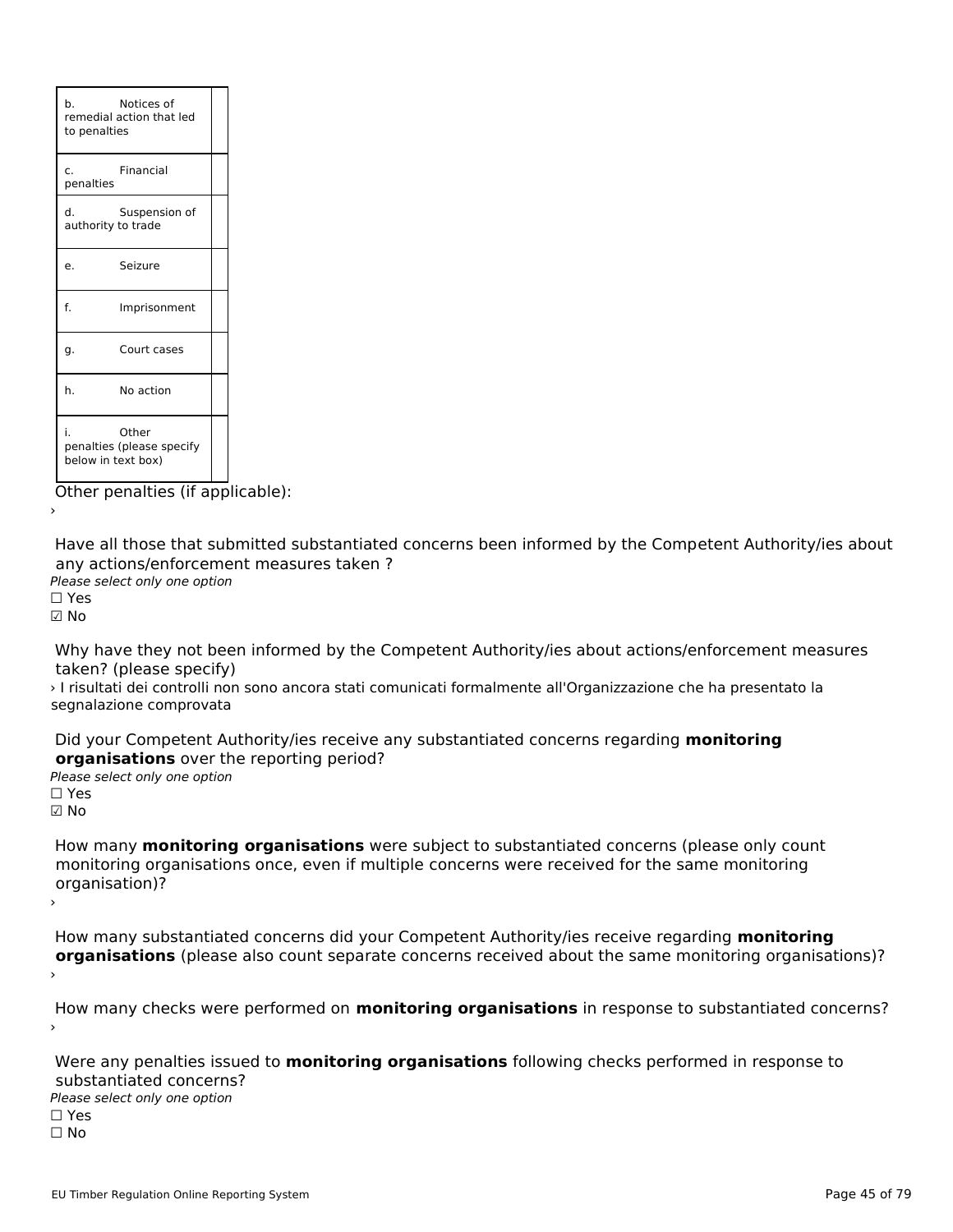Please specify the **number** of actions/enforcement measures taken following checks on **monitoring organisations** by your Competent Authority/ies in response to substantiated concerns. (In cases where more than one action was taken for a single operator, add every individual action taken to each of the categories, as appropriate):

| Notices of<br>a.<br>remedial action/warning<br>letters                    |  |
|---------------------------------------------------------------------------|--|
| Notices of<br>b.<br>remedial action that led<br>to penalties              |  |
| Financial<br>C.<br>penalties                                              |  |
| d.<br>Suspension of<br>authority to operate as<br>monitoring organisation |  |
| Imprisonment<br>e.                                                        |  |
| f.<br>Court cases                                                         |  |
| No action<br>g.                                                           |  |
| h.<br>Other<br>penalties (please<br>specify below in text<br>box)         |  |

Other penalties (if applicable):

Have all those that submitted substantiated concerns been informed by the Competent Authority/ies about any actions/enforcement measures taken?

*Please select only one option* ☐ Yes ☐ No

›

›

Why have they not been informed by the Competent Authority/ies about actions/enforcement measures taken? (please specify)

### **Measures to ensure the implementation of the EUTR by domestic operators Identification/estimation of the number of domestic operators for risk-based plans and checks (ref. EUTR Article 10)**

If this information is not held by the reporting authority, please delegate this entire section to the relevant authority.

Do you know the exact number of domestic operators who were placing domestic timber/timber products on the market over the reporting period?

Please note, some domestic operators may also act as importing operators and a question to this effect follows. Please indicate here whether the TOTAL number of domestic operators, including any that may act as both types of operators is known.

*Please select only one option* ☐ Yes ☑ No

Do you have an estimate of the number of domestic operators who were placing domestic timber/timber products on the market over the reporting period?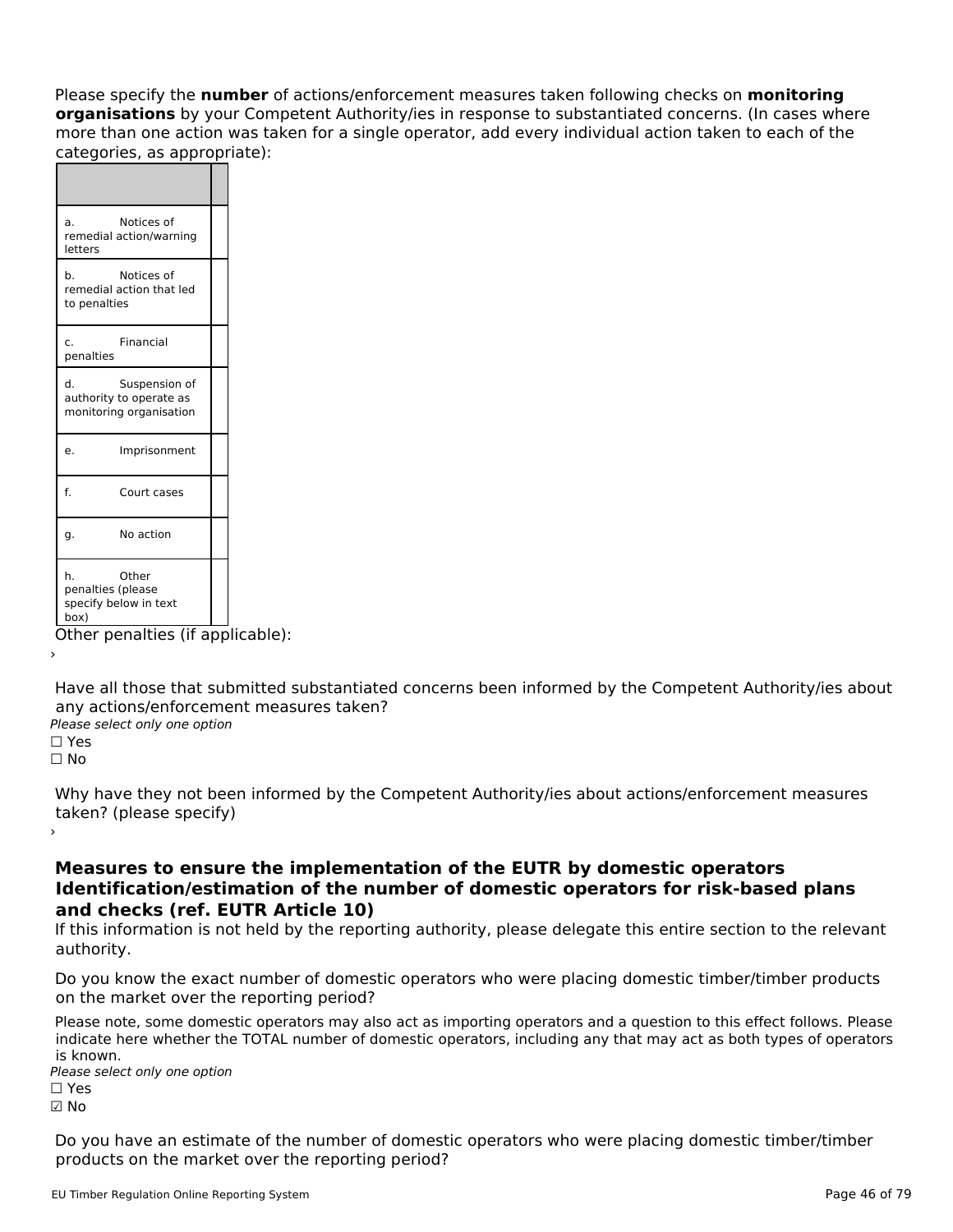Please note, some domestic operators may also act as importing operators and a question to this effect follows. Please indicate here whether there is an estimate of the TOTAL number of domestic operators, including any that may act as both types of operators. *Please select only one option* ☐ Yes ☑ No Do you know, or have an estimate, of how many of these domestic operators are also importing operators? *Please select only one option* ☐ Yes ☐ No Please specify: › Do you exclude domestic operators from the estimate of operators in one or more of the following cases?  $\Box$  When the volume of timber put on the market is below a specific threshold  $\Box$  When the value of the timber put on the market is below a specific threshold  $\Box$  When a natural person puts the timber on the market  $\Box$  When a forest owner with a forest below a certain size puts timber on the market  $\Box$  No, such factors are only taken into account in the risk-based approach  $\Box$  Other criteria (please specify below) Other criteria:  $\ddot{\phantom{0}}$ How many are excluded due to these other criteria? › How many are excluded when the volume of timber put on the market is below a specific threshold? › How many are excluded when the value of timber put on the market is below a specific threshold? › How many are excluded when a natural person puts timber on the market? › How many are excluded when a forest owner with a forest below a certain size puts timber on the market? › What is the basis for the estimate of domestic operators (select all that apply)? ☐ Competent Authority/ies register of domestic operators ☐ Register of forest owners □ Tax agency register ☐ Company/business registers of other authorities ☐ Other (please specify) › How does/do the Competent Authority/ies ensure that the data on operators is complete? › How does/do the Competent Authority/ies ensure that the data on operators is up to date? › Which authority is responsible for collecting/maintaining this data on operators? ›

Total estimated number of domestic operators

Please inprovide the TOTAL number of operators, including any that may act as domestic and importing operators.

›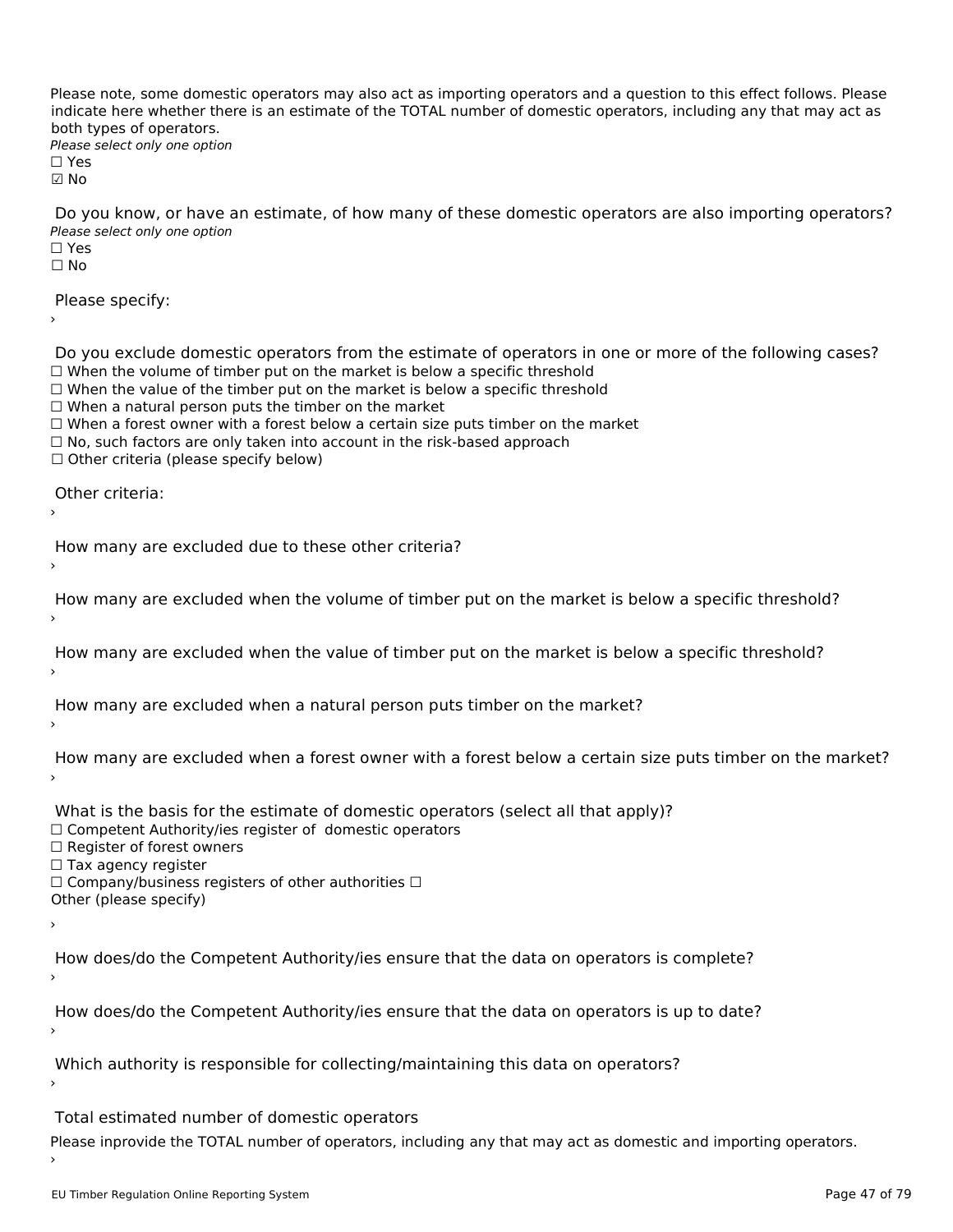Any comments › L'elenco nazionale degli operatori EUTR è ancora in fase di attuazione

Do you know, or have an estimate, of how many of these domestic operators are also importing operators? *Please select only one option*

☐ Yes

☐ No

›

›

›

Please specify:

Do you exclude domestic operators from the exact number of operators in one or more of the following cases?

 $\Box$  When the volume of timber put on the market is below a specific threshold

- □ When the value of the timber put on the market is below a specific threshold
- ☐ When a natural person puts the timber of the market
- $\Box$  When a forest owner with a forest below a certain size puts timber on the market
- □ No, such factors are only taken into account in the risk-based approach
- ☐ Other criteria (please specify below)

Other criteria:

How many are excluded due to these other criteria?

How many are excluded when the volume of timber put on the market is below a specific threshold? ›

How many are excluded when the value of the timber put on the market is below a specific threshold? ›

How many are excluded when a natural person puts the timber on the market?

›

How many are excluded when a forest owner with a forest below a certain size puts timber on the market? ›

What is the basis for the exact number of domestic operators (select all that apply)?

☐ Competent Authority/ies register of domestic operators

☐ Register of forest owners

 $\Box$  Tax agency register

 $\Box$  Company/business registers of other authorities  $\Box$ 

Other (please specify)

›

How does/do the Competent Authority/ies ensure that the data on operators is complete?

How does/do the Competent Authority/ies ensure that the data on operators is up to date?

›

›

›

Which authority is responsible for collecting/maintaining this data on operators?

Total exact number of domestic operators

Please inprovide the TOTAL number of operators, including any that may act as domestic and importing operators. ›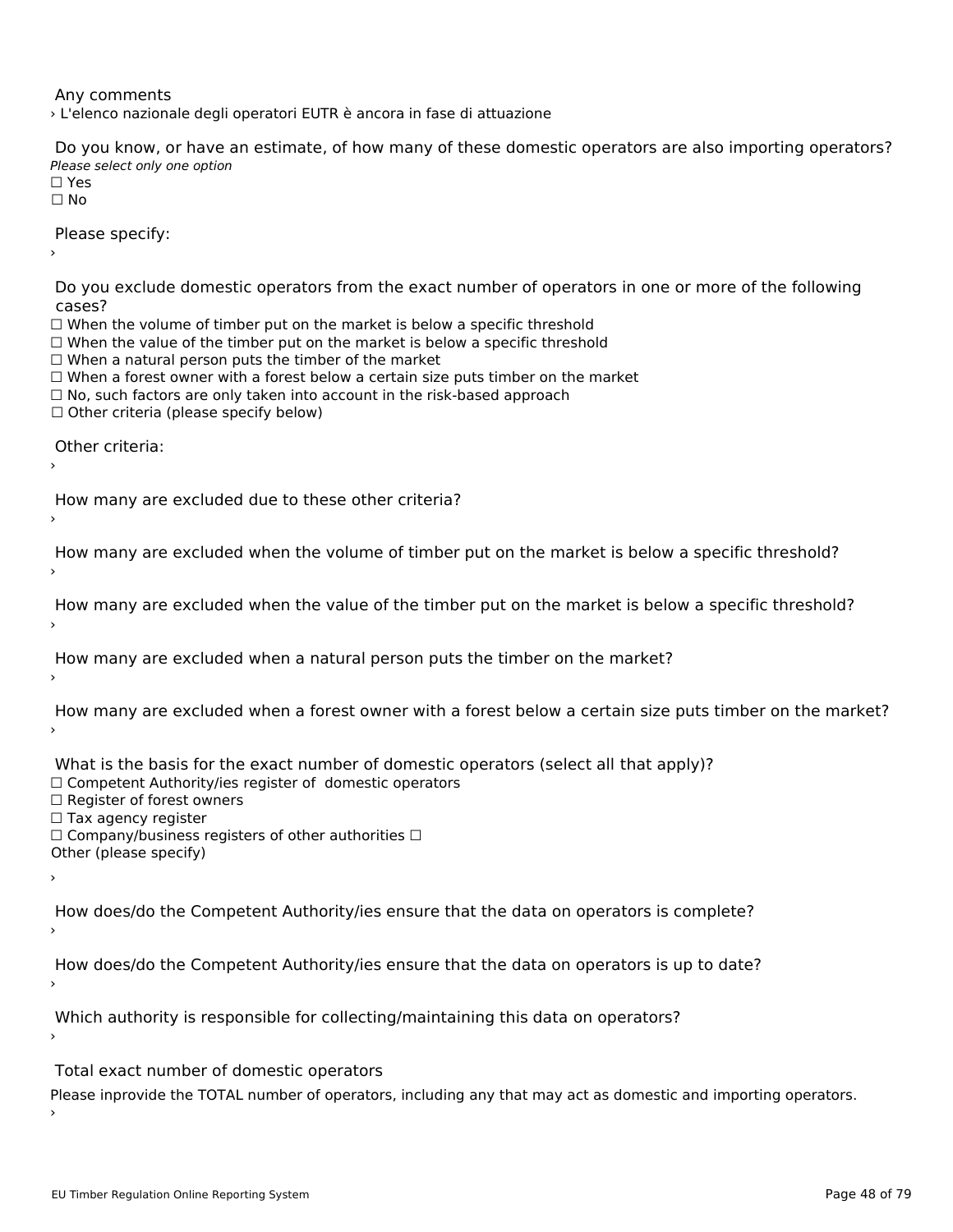### **Risk-based approach and other criteria for plans for checks on domestic operators (ref. EUTR Article 10)**

If these checks are not planned and conducted by the reporting authority, please delegate this entire section to the relevant authority.

Did the Competent Authority/ies prepare a plan for checks on domestic operators?

Please note, some domestic operators may also act as importing operators and questions to clarify this will follow. Please provide information on domestic operators, including any that may during checks be found to act as both types of operators.

*Please select only one option* ☐ Yes ☑ No

Please specify why not:

› Vengono effettuati controlli su segnalazioni e controlli random durante l'attività di vigilanza ordinaria in bosco da parte dei Carabinieri forestali.

Which criteria are used in your risk based approach when preparing the plans for checks for domestic operators? Select all that apply:

□ Type of product

- ☐ Type of business (e.g. forest owner; timber mills...)
- ☐ Size of business

☐ Information from traders

- ☐ Volume/weight of timber/timber products placed on the market
- $\Box$  Value of timber/timber products placed on the market
- ☐ Size of forest property
- ☐ Region of harvest
- ☐ Timber species
- $\Box$  Type of forest (e.g. Natura 2000, national nature protected area, biosphere park, ...)
- $\Box$  Other (please specify)

›

What is the basis for the establishment of the risk based approach at the national level? □ Law/regulation

- ☐ Circular
- ☐ Other (please specify)

›

When establishing the plan for checks, are the risk criteria weighed?

*Please select only one option*

☐ Yes

☐ No

On which basis do you weigh the criteria? (select all that apply)

 $\Box$  Empirical experience for higher risk of illegality (please specify in text box below)

- $\Box$  Information provided by other authorities
- $\Box$  Substantiated concerns by third parties
- $\Box$  Other relevant information (e.g. from previous checks) (please specify in text box below)
- ☐ Random selection

 $\Box$  Other (please specify)

›

Please specify the kind of evidence that is taken into consideration:

›

How do you establish the threshold of risk above which domestic operators are checked? (please specify) ›

What is the time schedule for the plans for checks on domestic operators? □ Plan for two years □ Annual plans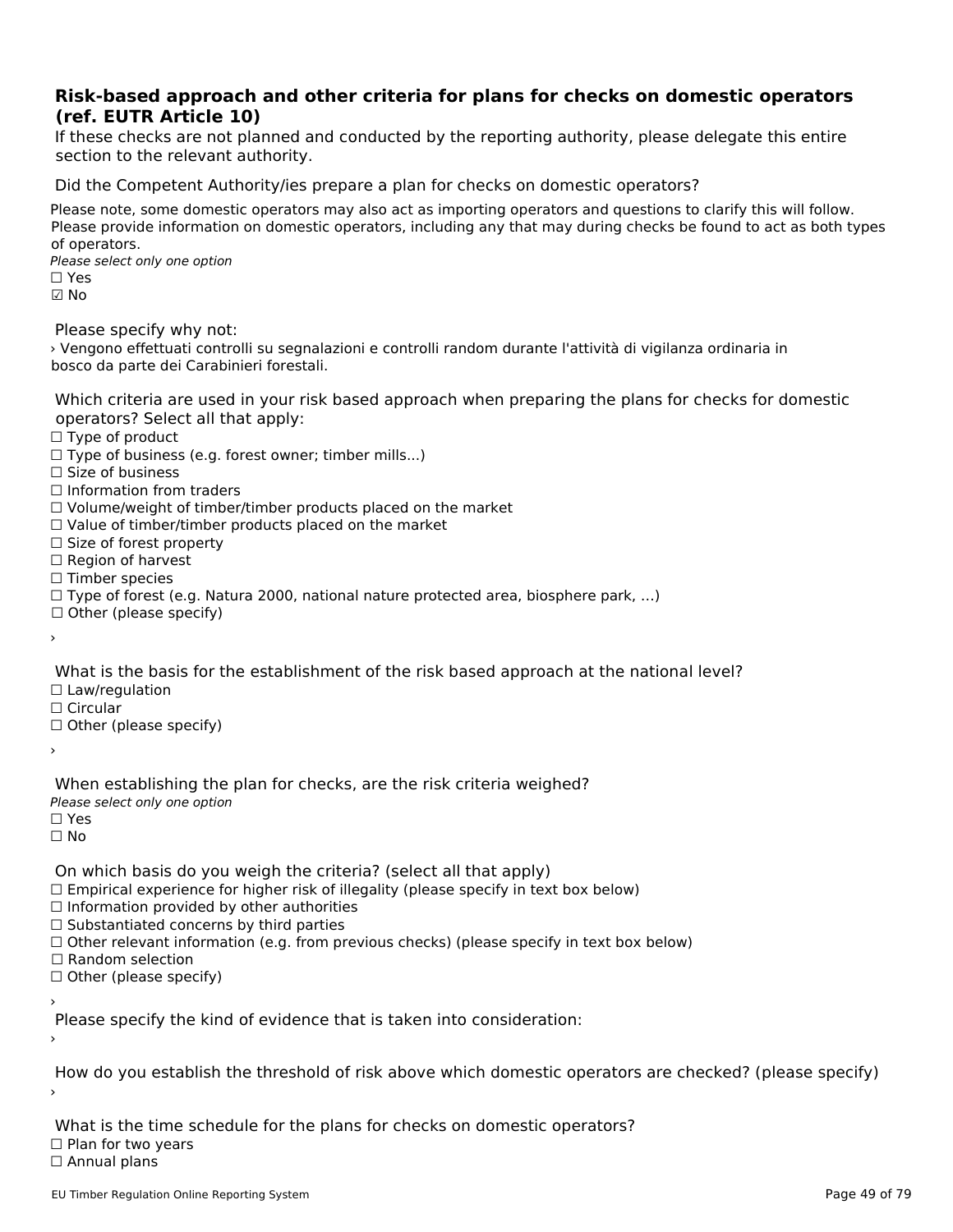$\Box$  Monthly plans ☐ Other (please specify) › How often is the plan reviewed? □ Every two years □ Annually ☐ Monthly  $\Box$  Other (please specify) › Which elements of the plan are reviewed?  $\Box$  Risk criteria (e.g. adding new risk criteria)  $\Box$  Risk level (e.g. change of protection status of a forest)  $\Box$  The weighing of risk criteria □ Changes related to domestic operators (e.g. new operators)  $\Box$  Staff availability for checks

 $\Box$  Budget available for checks (e.g. travel, analysis of samples)  $\Box$ 

Other (please specify)

›

How many **domestic operators** were **planned to be checked** over the reporting period? (please count the number of individual operators planned to be checked, not the number of planned checks; the latter is covered in the next question)

Please note, some domestic operators may also act as importing operators. Please provide information on domestic operators, including any that may during checks be found to act as both types of operators. ›

How many **checks** were **planned** over the reporting period, by type of check? (if several types of checks of the same operator were planned add every individual type of check to each of the categories).

| a.<br>review                        | Desk based                            |  |
|-------------------------------------|---------------------------------------|--|
| b.<br>review on site                | Document                              |  |
| C.<br>inspection on site            | Product                               |  |
| d.<br>site                          | Document and<br>product inspection on |  |
| e.<br>specify in text box<br>below) | Other (please                         |  |

Other types of check (if applicable):

Comments

›

›

# **Checks on domestic operators (ref. EUTR Article 10)**

Over the reporting period, did the Competent Authority/ies **actually perform** any **checks** on domestic operators?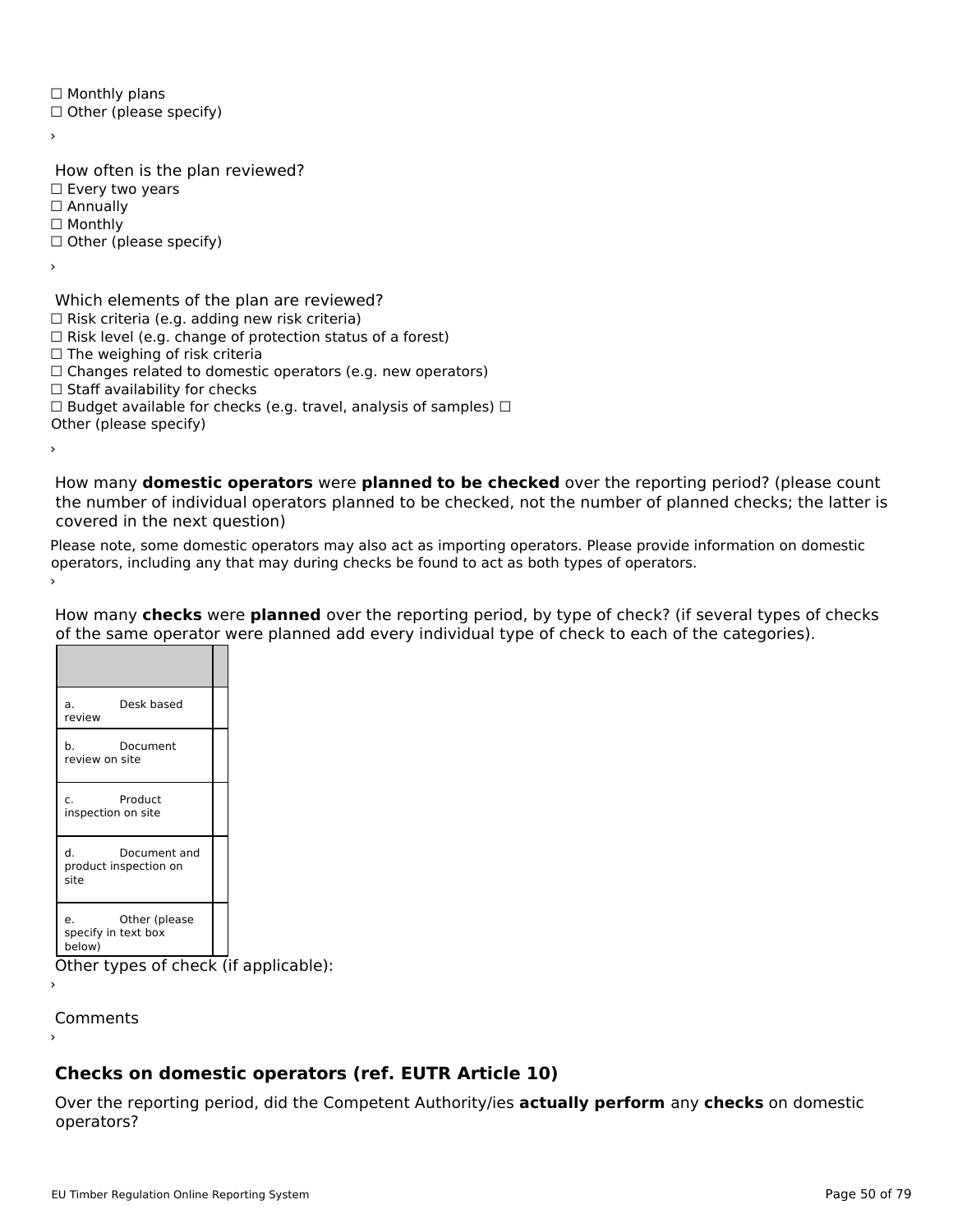Please note, some domestic operators may also act as importing operators and questions to clarify this will follow. Please provide information on domestic operators, including any that may during checks be found to act as both types of operators. *Please select only one option*

☑ Yes

☐ No

How many **domestic operators were actually checked** over the reporting period? (please count the number of individual operators checked, not the number of checks; the latter is covered in the next question)

Please note, some domestic operators may also act as importing operators and questions to clarify this will follow. Please provide information on domestic operators, including any that may during checks be found to act as both types of operators. › 1501

How many **checks** were **actually performed** over the reporting period, by type of check? (add every individual type of check to each of the categories. If the same operator was checked more than once or where follow-up visits were done, add these separately to the appropriate categories)

| Desk based<br>a.<br>review                           | 31   |
|------------------------------------------------------|------|
| b.<br>Document<br>review on site                     | O    |
| Product<br>$\mathsf{C}$ .<br>inspection on site      | 0    |
| d.<br>Document and<br>product inspection on<br>site  | 4045 |
| Other (please<br>e.<br>specify in text box<br>below) | 0    |

Other types of check (if applicable):

Comments

› .

›

How many of the domestic operators checked over the reporting period were confirmed to be purely domestic operators? › 1501

Comments:

› .

How many of the domestic operators checked over the reporting period were confirmed as also having acted as importing operators over the reporting period?

› 0

Comments:

› .

How many of the domestic operators checked over the reporting period were confirmed as also having acted as traders over the reporting period?  $\rightarrow$  0

Comments:

 $\rightarrow$  .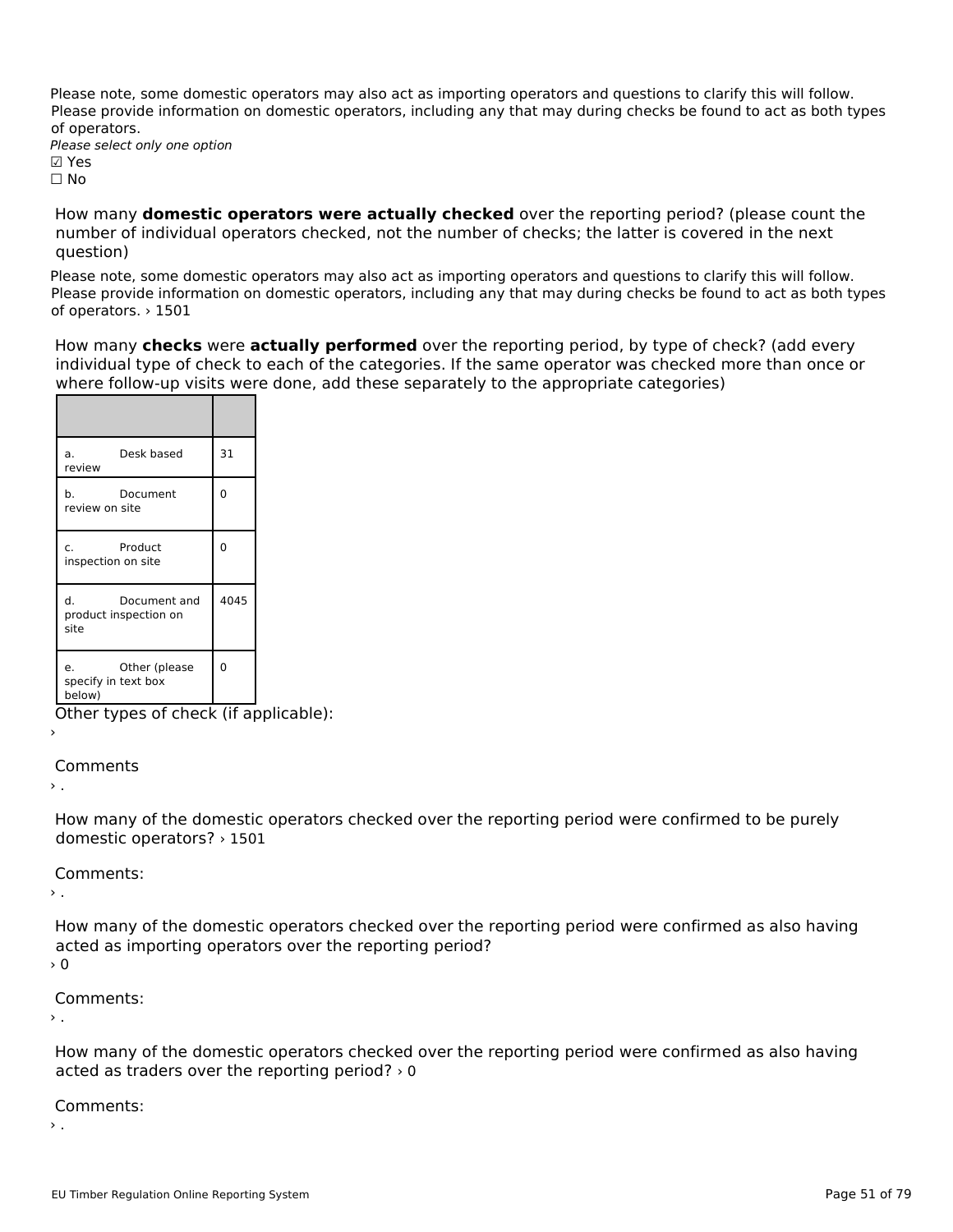What is the average time spent on each type of check on domestic operators? (optional; please provide the average time that is spent e.g. preparing paperwork for the check, checking products on site and preparing subsequent reports; please do not count further measures such as warning letters towards the average)

*Please select only one per square.*

| Desk based<br>a.<br>review                           | $\Box$ Up to 2h<br>$\square$ 2-4h<br>□ 4-8h<br>$\square$ >24h<br>$\square$ 16-24h<br>□ 8-16h      |
|------------------------------------------------------|---------------------------------------------------------------------------------------------------|
| Document<br>b.<br>review on site                     | $\Box$ Up to 2h<br>$\square$ 2-4h<br>$\square$ 4-8h<br>$\Box$ >24h<br>$\square$ 16-24h<br>□ 8-16h |
| Product<br>c.<br>inspection on site                  | $\Box$ Up to 2h<br>$\Box$ 2-4h<br>$\square$ 4-8h<br>$\square$ >24h<br>$\square$ 16-24h<br>□ 8-16h |
| d.<br>Document and<br>product inspection on<br>site  | $\Box$ Up to 2h<br>$\square$ 2-4h<br>□ 4-8h<br>$\square$ >24h<br>$\square$ 16-24h<br>□ 8-16h      |
| Other (please<br>e.<br>specify in text box<br>below) | $\Box$ Up to 2h<br>$\square$ 2-4h<br>$\Box$ 4-8h<br>$\square$ >24h<br>□ 16-24h<br>□ 8-16h         |

Other types of check (if applicable):

For how many of the checks on domestic operators were any scientific methods for testing of timber used? › 0

Please specify:

› .

›

Did all domestic operators (including those that acted both as domestic and importing operators during the reporting period) that were checked have a due diligence system in place that fulfilled the requirements of Article 4 and 6 EUTR?

*Please select only one option* ☐ Yes ☑ No

Please specify how many domestic operators (including those that acted both as domestic and importing operators during the reporting period) did not fulfil EUTR Article 4 and 6: › 25

Please specify why not:  $\Box$  There is no or very little domestic production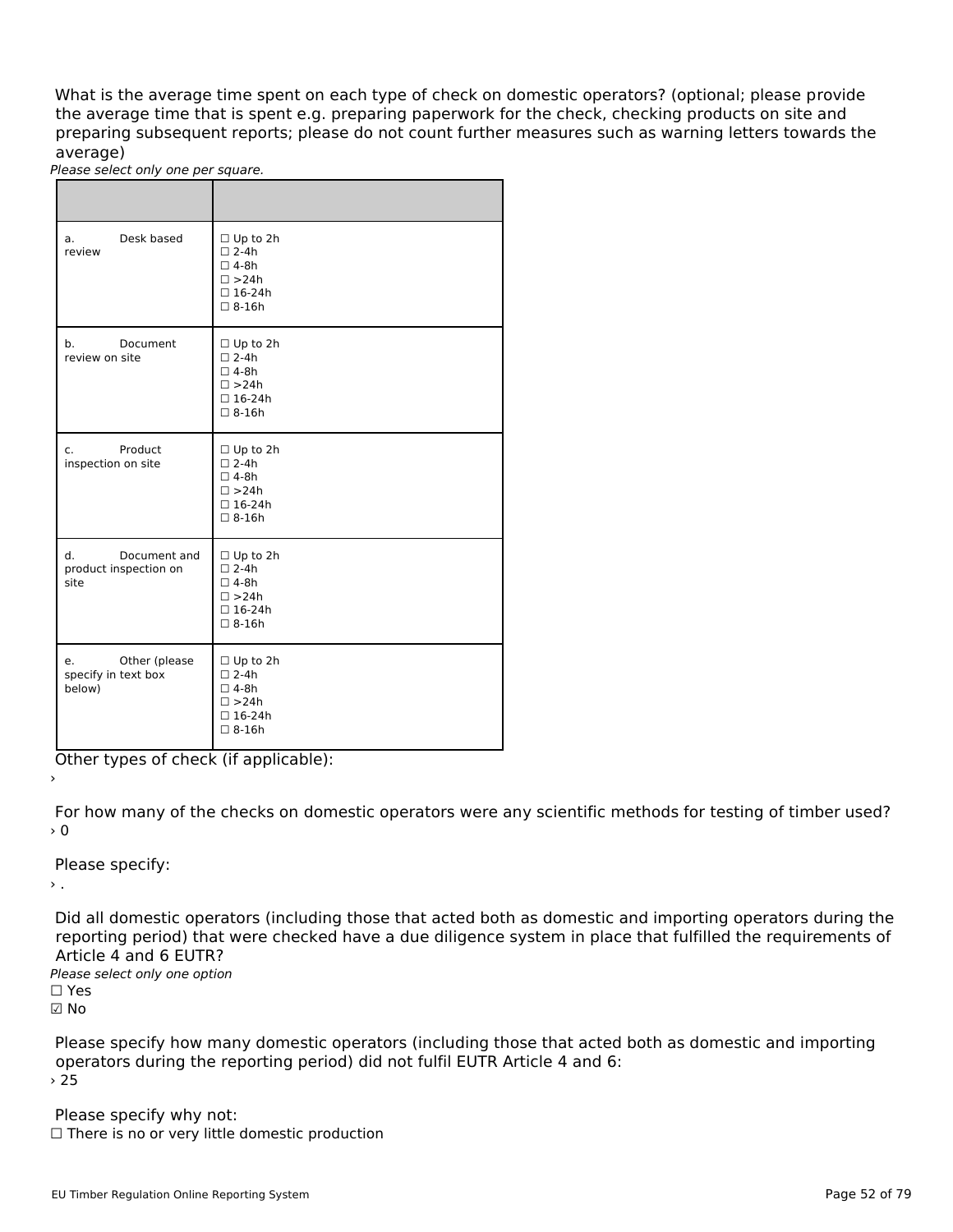# **Measures to ensure the implementation of the EUTR by importing operators Identification/estimation of the number of importing operators (ref. EUTR Article 10)**

Do you know the exact number of importing operators who were placing imported timber/timber products on the market over the reporting period?

Please note, some importing operators may also act as domestic operators and a question to this effect follows. Please indicate here whether the TOTAL number of importing operators, including any that may act as both types of operators is known.

*Please select only one option* ☑ Yes

☐ No

›

Do you have an estimate of the number of importing operators who were placing imported timber/timber products on the market over the reporting period?

Please note, some importing operators may also act as domestic operators and a question to this effect follows. Please indicate here whether there is an estimate of the TOTAL number of importing operators, including any that may act as both types of operators.

*Please select only one option*

☐ Yes

☐ No

›

›

›

Do you exclude importing operators from the estimate of operators in one or more of the following cases?  $\Box$  When the volume of the timber put on the market is below a specific threshold

 $\Box$  When the value of the timber put on the market is below a specific threshold

☐ When a natural person puts the timber on the market

 $\Box$  No, such factors are only taken into account in the risk-based approach

 $\Box$  Other criteria (please specify below)

Other criteria:

How many are excluded due to these other criteria?

How many are excluded when the volume of timber put on the market is below a specific threshold? ›

How many are excluded when the value of the timber put on the market is below a specific threshold? ›

How many are excluded when a natural person puts the timber on the market?

What is the basis for this estimate of importing operators (select all that apply)?

 $\Box$  Customs data – all operators (all natural or legal persons) who have imported EUTR products over the reporting period

 $\Box$  Competent Authority/ies register of operators

 $\Box$  Company/business registers by other agencies

□ Tax agency register

 $\Box$  Other (please specify)

›

Do you know, or have an estimate, of how many of these importing operators are also domestic operators? *Please select only one option*

☐ Yes

☐ No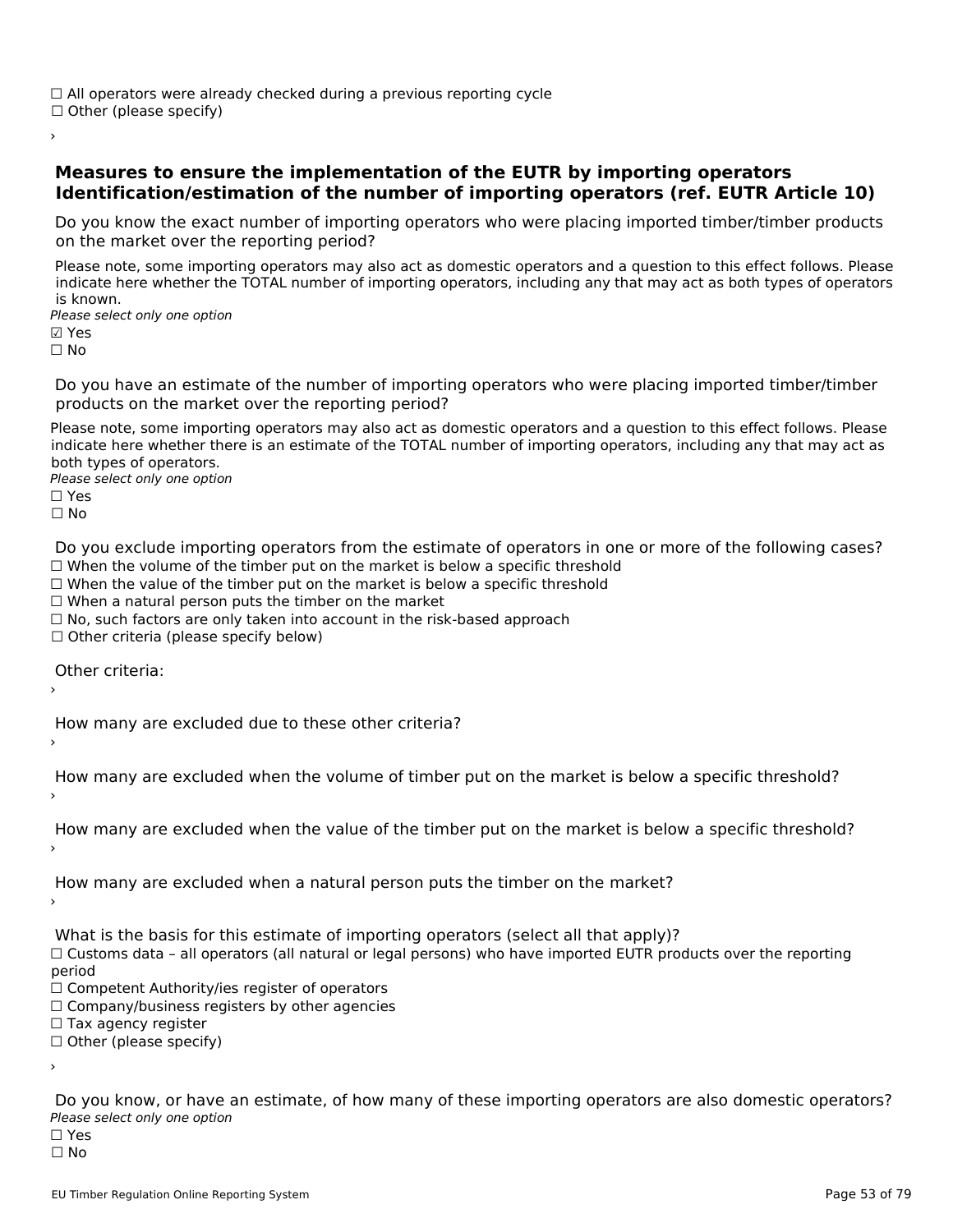Please specify:

›

›

How does/do the Competent Authority/ies ensure that the data on operators is complete?

How does/do the Competent Authority/ies ensure that the data on operators is up to date? ›

Which authority is responsible for collecting/maintaining this data on operators? ›

Total estimated number of importing operators:

Please inprovide the TOTAL number of operators, including any that may act as domestic and importing operators.

Any comments:

›

›

Do you exclude importing operators from the exact number of operators in one or more of the following cases?

 $\Box$  When the volume of the timber put on the market is below a specific threshold

 $\Box$  When the value of the timber put on the market is below a specific threshold

 $\Box$  When a natural person puts the timber on the market

☑ No, such factors are only taken into account in the risk-based approach

☐ Other criteria (please specify below)

Other criteria:

›

›

How many are excluded due to these other criteria?

How many are excluded when the volume of timber put on the market is below a specific threshold? ›

How many are excluded when the value of timber put on the market is below a specific threshold? ›

How many are excluded when a natural person puts the timber on the market? ›

What is the basis for this exact number of importing operators (select all that apply)? ☑ Customs data – all operators (all natural or legal persons) who have imported EUTR products over the reporting period

☐ Competent Authority/ies register of operators

 $\Box$  Company/business registers by other agencies

 $\Box$  Tax agency register

□ Other (please specify)

›

Do you know, or have an estimate, of how many of these importing operators are also domestic operators? *Please select only one option* ☐ Yes

☑ No

Please specify: › Dato non noto.

How does/do the Competent Authority/ies ensure that the data on operators is complete? › Attraverso una richiesta specifica e dettagliata di dati all'Agenzia delle Dogane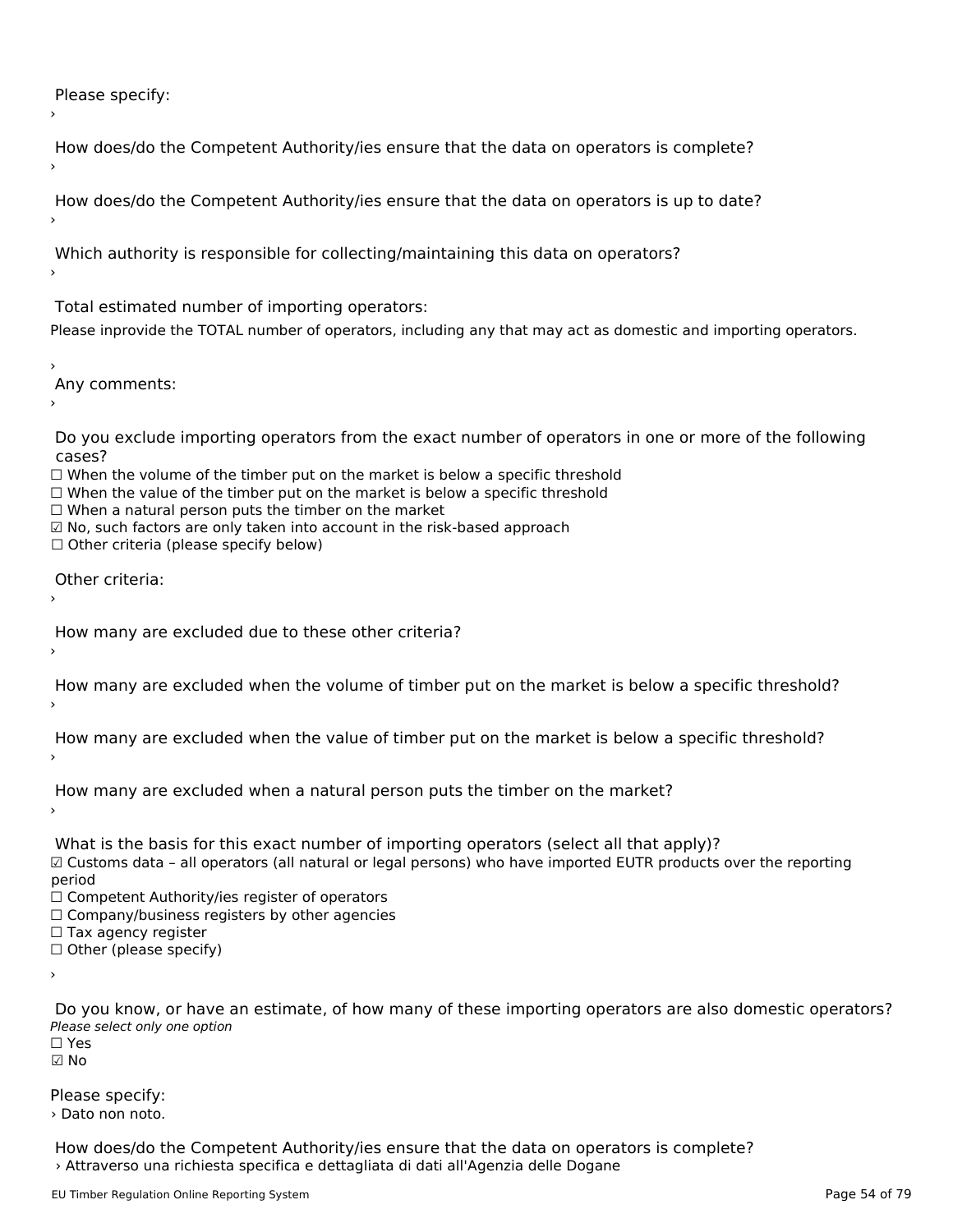How does/do the Competent Authority/ies ensure that the data on operators is up to date? › I dati doganali sono richiesti annualmente dall'autorità competente

Which authority is responsible for collecting/maintaining this data on operators? › Autorità nazionale competente EUTR

Total exact number of importing operators › 30210

### **Risk-based approach and other criteria for plans for checks on importing operators (ref. EUTR Article 10)**

Did the Competent Authority/ies prepare a plan for checks on importing operators?

Please note, some importing operators may also act as domestic operators and questions to clarify this will follow. Please provide information on importing operators, including any that may during checks be found to act as both types of operators. *Please select only one option*

☑ Yes ☐ No Please specify why not

Which criteria are used in your risk based approach when preparing the plans for checks for importing operators? Select all that apply:

☑ Type of product

☐ Type of business (e.g. builder's merchant, boatyard...)

□ Size of business

☑ Volume/weight of timber/timber products placed on the market

☑ Value of timber/timber products placed on the market

 $\Box$  Type of supplier/exporter of product (e.g. small specialist exporter, ...)

☑ Country/area of harvest

☐ Information from traders

☑ Timber species

☑ Complexity or type of trade chain (e.g. products composed of materials from multiple origins, indirect trade routes,

…)

›

☑ Export bans

☐ Other (please specify)

›

What is the basis for the establishment of the risk based approach at the national level? ☑ Law/regulation ☐ Circular

□ Other (please specify)

›

When establishing the plan for checks, are the risk criteria weighed?

*Please select only one option*

☑ Yes

☐ No

On which basis do you weigh the criteria? (select all that apply)

 $\Box$  Empirical experience for higher risk of illegality (please specify in text box below)

☑ Information provided by other authorities

☑ Substantiated concerns by third parties

☑ Other relevant information (e.g. from previous checks) (please specify in text box below)

☐ Random selection

 $\Box$  Other (please specify)

›

Please specify the kind of evidence that is taken into consideration: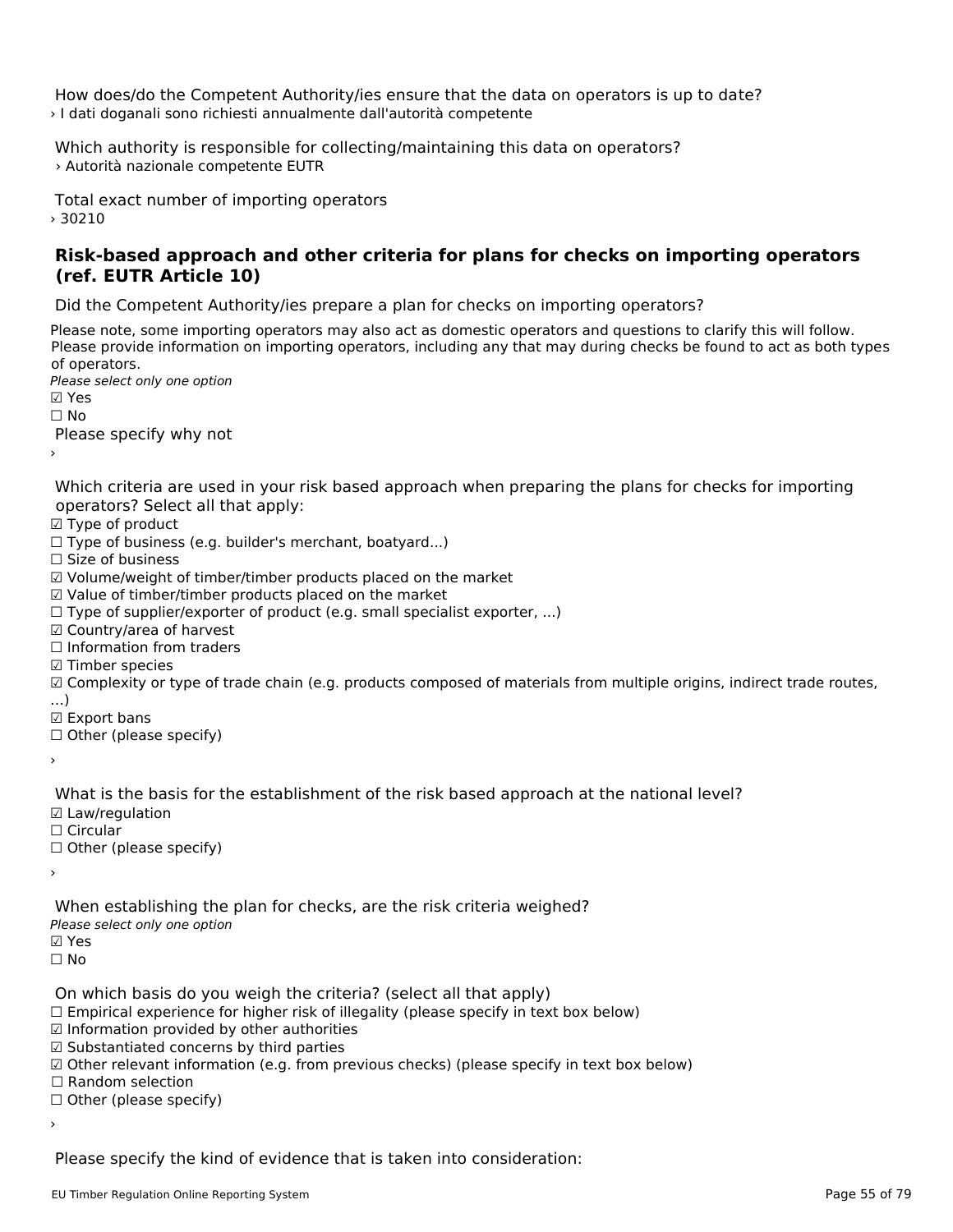› .

How do you establish the threshold of risk above which importing operators are checked? › La prima soglia quantitativa di rischio utilizzata è riferita al CPI del Paese di origine (CPI<50)

What is the time schedule for the plan for checks on importing operators?

- □ Plan for two years
- ☑ Annual plans
- □ Monthly plans
- $\Box$  Other (please specify)
- ›
- How often is the plan reviewed? □ Every two years ☑ Annually ☐ Monthly  $\Box$  Other (please specify) ›

Which elements of the plan are reviewed?

- ☑ Risk criteria (e.g. adding new risk criteria)
- □ Risk level (e.g. change of protection status of a forest)
- ☑ The weighing of risk criteria
- ☑ Changes related to importing operators (e.g. new operators)
- □ Staff availability for checks
- □ Budget available for checks (e.g. travel, analysis of samples) □
- Other (please specify)
- ›

How many **importing operators** were **planned to be checked** over the reporting period? (please count the number of individual operators planned to be checked, not the number of planned checks; the latter is covered in the next question)

Please note, some importing operators may also act as domestic operators and questions to clarify this will follow. Please provide information on importing operators, including any that may during checks be found to act as both types of operators. › 207

How many checks were planned over the reporting period, by type of check? (if several types of checks of the same operator were planned add every individual type of check to each of the categories)

| Desk based<br>a.<br>review                           | 0    |
|------------------------------------------------------|------|
| b.<br>Document<br>review on site                     | 1000 |
| Product<br>C.<br>inspection on site                  | O    |
| d.<br>Document and<br>product inspection on<br>site  | O    |
| Other (please<br>e.<br>specify in text box<br>below) | n    |

Other types of check (if applicable):

#### Comments

›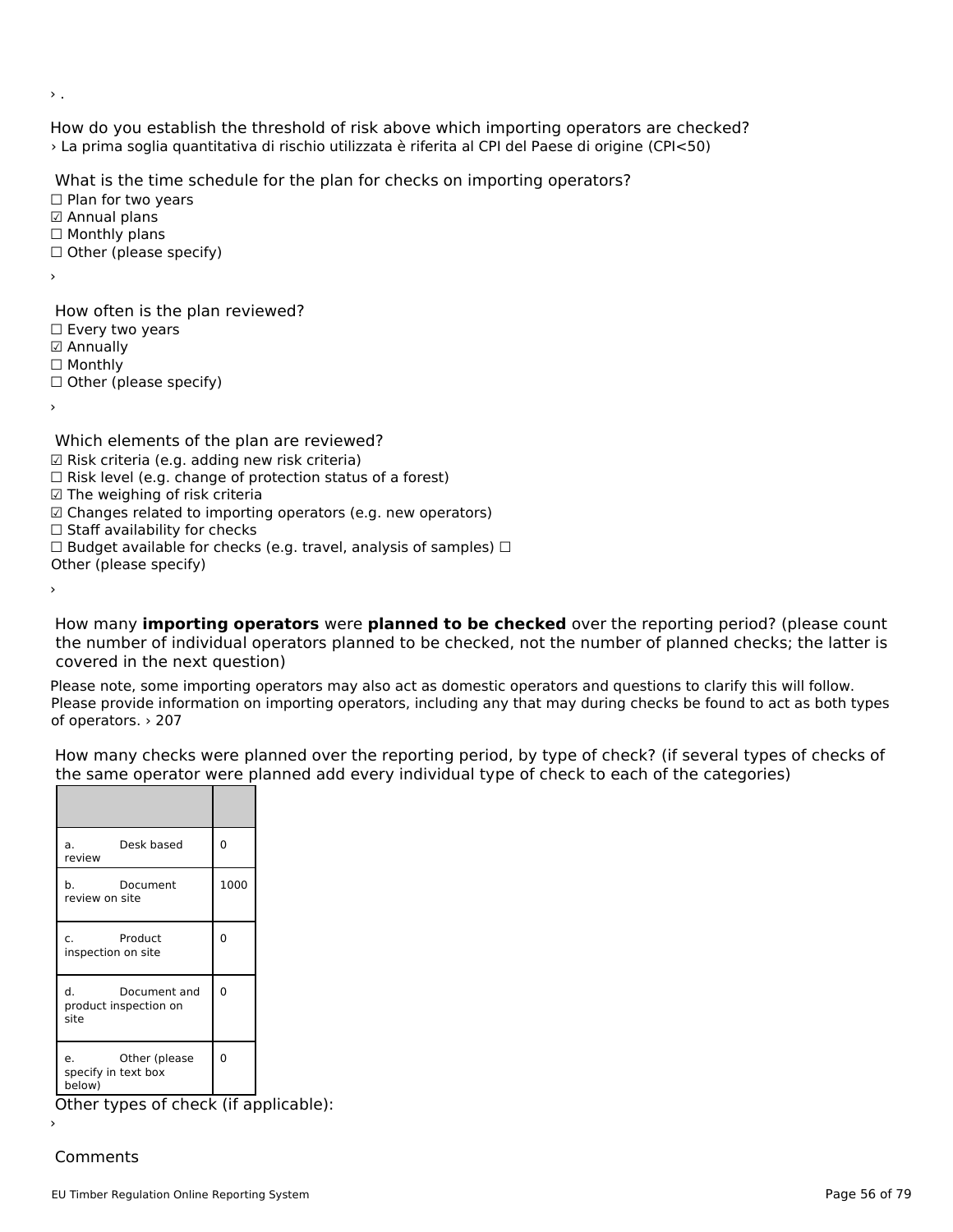# **Checks on importing operators (ref. EUTR Article 10)**

Over the reporting period, did the Competent Authority/ies **actually perform** any **checks** on importing operators?

Please note, some importing operators may also act as domestic operators and questions to clarify this will follow. Please provide information on importing operators, including any that may during checks be found to act as both types of operators. *Please select only one option*

☑ Yes

 $\mathbf{y}$ .

☐ No

How many **importing operators were actually checked** over the reporting period? (please count the number of individual operators checked, not the number of checks; the latter is covered in the next question)

Please note, some importing operators may also act as domestic operators and questions to clarify this will follow. Please provide information on importing operators, including any that may during checks be found to act as both types of operators. › 285

How many **checks** were **actually performed** over the reporting period, by type of check (add every individual type of check to each of the categories. If the same operator was checked more than once or where follow-up visits were done, add these separately to the appropriate categories)?

| Desk based<br>a.<br>review                           | 0    |
|------------------------------------------------------|------|
| b.<br>Document<br>review on site                     | 1427 |
| Product<br>C.<br>inspection on site                  | 0    |
| d.<br>Document and<br>product inspection on<br>site  | 411  |
| Other (please<br>e.<br>specify in text box<br>below) | 0    |

Other types of check (if applicable):

 $\mathbf{a}$ .

### Comments

 $\mathbf{y}$ .

How many of the **importing operators** checked over the reporting period were confirmed to be purely importing operators? › 285

#### Comments:

› L'informazione richiesta non è stata oggetto di verifica da parte dei controllori. Questo aspetto potrà essere preso in considerazione per la prossima attività di reporting.

How many of the **importing operators** checked over the reporting period were confirmed as also having acted as domestic operators over the reporting period? › 0

#### Comments:

› L'informazione richiesta non è stata oggetto di verifica da parte dei controllori. Questo aspetto potrà essere preso in considerazione per la prossima attività di reporting.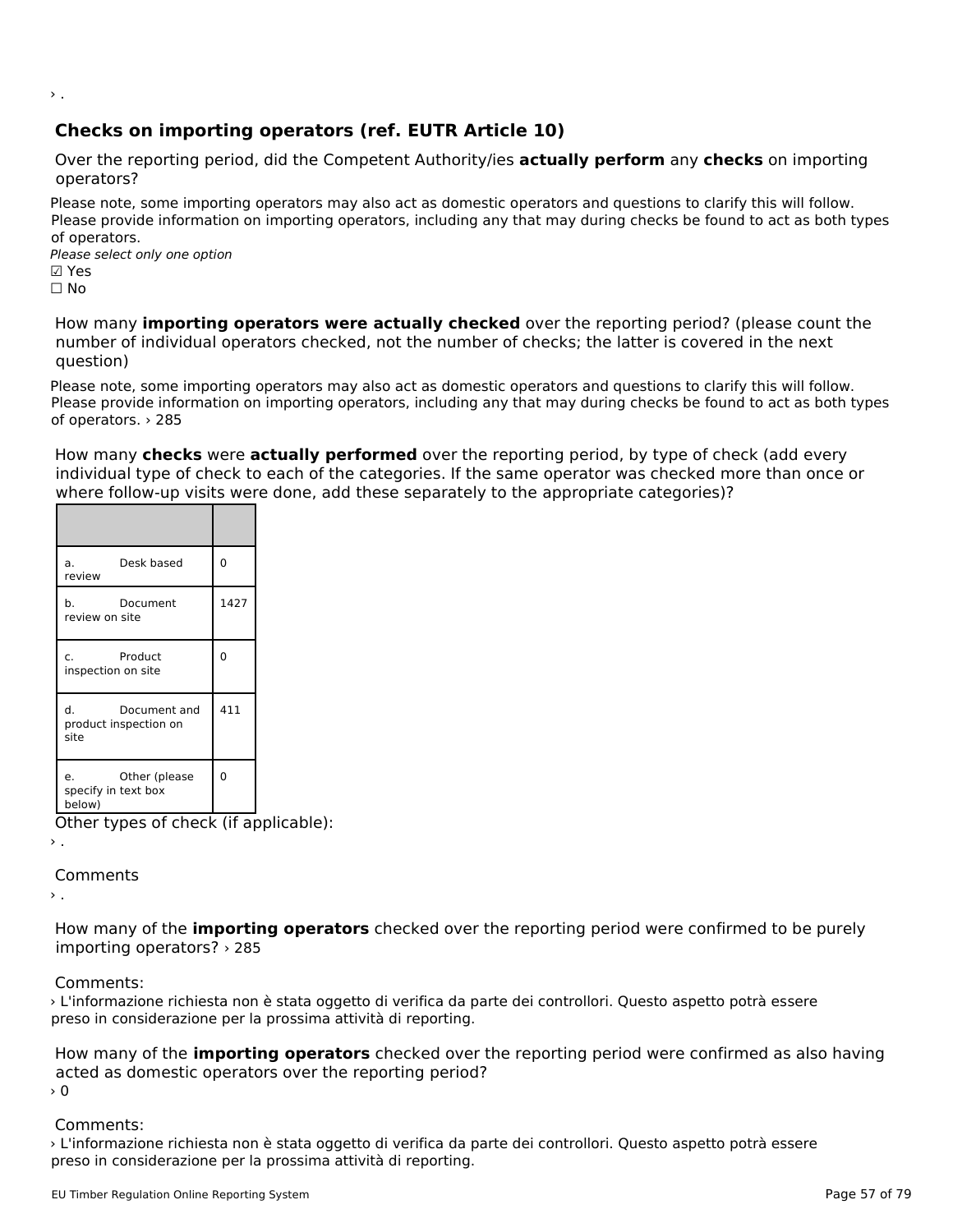#### How many of the **importing operators** checked over the reporting period were confirmed as also having acted as traders over the reporting period?  $\rightarrow$  0

#### Comments:

› L'informazione richiesta non è stata oggetto di verifica da parte dei controllori. Questo aspetto potrà essere preso in considerazione per la prossima attività di reporting.

What is the average time spent on each type of check on importing operators? (optional; please provide the average time that is spent e.g. preparing paperwork for the check, checking products on site and preparing subsequent reports; please do not count further measures such as warning letters towards the average)

*Please select only one per square.*

| Desk based<br>a.<br>review                           | $\square$ >24h<br>□ 16-24h<br>$\square$ 8-16h<br>$\square$ 4-8h<br>$\square$ 2-4h<br>□ Up to 2h      |
|------------------------------------------------------|------------------------------------------------------------------------------------------------------|
| b.<br>Document<br>review on site                     | $\Box$ >24h<br>□ 16-24h<br>$\Box$ 8-16h<br>$\square$ 4-8h<br>$\square$ 2-4h<br>□ Up to 2h            |
| Product<br>c.<br>inspection on site                  | $\square$ >24h<br>□ 16-24h<br>$\square$ 8-16h<br>$\square$ 4-8h<br>$\square$ 2-4h<br>$\Box$ Up to 2h |
| d.<br>Document and<br>product inspection on<br>site  | $\square$ >24h<br>□ 16-24h<br>$\Box$ 8-16h<br>$\square$ 4-8h<br>$\square$ 2-4h<br>□ Up to 2h         |
| Other (please<br>e.<br>specify in text box<br>below) | $\square$ >24h<br>□ 16-24h<br>$\square$ 8-16h<br>$\square$ 4-8h<br>$\square$ 2-4h<br>$\Box$ Up to 2h |

Other types of check (if applicable):

For how many of the checks on importing operators were any scientific methods for testing of timber used?

› 0

›

Please specify

 $\mathbf{a}$ .

Did all importing operators (including those that acted both as importing and domestic operators during the reporting period) that were checked have a due diligence system in place, as required by EUTR Article 4 and 6? *Please select only one option* ☐ Yes ☑ No

EU Timber Regulation Online Reporting System Page 58 of 79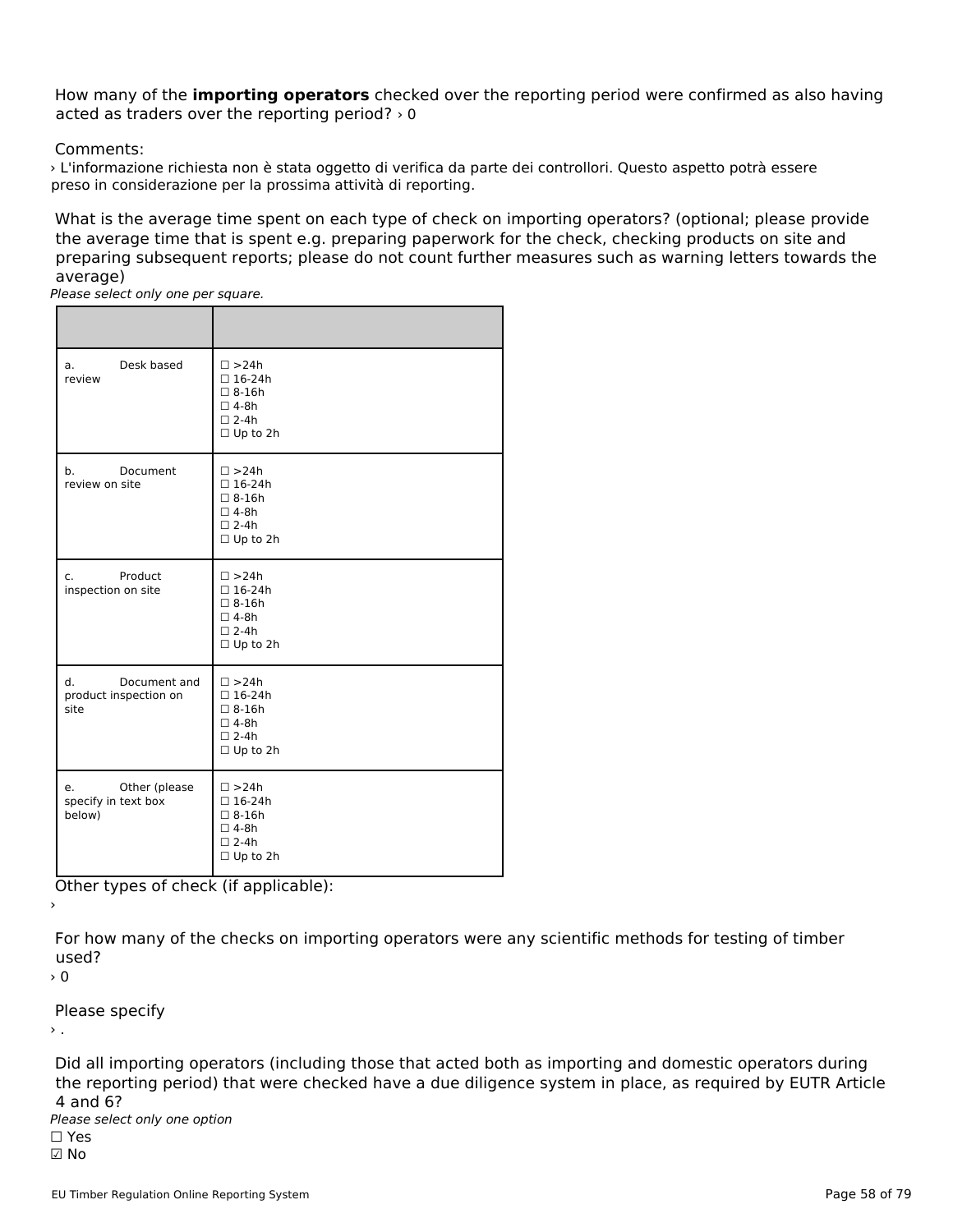Please specify how many importing operators (including those that acted both as importing and domestic operators during the reporting period) did not fulfil EUTR Article 4 and 6.  $>126$ 

Please specify why not □ There were very few imports  $\Box$  All operators were already checked during a previous reporting cycle  $\Box$  Other (please specify)

### **Measures to ensure the implementation of the EUTR by traders (ref. EUTR Article 5, 10(1), 19(1))**

Over the reporting period, did your Competent Authority/ies perform any checks on traders?

Please note that some traders may also act as operators. Please provide information on traders, including any that may during checks be found to also act as operators.

*Please select only one option* ☑ Yes

☐ No

›

How many traders were checked over the reporting period? (please do not count follow-up checks of the same trader – five follow-up visits to the same trader after the first check should be counted as one check)

Please note that some traders may also act as operators. Please provide information on traders, including any that may during checks be found to also act as operators.  $> 64$ 

Did all traders checked comply with the obligation of traceability as required by Article 5 of the EUTR? *Please select only one option* ☐ Yes

☑ No

Please specify how many traders did not comply with Article 5 of the EUTR › 33

Please specify why not. Please select all that apply □ Checks focussed on operators instead □ Traders are difficult to identify ☐ There is no obligation for Competent Authorities to check traders ☐ Other (please specify)

›

### **Measures to ensure the implementation of the EUTR by monitoring organisations (ref. EUTR Article 8(4) and 8(5))**

Over the reporting period, did your Competent Authority/ies perform any checks on monitoring organisations?

*Please select only one option* ☑ Yes

☐ No

Please specify why not:

☐ No monitoring organisations operating in the country

- $\Box$  No monitoring organisations with main office in the country
- $\Box$  Checks were done in previous reporting cycle

 $\Box$  Other (please specify)

›

What are the main criteria to select monitoring organisations for checks?

☑ Obligation to check monitoring organisations every 2 years

☐ Substantiated concerns received

□ Feedback from operators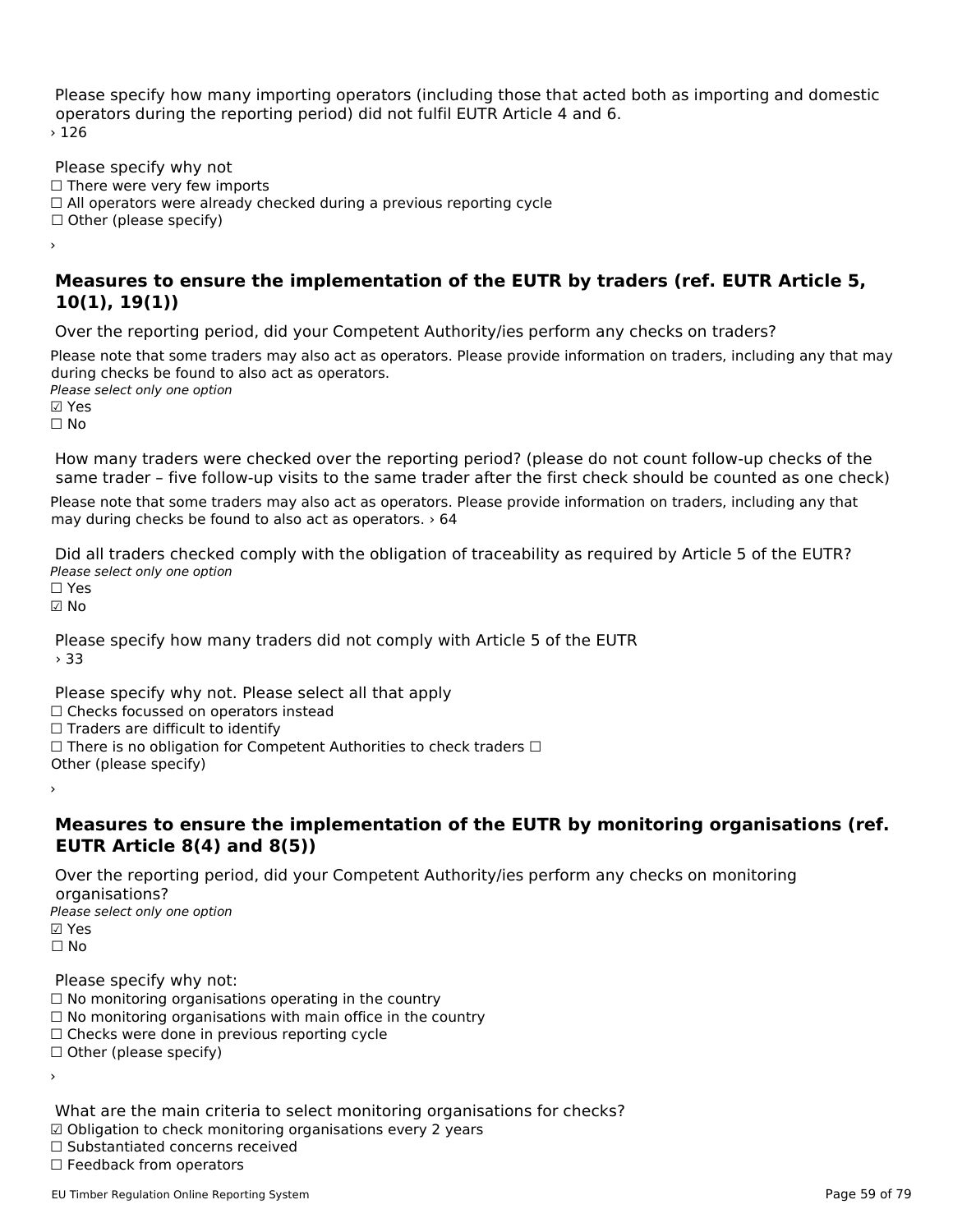#### □ Other (please specify)

How many checks were performed over the reporting period, by type of check? (Add every individual type of check to each of the categories. If the same monitoring organisation was checked more than once or where follow-up visits were done, add these separately to the appropriate categories):

| Desk based<br>a.<br>review                                                                                         |  |
|--------------------------------------------------------------------------------------------------------------------|--|
| Review of<br>b.<br>procedure on site and<br>interview with monitoring<br>organisations                             |  |
| Review of<br>c.<br>procedure on site,<br>interview with<br>monitoring<br>organisations and<br>contact with clients |  |

How many of the monitoring organisations checked did not actually perform as monitoring organisations, but instead provided services as consultants?

› 0

›

Comments:

› .

Did all monitoring organisations checked comply with the requirements in Article 8(1)? *Please select only one option* ☑ Yes

☐ No

Was the Commission notified that the CA has determined that the monitoring organisation(s) no longer fulfil(s) the functions laid down in Article 8(1) of Regulation (EU) No 995/2010 or no longer complies with the requirements laid down in Article 8(2) of Regulation (EU) No 995/2010 as specified in Articles 5 to 8 of Regulation 363/2012? *Please select only one option*

☐ Yes ☐ No

Please specify why not

›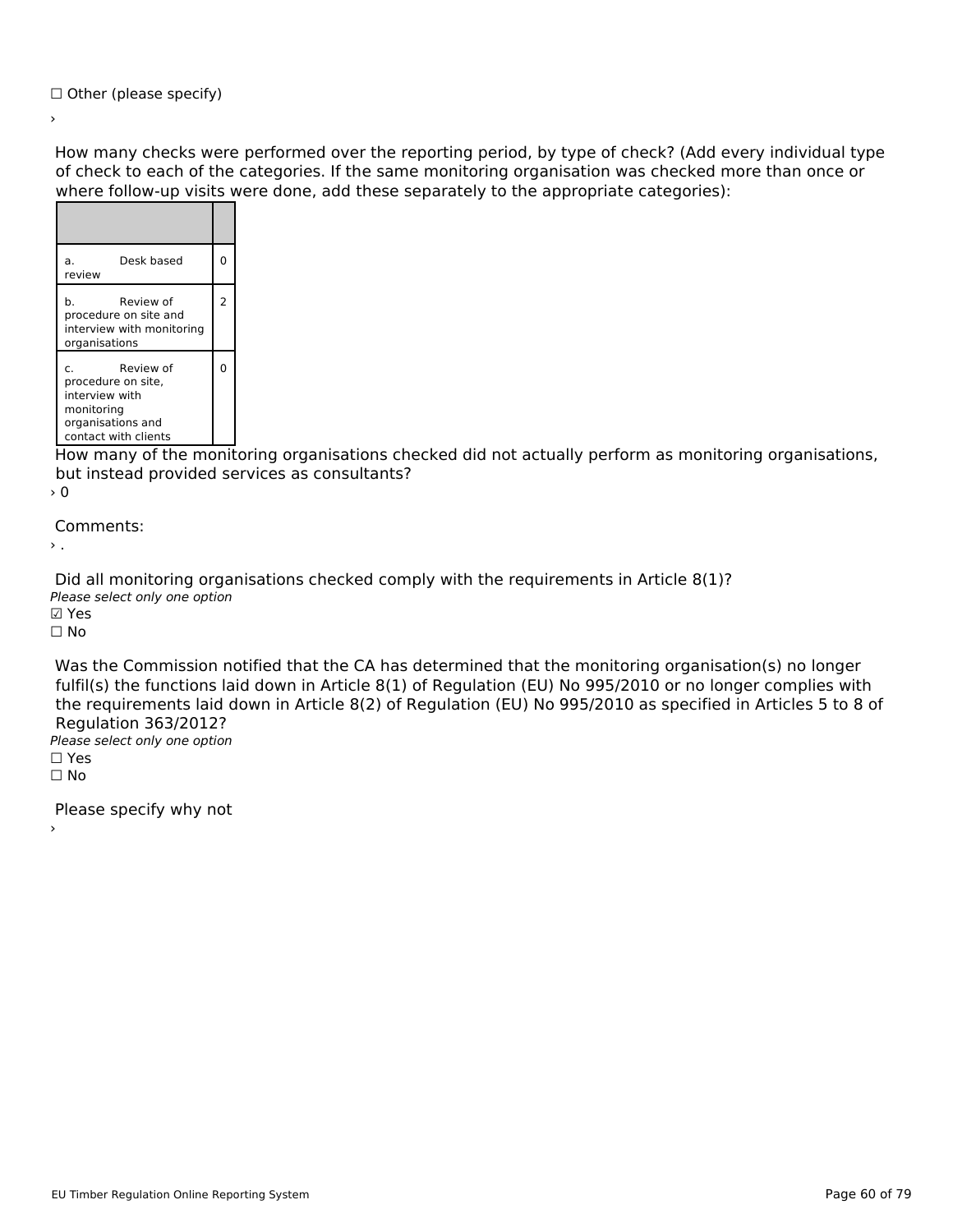# **VI. National measures to enforce the EUTR (ref. EUTR Articles 10(5), 19)**

Please note that the subsections below can be accessed from this page or from the navigation bar on the left.

### **Notice of Remedial Actions or similar measures, and Immediate Interim Measures (ref. EUTR Article 10(5))**

Can your country issue **Notices of Remedial Actions or similar measures** (e.g. warning letters) to operators/traders for infringements of prohibitions, DD obligation or traceability? *Please select only one option* ☐ Yes

```
☑ No
```
›

›

# **Prohibition**

```
Which authority/ies can issue Notices of Remedial Actions or similar measures?
›
```

```
If relevant: What similar measures can your country take?
```

```
On which legislation are the Notices of Remedial Actions/similar measures based (please also provide the 
Article number)?
```

```
What is the timeframe within which an operator needs to take action?
›
```

```
Does/do the Competent Authority/ies carry out follow-up checks?
Please select only one option
☐ Yes 
☐ No
```

```
When does/do the Competent Authority/ies carry out follow-up checks?
\Box immediately after the specified time-frame
\square as per annual plan
\square as soon as possible
\Box Other (please specify)
```

```
›
```
›

›

›

›

Comments

# **DD obligation**

Which authority/ies can issue Notices of Remedial Actions or similar measures?

```
If relevant: What similar measures can your country take?
```
On which legislation are the Notices of Remedial Actions/similar measures based (please also provide the Article number)?

What is the timeframe within which an operator needs to take action? ›

Does/do the Competent Authority/ies carry out follow-up checks? Y/N *Please select only one option*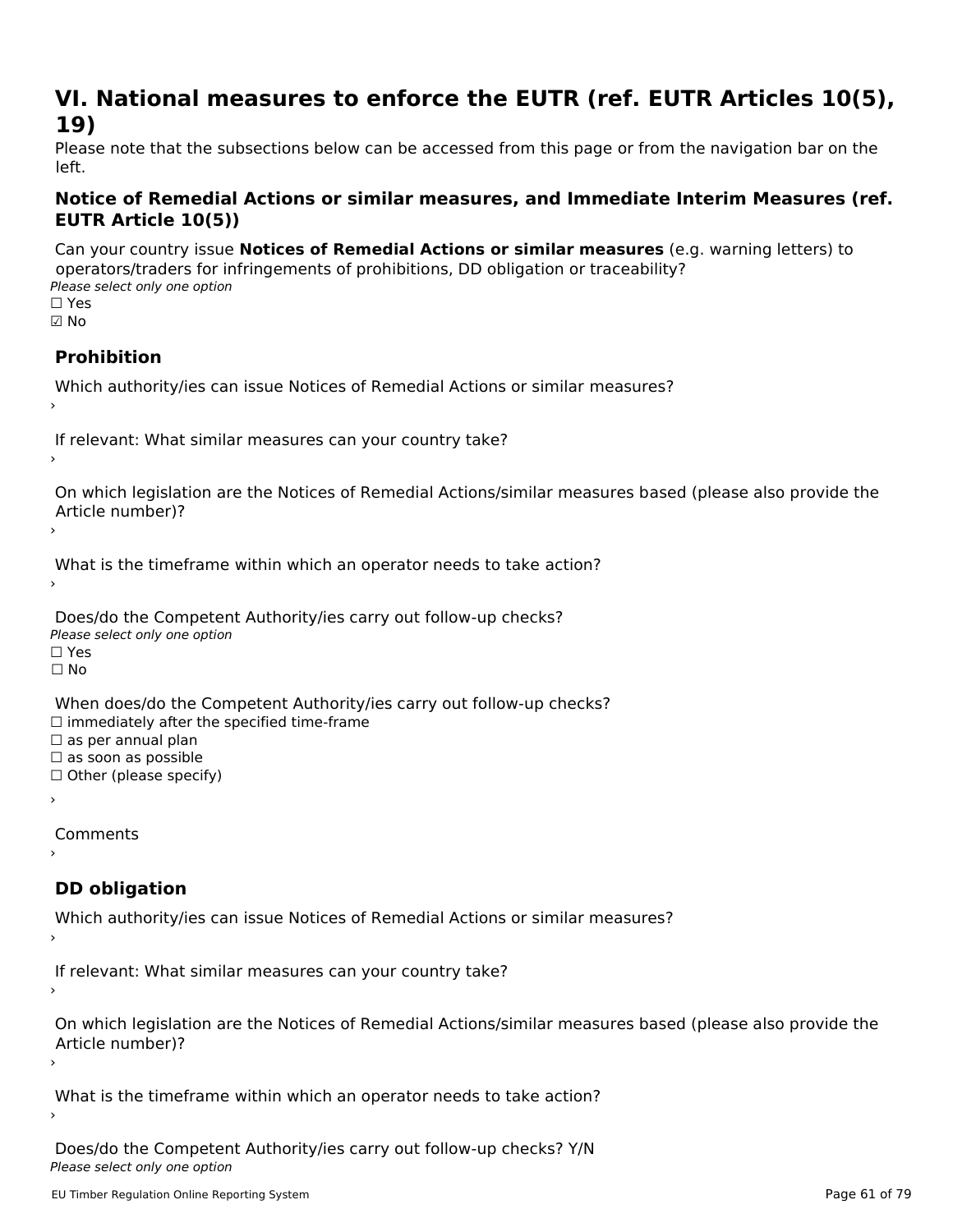```
☐ Yes 
☐ No
When does/do the Competent Authority/ies carry out follow-up checks?
\Box immediately after the specified timeframe
\square as per annual plan
□ as soon as possible
☐ Other (please specify)
›
```
#### ›

›

›

### **Traceability**

```
Which authority/ies can issue Notices of Remedial Actions or similar measures?
›
```

```
If relevant: What similar measures can your country take?
```

```
On which legislation are the Notices of Remedial Actions/similar measures based (please also provide the 
Article number)?
```

```
What is the timeframe within which an operator needs to take action?
›
```

```
Does/do the Competent Authority/ies carry out follow-up checks?
Please select only one option
☐ Yes 
☐ No
```
When does/do the Competent Authority/ies carry out follow-up checks?

- $\Box$  immediately after the specified timeframe
- □ as per annual plan
- $\Box$  as soon as possible
- $\Box$  other (please specify)
- ›

#### **Comments**

```
›
```
Can your country take **Immediate Interim Measures** against operators/traders in case of (the risk of) infringements of prohibitions, DD obligation or traceability?

Please note: These are measures that can be issued or applied with immediate effect to prevent trade in contravention of the EUTR and may be of temporary nature, until penalties in line with Article 19 are applied, if necessary. *Please select only one option* ☑ Yes

```
☐ No
```
# **Prohibition**

```
Which immediate interim measures can be taken?
☑ seizure of timber and timber products
\Box prohibition of marketing of timber and timber products
\Box Other (please specify)
```

```
›
```
Which authority/ies can take the immediate interim measures?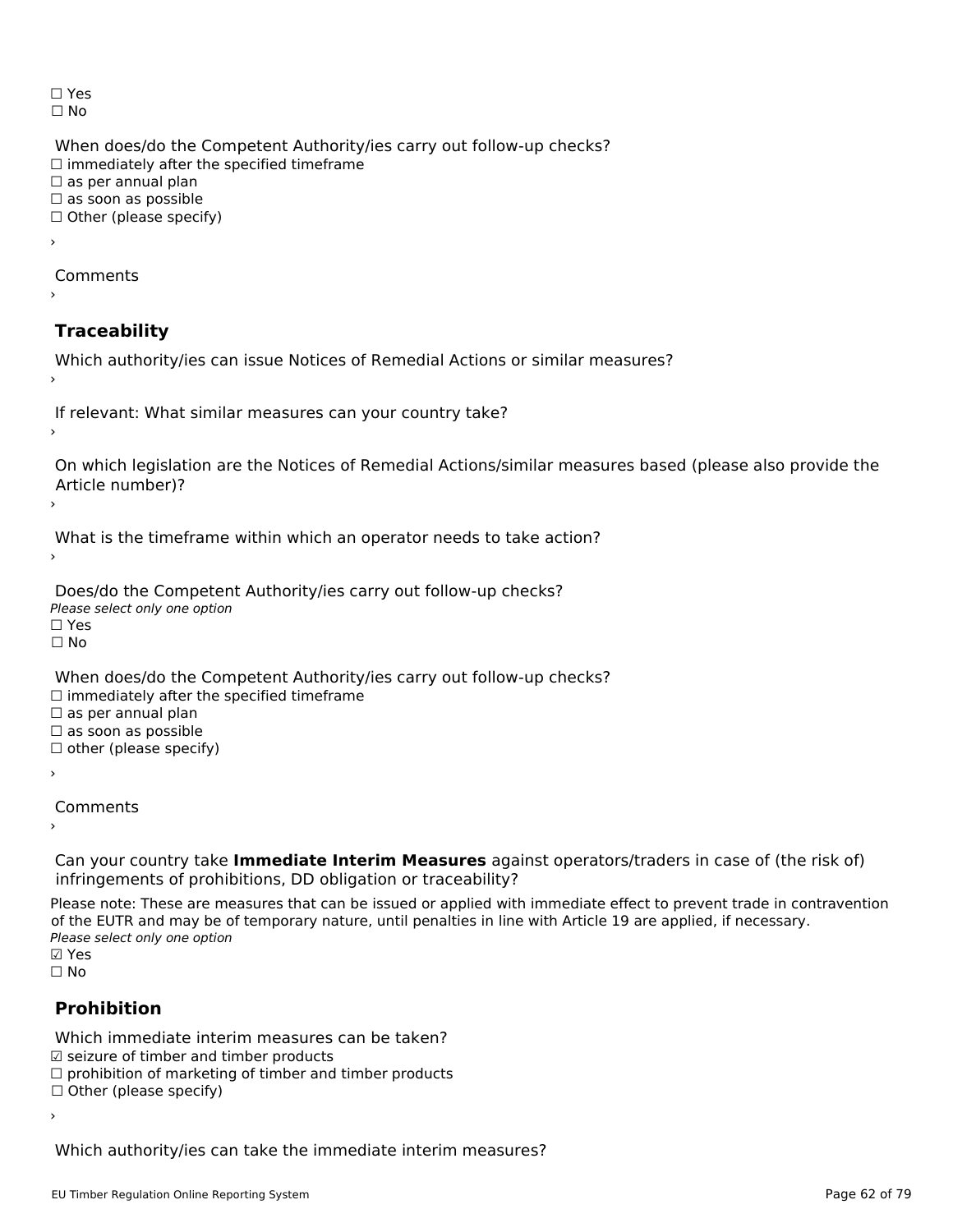› Carabinieri forestali

On which legislation are immediate interim measures based (please also provide the Article number)? › Decreto legislativo n.178/2014 - e Legge n. 689/81 -

Which specific conditions have to be met to impose and maintain immediate interim measures? › In presenza di illecito amministrativo, come provvedimento sanzionatorio di carattere cautelare si ricorre all'istituto giuridico del sequestro amministrativo, tendente a conseguire la custodia e la conservazione dei beni che siano stati strumento o risultato di un illecito amministrativo o che siano comunque pertinenti all'illecito stesso e come tali utili ai fini dell'accertamento della infrazione, in vista di un eventuale provvedimento definitivo(confisca).

For how long can the immediate interim measures be imposed?

› Il sequestro cessa di avere efficacia se non è emessa ordinanza-ingiunzione di pagamento o se non è disposta la confisca entro due mesi dal giorno in cui è pervenuto il verbale e, comunque, entro sei mesi dal giorno in cui è avvenuto il sequestro.

Comments

# **DD obligation**

Which immediate interim measures can be taken? □ seizure of timber and timber products  $\Box$  prohibition of marketing of timber and timber products  $\Box$  Other (please specify)

›

›

Which authority/ies can take the immediate interim measures? › Carabinieri forestali

On which legislation are immediate interim measures based (please also provide the Article number)? › Decreto legislativo n.178/2014 - e Legge n. 689/81 -

Which specific conditions have to be met to impose and maintain immediate interim measures? › In presenza di illecito amministrativo, come provvedimento sanzionatorio di carattere cautelare si ricorre all'istituto giuridico del sequestro amministrativo, tendente a conseguire la custodia e la conservazione dei beni che siano stati strumento o risultato di un illecito amministrativo o che siano comunque pertinenti all'illecito stesso e come tali utili ai fini dell'accertamento della infrazione, in vista di un eventuale provvedimento definitivo(confisca).

For how long can the immediate interim measures be imposed?

› Il sequestro cessa di avere efficacia se non è emessa ordinanza-ingiunzione di pagamento o se non è disposta la confisca entro due mesi dal giorno in cui è pervenuto il verbale e, comunque, entro sei mesi dal giorno in cui è avvenuto il sequestro.

**Comments** 

# **Traceability**

Which immediate interim measures can be taken?

☑ seizure of timber and timber products

 $\Box$  prohibition of marketing of timber and timber products

 $\Box$  Other (please specify)

›

›

Which authority/ies can take the immediate interim measures? › Carabinieri forestali

On which legislation are immediate interim measures based (please also provide the Article number)?  $\rightarrow$  Decreto legislativo n.178/2014 - e Legge n. 689/81 -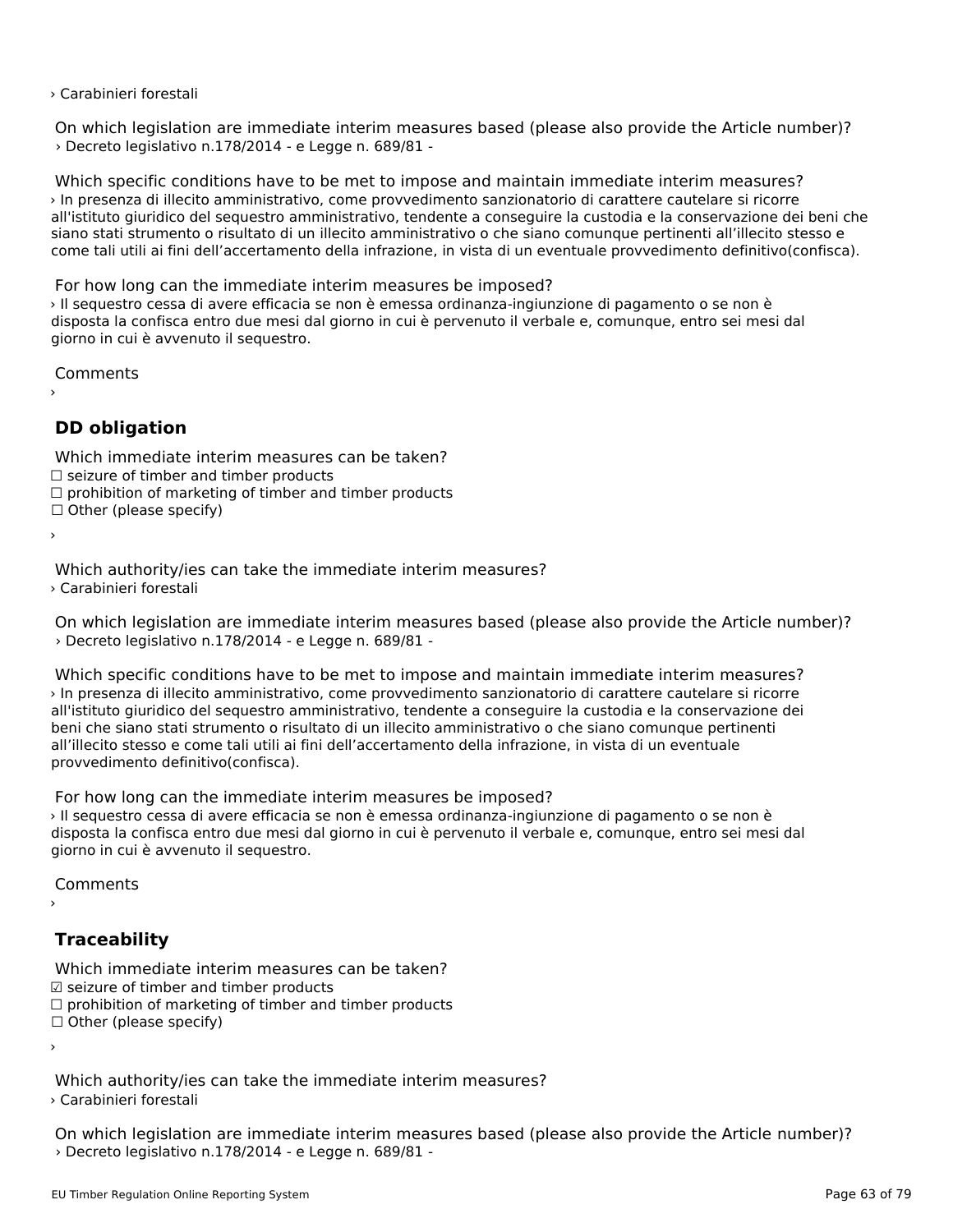Which specific conditions have to be met to impose and maintain immediate interim measures? › In presenza di illecito amministrativo, come provvedimento sanzionatorio di carattere cautelare si ricorre all'istituto giuridico del sequestro amministrativo, tendente a conseguire la custodia e la conservazione dei beni che siano stati strumento o risultato di un illecito amministrativo o che siano comunque pertinenti all'illecito stesso e come tali utili ai fini dell'accertamento della infrazione, in vista di un eventuale provvedimento definitivo(confisca).

#### For how long can the immediate interim measures be imposed?

› Il sequestro cessa di avere efficacia se non è emessa ordinanza-ingiunzione di pagamento o se non è disposta la confisca entro due mesi dal giorno in cui è pervenuto il verbale e, comunque, entro sei mesi dal giorno in cui è avvenuto il sequestro.

Comments

›

# **Penalties applicable to infringements of the EUTR (ref. EUTR Article 19)**

Can your country impose **imprisonment**? *Please select only one option* ☑ Yes ☐ No

### **Prohibition**

Which authority/ies can impose imprisonment? › Autorità giudiziaria

On which legislation is imprisonment based (please also provide the Article number)? › Decreto legislativo n.178/2014 articolo 6

```
Minimum duration of imprisonment? 
› un mese
```

```
Maximum duration of imprisonment? 
› un anno
```

```
How is effectiveness ensured?
```

```
\mathbf{y}.
```

```
How is proportionality ensured?
```

```
\rightarrow .
```
 $\rightarrow$  .

How is dissuasiveness ensured? › .

```
Comments
```
# **DD obligation**

Which authority/ies can impose imprisonment? › .

On which legislation is imprisonment based (please also provide the Article number)?

Minimum duration of imprisonment? › .

```
Maximum duration of imprisonment?
```

```
\rightarrow .
```
 $\rightarrow$  .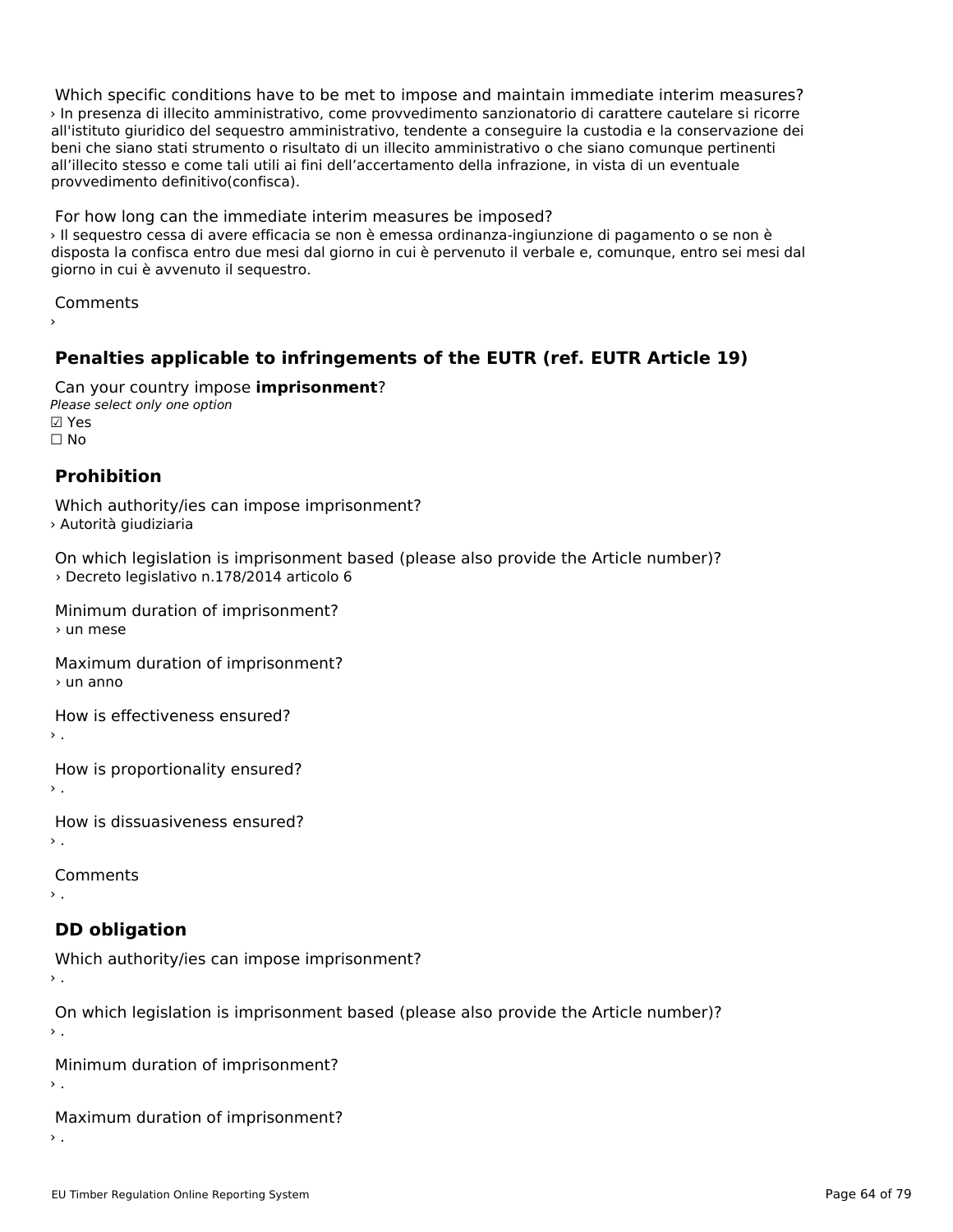How is effectiveness ensured?  $\rightarrow$  .

How is proportionality ensured?  $\mathcal{P}$ .

How is dissuasiveness ensured? › .

Comments

› Il Decreto 178/2014 prevede l'arresto solo nel caso in cui l'operatore commercializza legno e prodotti derivati ottenuti violando la legislazione applicabile nel paese di produzione.

### **Traceability**

Which authority/ies can impose imprisonment? › .

On which legislation is imprisonment based (please also provide the Article number)? › .

Minimum duration of imprisonment?

 $\rightarrow$  .

Maximum duration of imprisonment?

```
› .
```
How is effectiveness ensured? › .

How is proportionality ensured? › .

How is dissuasiveness ensured?  $\mathbf{y}$ .

Comments

› Il Decreto 178/2014 prevede l'arresto solo nel caso in cui l'operatore commercializza legno e prodotti derivati ottenuti violando la legislazione applicabile nel paese di produzione.

Can your country issue **criminal fines** to operators/traders in case of one or more of the following infringements? *Please select only one option* ☑ Yes ☐ No

### **Prohibition**

Which authority/ies can issue the criminal fine? › Autorità giudiziaria

On which legislation are criminal fines based (please also provide the Article number)? › Decreto legislativo 178/2014 articolo 6

Minimum level of criminal fine? › 2000 euro

Maximum level of criminal fine? › 50000 euro

How is effectiveness ensured? › .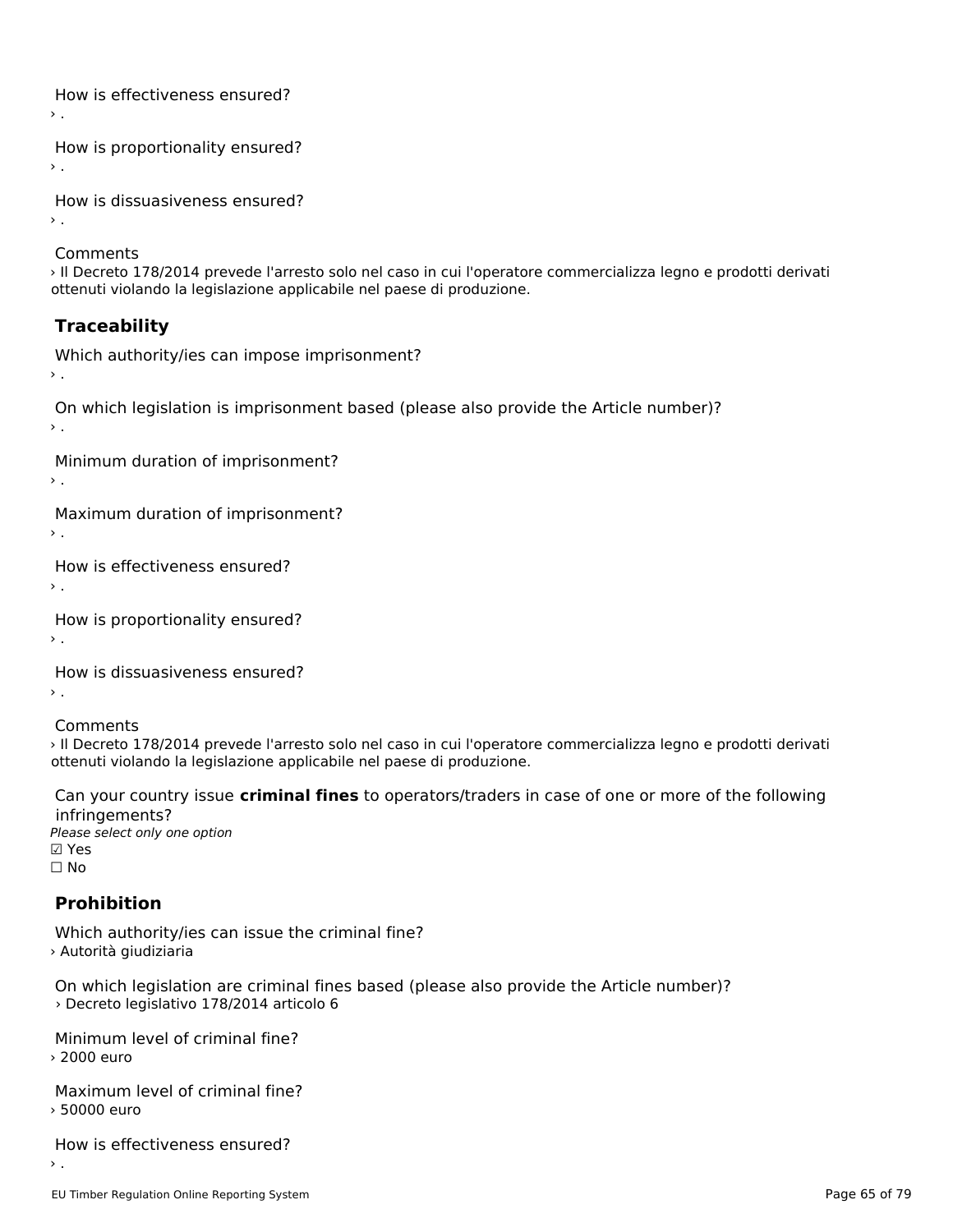How is proportionality ensured? › .

How is dissuasiveness ensured?  $\mathcal{P}$ .

Comments

› .

# **DD obligation**

Which authority/ies can issue the criminal fine?

 $\sum_{i=1}^{n}$ 

On which legislation are criminal fines based (please also provide the Article number)?  $\mathbf{y}$ .

Minimum level of criminal fine? › .

Maximum level of criminal fine? › .

How is effectiveness ensured?

 $\rightarrow$  .

How is proportionality ensured?  $\mathbf{\Sigma}$  .

How is dissuasiveness ensured? › .

**Comments** 

› Le sanzioni penali sono previste solo nel caso in cui l'operatore commercializza legno e prodotti derivati ottenuti violando la legislazione applicabile nel paese di produzione.

# **Traceability**

Which authority/ies can issue the criminal fine? › .

On which legislation are criminal fines based (please also provide the Article number)?

Minimum level of criminal fine?

› .

› .

Maximum level of criminal fine? › .

How is effectiveness ensured?  $\rightarrow$  .

How is proportionality ensured?  $\rightarrow$  .

How is dissuasiveness ensured?  $\mathbf{\Sigma}$ .

Comments

› Il Decreto 178/2014 prevede le sanzioni penali solo nel caso in cui l'operatore commercializza legno e prodotti derivati ottenuti violando la legislazione applicabile nel paese di produzione.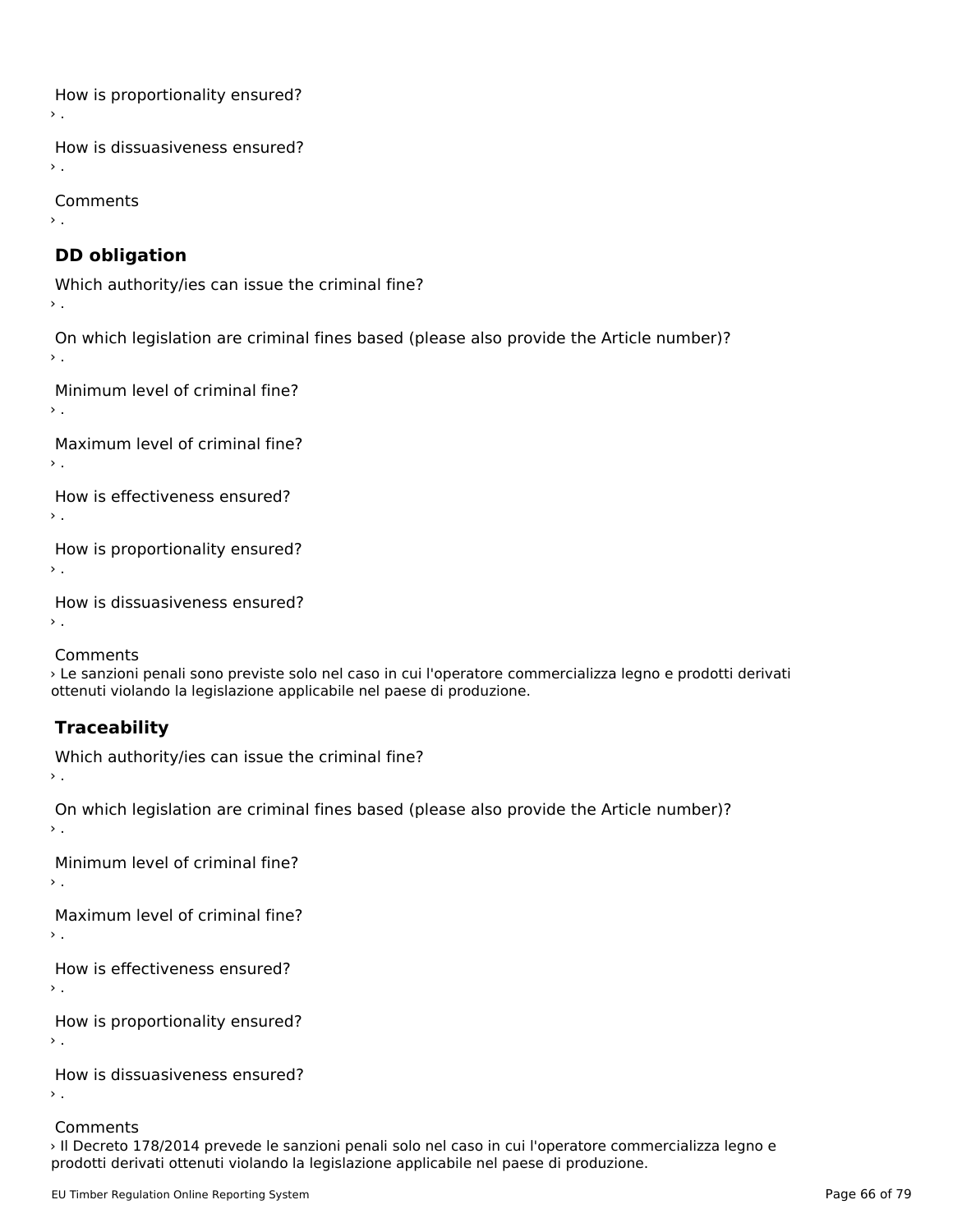Can your country issue **administrative fines** to operators? *Please select only one option* ☑ Yes ☐ No

### **Prohibition**

Which authority/ies can issue administrative fines?

On which legislation are administrative fines based (please also provide the Article number)?  $\mathbf{y}$ .

Minimum level of administrative fine?

 $\rightarrow$  .

 $\sum_{i=1}^{n}$ 

Maximum level of administrative fine?

› .

How is effectiveness ensured?

› . How is proportionality ensured?  $\mathbf{r}$ .

How is dissuasiveness ensured?

 $\rightarrow$  .

Comments

› Il Decreto 178/2014 non prevede l'applicazione di sanzioni amministrative nel caso in cui l'operatore commercializza legno e prodotti derivati ottenuti violando la legislazione applicabile nel paese di produzione.

### **DD obligation**

Which authority/ies can issue administrative fines? › Carabinieri forestali

On which legislation are administrative fines based (please also provide the Article number)? › Decreto legislativo 178/2014 articolo 6

Minimum level of administrative fine? › 300 euro

Maximum level of administrative fine? › 1.000.000 euro

#### How is effectiveness ensured?

› I controllori verbalizzano l'illecito amministrativo a carico dell'operatore. Tale azione è seguita dagli adempimenti dell'Autorità amministrativa competente a ricevere il rapporto ai sensi dell'art.17 della L.689/81(notifica dell'importo della sanzione, individuazione delle eventuali sanzioni accessorie, etc.) nei tempi e nelle modalità previste dalla normativa stessa.

#### How is proportionality ensured?

› Per modulare la sanzione nei singoli casi vengono presi in considerazione, tra gli altri, i seguenti elementi: quantità di legno commercializzata, opera svolta dall'autore della violazione per la eliminazione o attenuazione delle conseguenze della stessa, nonché la personalità dell'autore, le sue condizioni economiche come espressamente indicato dalla L.689/81 all'articolo 11.

#### How is dissuasiveness ensured?

› Nelle annualità di riferimento del report sono stati ricontrollati alcuni operatori risultati irregolari nella campagna controlli del 2015. Al successivo controllo, nella maggior parte dei casi, gli operatori ricontrollati sono risultati regolari. Questo elemento rivela che le sanzioni amministrative applicate sono sufficientemente dissuasive.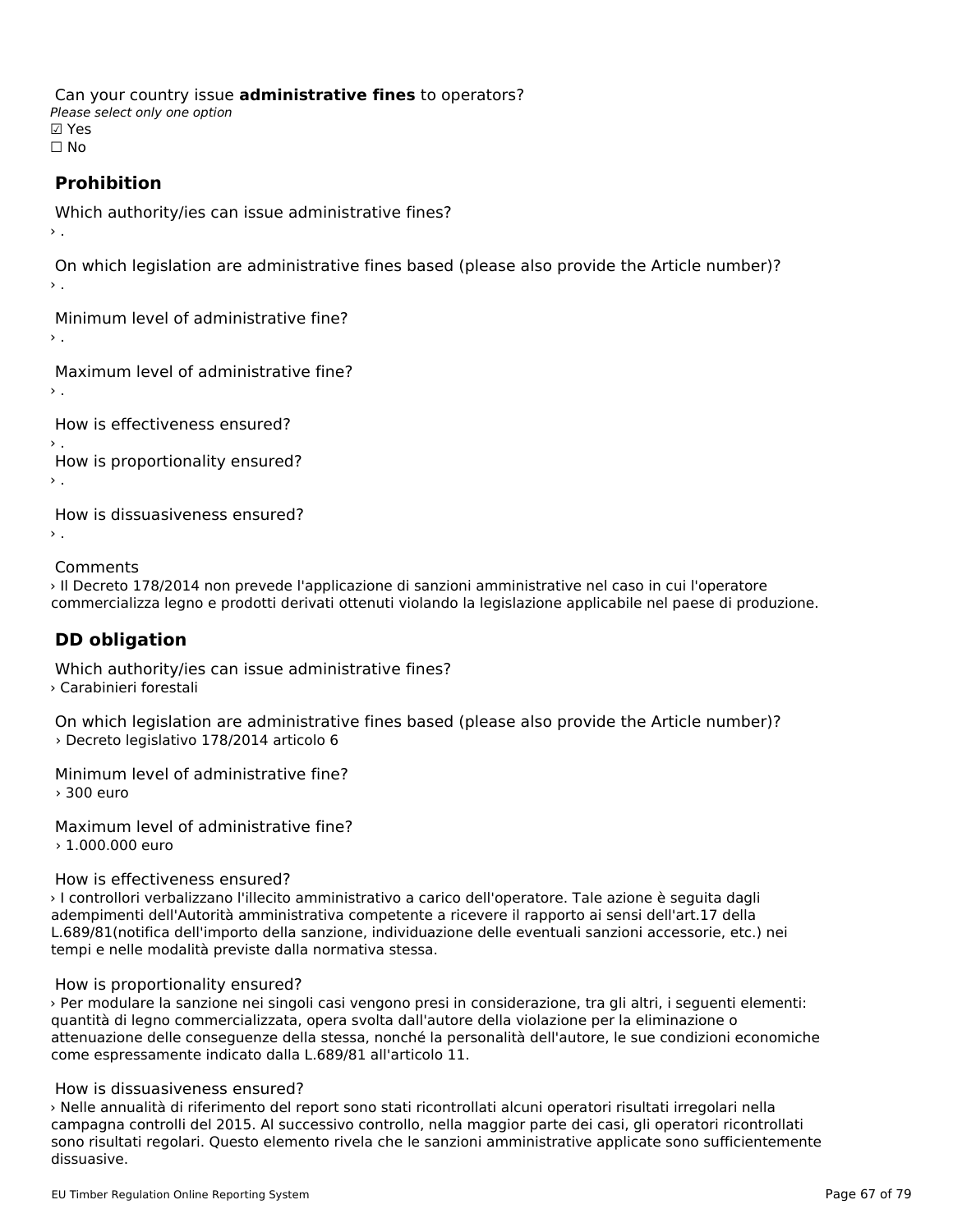$\rightarrow$  .

# **Traceability**

Which authority/ies can issue administrative fines? › Carabinieri forestali

On which legislation are administrative fines based (please also provide the Article number)? › Decreto legislativo 178/2014 articolo 6

Minimum level of administrative fine? › 150 euro

Maximum level of administrative fine? › 1500 euro

How is effectiveness ensured?

› I controllori verbalizzano l'illecito amministrativo a carico dell'operatore. Tale azione è seguita dagli adempimenti dell'Autorità amministrativa competente a ricevere il rapporto ai sensi dell'art.17 della L.689/81(notifica dell'importo della sanzione, individuazione delle eventuali sanzioni accessorie, etc.) nei tempi e nelle modalità previste dalla normativa stessa.

#### How is proportionality ensured?

› La proporzionalità è stabilita dalla Legge 689/81 in base alla quale è previsto il pagamento in misura ridotta (art.16 L689/81) pari alla terza parte del massimo della sanzione prevista per la violazione commessa o se più favorevole pari al doppio del minimo della sanzione prevista. In questo caso il rapporto non viene inviato all'Autorità amministrativa competente ed il procedimento si conclude con il pagamento della sanzione da parte dell'autore della violazione.

How is dissuasiveness ensured?

› I controlli sui commercianti sono iniziati più di recente rispetto a quelli sugli operatori. Pertanto non è possibile fornire allo stato attuale una valutazione sulla dissuasività delle sanzioni previste per questa fattispecie.

#### Comments

 $\rightarrow$  .

›

›

›

### Can your country **suspend the authorisation to trade as a penalty**?

Please note: In contrast to interim measures, these are punitive measures which may be applied either after notices of remedial action or immediate interim measures in line with Article 10(5) have been applied or directly, without first applying other measures

*Please select only one option* ☐ Yes ☑ No

# **Prohibition**

Which authority/ies can suspend the authorisation to trade as a penalty?

On which legislation is the suspension of the authorisation to trade as a penalty based (please also provide the Article number)?

Which specific conditions have to be met to suspend the authorisation to trade as a penalty? ›

For how long can the suspension of the authorisation to trade be imposed?

How is effectiveness ensured?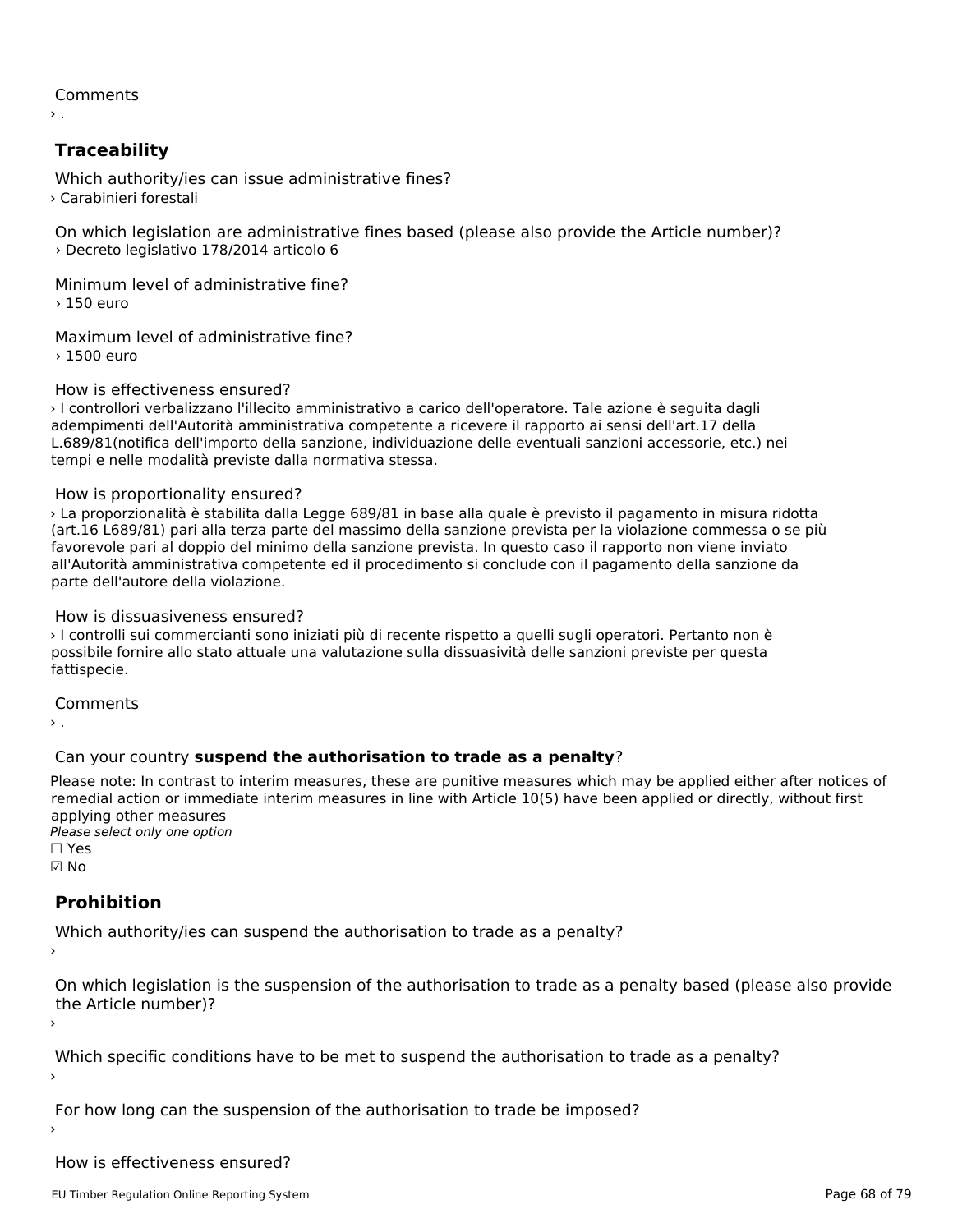```
How is proportionality ensured?
›
How is dissuasiveness ensured?
```
›

›

›

›

›

›

›

›

›

›

›

›

›

›

### **DD obligation**

```
Which authority/ies can suspend the authorisation to trade as a penalty?
```
On which legislation is the suspension of the authorisation to trade as a penalty based (please also provide the Article number)?

Which specific conditions have to be met to suspend the authorisation to trade as a penalty?

For how long can the suspension of the authorisation to trade be imposed?

How is effectiveness ensured?

How is proportionality ensured?

```
How is dissuasiveness ensured?
›
```
Comments

# **Traceability**

```
Which authority/ies can suspend the authorisation to trade as a penalty?
›
```

```
On which legislation is the suspension of the authorisation to trade as a penalty based (please also provide 
the Article number)?
```

```
Which specific conditions have to be met to suspend the authorisation to trade as a penalty?
›
```
For how long can the suspension of the authorisation to trade be imposed?

How is effectiveness ensured?

How is proportionality ensured?

```
How is dissuasiveness ensured?
```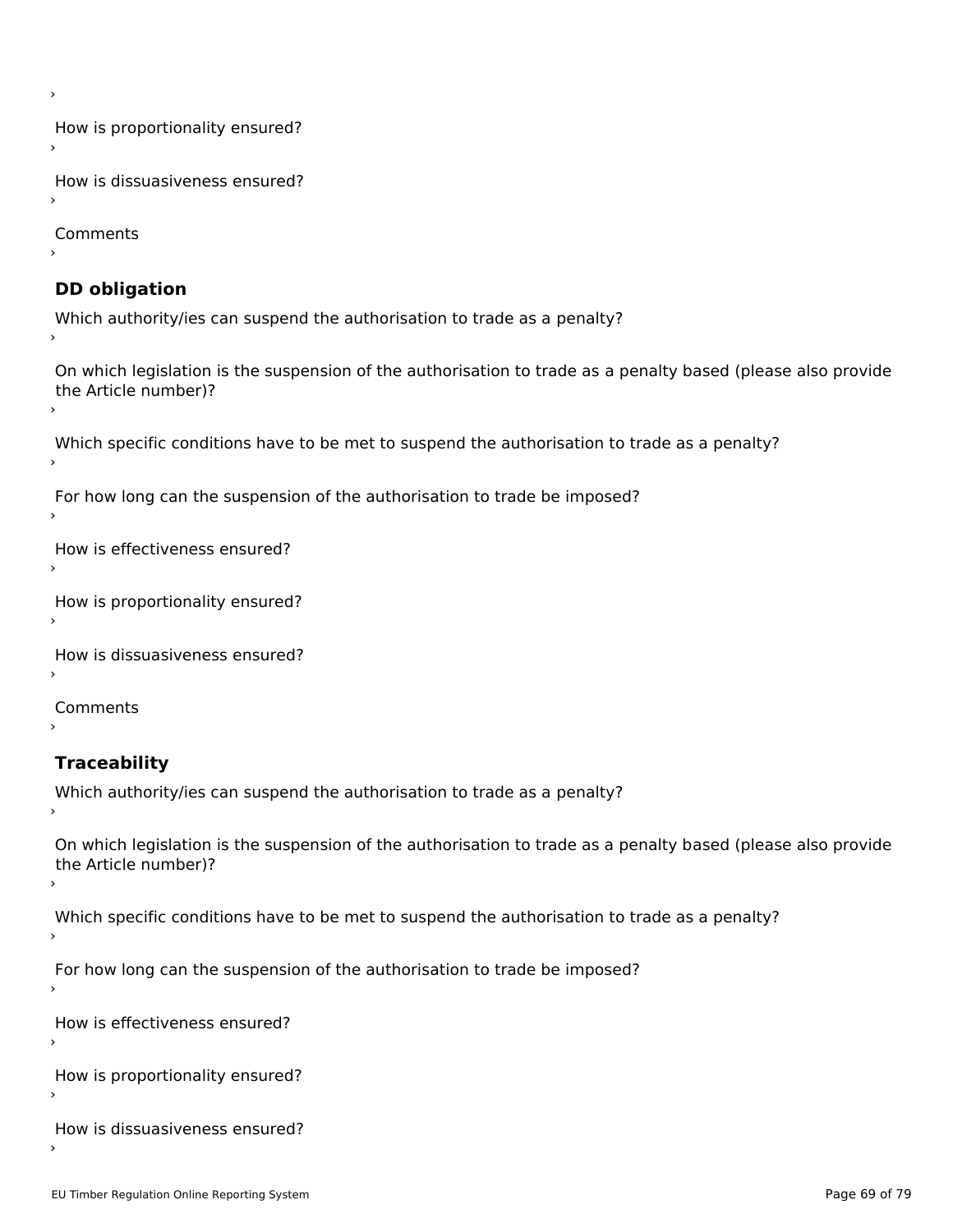›

Can your country **seize timber/timber products as a penalty**? *Please select only one option* ☑ Yes ☐ No

# **Prohibition**

Which authority/ies can seize the timber/timber products as a penalty? › Carabinieri forestali

On which legislation is the seizure as a penalty based (please also provide the Article number)? › Decreto legislativo 178/2014 articolo 6

Which specific conditions have to be met to seize the timber/timber products as a penalty? › Nel caso in cui l'operatore commercializza legno o prodotti da esso derivati ottenuti violando la legislazione applicabile nel paese di produzione

Is disposal of the confiscated timber/timber products foreseen in the national legislation? › Si

Which authority/ies is/are responsible for disposal of confiscated timber/timber products? › Autorità giudiziaria

```
How is effectiveness ensured?
› .
```
How is proportionality ensured?

```
\rightarrow .
How is dissuasiveness ensured?
› .
```
Comments

› .

# **DD obligation**

Which authority/ies can seize the timber/timber products as a penalty?

› .

On which legislation is the seizure as a penalty based (please also provide the Article number)? › .

Which specific conditions have to be met to seize the timber/timber products as a penalty?  $\mathcal{P}$  .

Is disposal of the confiscated timber/timber products foreseen in the national legislation?  $\rightarrow$  .

Which authority/ies is/are responsible for disposal of confiscated timber/timber products?  $\mathcal{P}$ .

How is effectiveness ensured?  $\mathbf{r}$ .

How is proportionality ensured? › .

How is dissuasiveness ensured? › .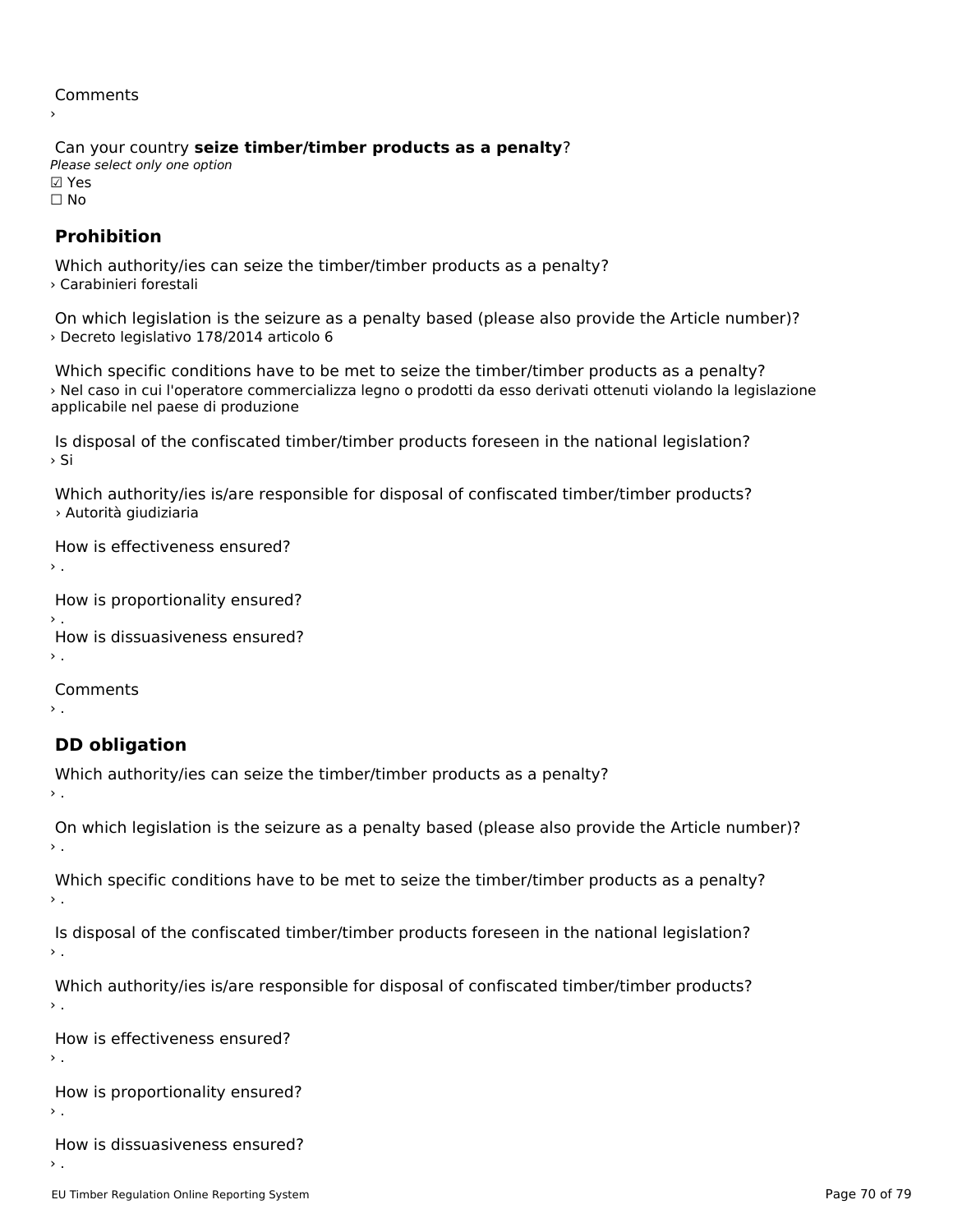```
\rightarrow .
```
›

# **Traceability**

Which authority/ies can seize the timber/timber products as a penalty?  $\mathbf{a}$ .

On which legislation is the seizure as a penalty based (please also provide the Article number)? ›

Which specific conditions have to be met to seize the timber/timber products as a penalty?

Is disposal of the confiscated timber/timber products foreseen in the national legislation? ›

Which authority/ies is/are responsible for disposal of confiscated timber/timber products? › .

How is effectiveness measured?  $\rightarrow$  .

How is proportionality ensured?

 $\rightarrow$  .

How is dissuasiveness ensured? › .

Comments

› .

›

›

›

›

›

›

Can your country impose any other penalties? Please note: In contrast to interim measures, these are punitive measures which may be applied either after notices of remedial action or immediate interim measures in line with Article 10(5) have been applied or directly, without first applying other measures. *Please select only one option* ☐ Yes ☑ No

# **Prohibition**

Please describe the penalty:

```
Which authority/ies can issue the penalty?
›
```
On which legislation is this penalty based (please also provide the Article number)?

Minimum level of penalty?

Maximum level of penalty?

How is effectiveness ensured?

How is proportionality ensured?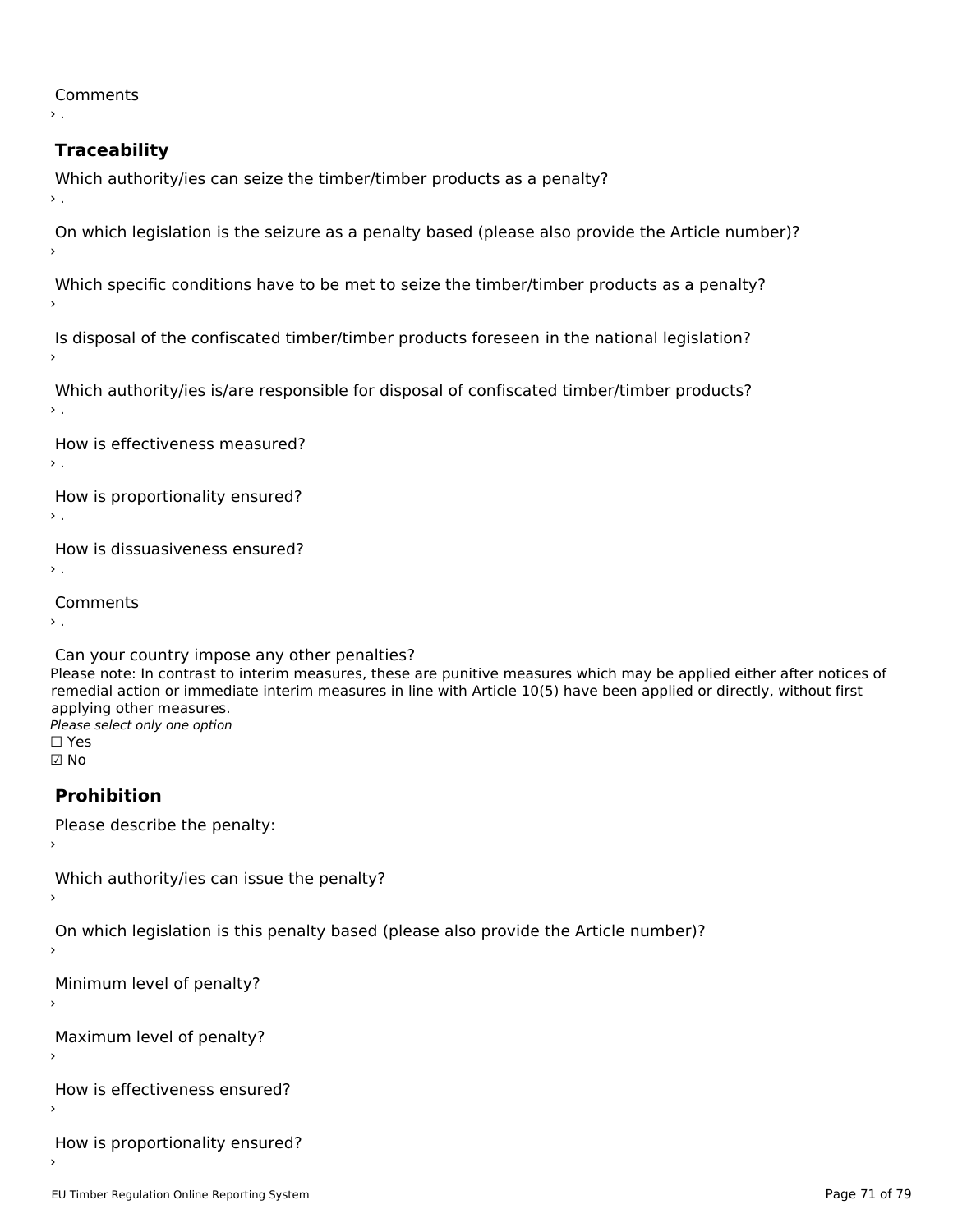```
How is dissuasiveness ensured?
›
```

```
Comments
```
›

›

›

›

›

›

›

›

›

›

# **DD obligation**

Please describe the penalty:

```
Which authority/ies can issue the penalty?
```
On which legislation is this penalty based (please also provide the Article number)?

Minimum level of penalty?

Maximum level of penalty?

How is effectiveness ensured?

How is proportionality ensured?

```
How is dissuasiveness ensured?
›
```
Comments

# **Traceability**

Please describe the penalty: ›

Which authority/ies can issue the penalty?

On which legislation is this penalty based (please also provide the Article number)? ›

Minimum level of penalty? ›

Maximum level of penalty? ›

How is effectiveness ensured? ›

How is proportionality ensured? ›

How is dissuasiveness ensured? ›

Comments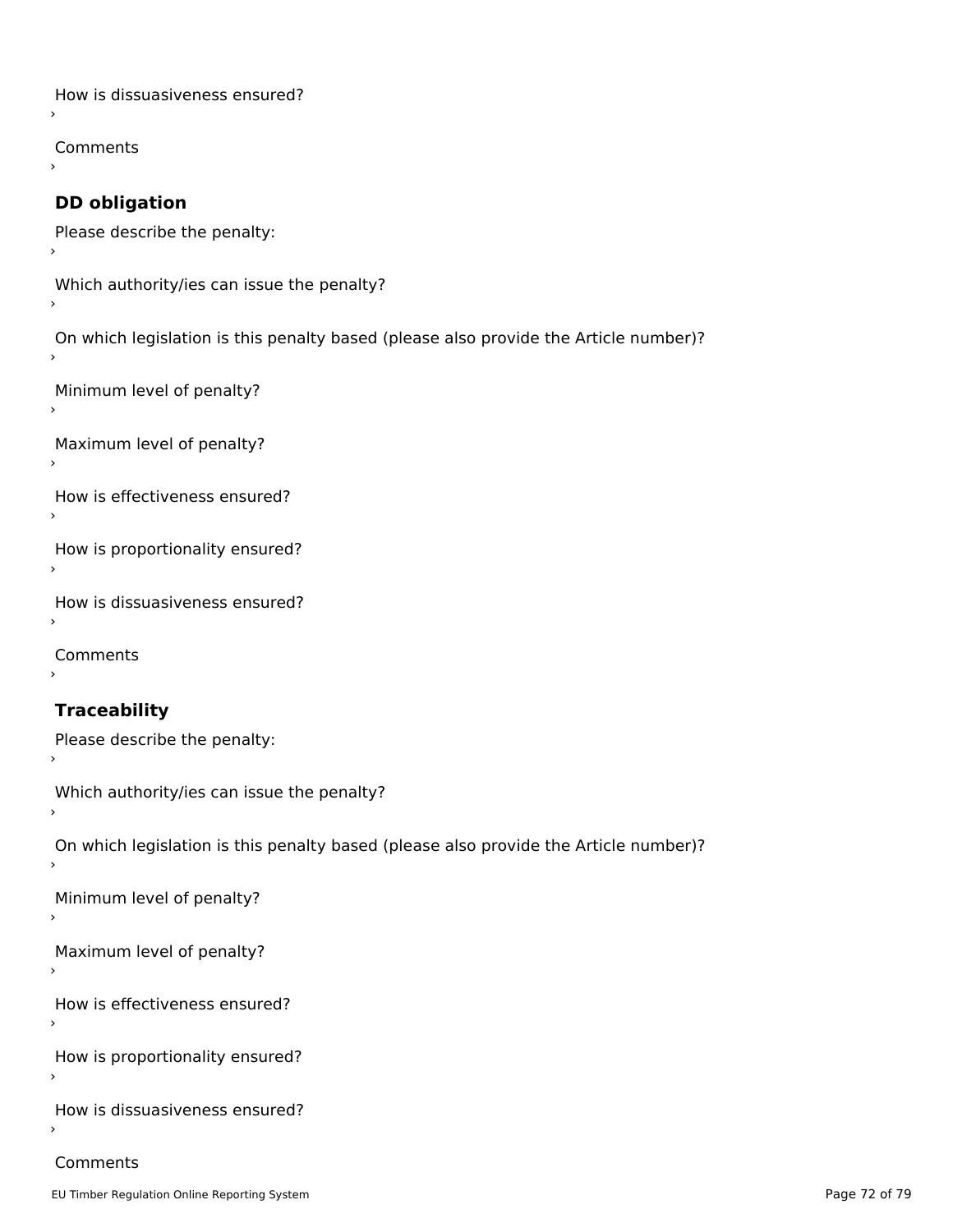### **Penalties applied over the reporting period for infringements of the EUTR (ref. EUTR Article 19)**

Using the template provided, please specify the number and type of actions/enforcement measures taken for **operators, traders and monitoring organisations** that did not fulfil their obligations under the EUTR in the reporting period.

Please download the template to your computer by clicking on the link below, then clicking on the 'Download' option on the right-hand side. Access the template here

Please follow the guidelines provided in the template when filling in the information on the number and type of actions/enforcement measures taken.

Once completed, please upload the template here using the paperclip symbol. >

Template attached

›

You have attached the following documents to this answer.

Penalties applied template EUTR filled IT.XLSX

For those enforcement measures which are not taken by the Competent Authority/ies but a different authority (e.g. police, prosecutor, courts): how many cases were passed on by the Competent Authority/ies but the other authorities decided not to take further actions/enforcement measures? › 0

Please specify:

› I tempi che regolano i procedimenti penali sono lunghi e quindi si potrà dare riscontro delle sentenze di condanna o archiviazione relativi a casi di illeciti penali riscontrati nel biennio 2017-2018 nei prossimi anni.

#### **Penalties applicable to infringements of similar regulations (ref. EUTR Article 19(2))**

Optional - question to improve data quality and to assess consistency of penalties

Please provide information on penalties which can be imposed for comparable infringements under similar legislation:

**Legislation No. 1:** Legislation Name?

 $\mathbf{\Sigma}$ .

```
Type of penalty?
```
› . Type of infringement?

 $\mathcal{P}$ .

Minimum level of penalty? › .

```
Maximum level of penalty?
```
› .

```
Does this legislation require a DSS?
```
› .

Please provide information on the type of DSS required:

 $\mathcal{V}_{\mathcal{A}}$ 

 $\rightarrow$  .

 $\rightarrow$  .

Comments:

**Legislation No. 2** Legislation

name?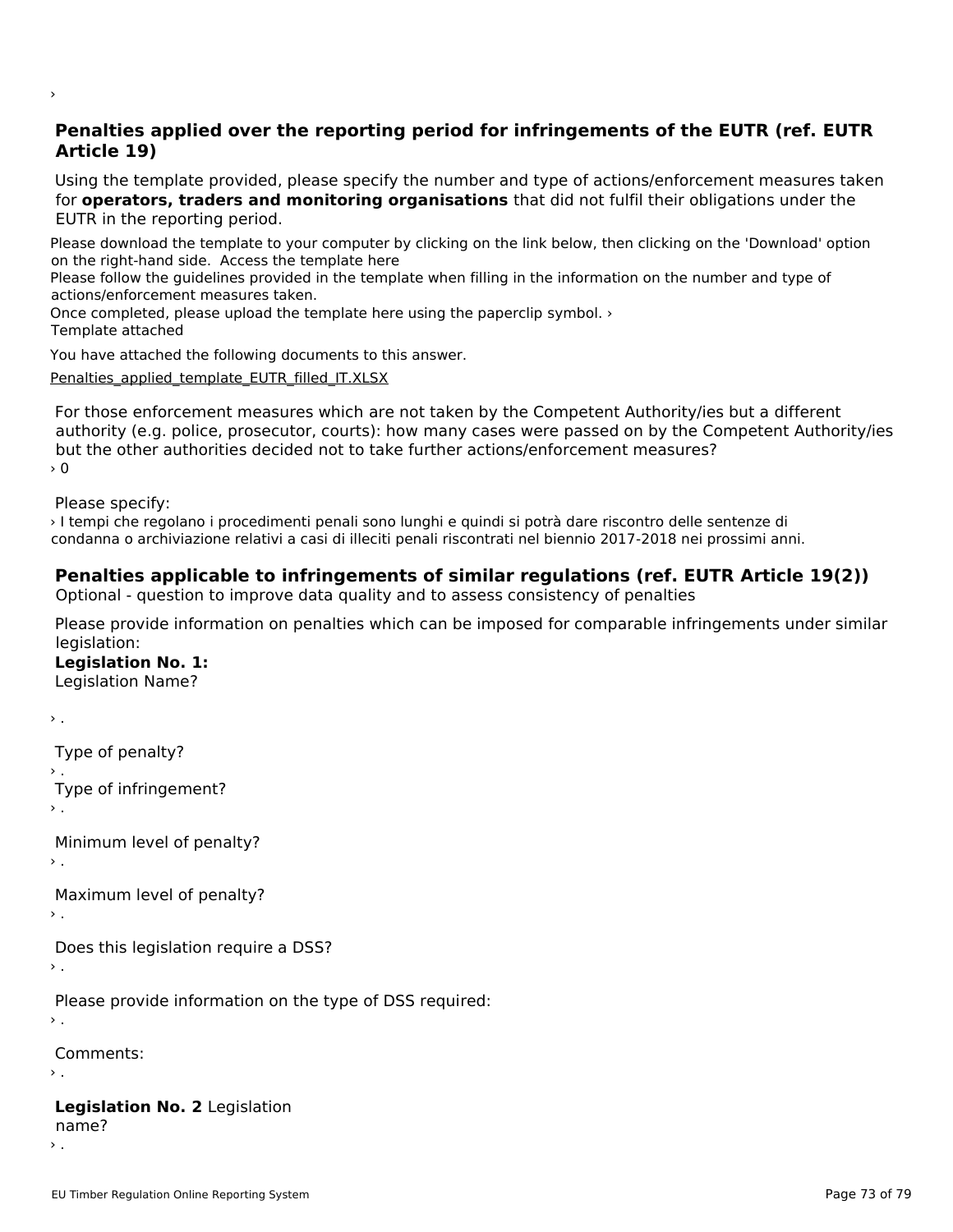```
Type of penalty?
› .
Type of infringement?
\mathcal{P}.
Minimum level of penalty?
\rightarrow .
Maximum level of penalty?
› .
```
Does this legislation require a DSS? › .

Please provide information on the type of DSS required:

Comments:

 $\mathbf{r}$ .

 $\mathbf{y}$ .

## **VII. FLEGT VPAs contribution to implementation of the EUTR (ref. EUTR Article 3 and 20(2))**

Has the conclusion and operation of FLEGT VPA processes contributed to minimising the presence of illegally harvested timber and timber products derived from such timber on the internal market? *Please select only one option*

☑ Yes

☐ No

☐ Unknown

How has the conclusion and operation of FLEGT VPA processes contributed to minimising the presence of illegally harvested timber and timber products derived from such timber on the internal market ☑ Facilitating compliance by operators/traders

 $\Box$  Reducing number of checks on operators and/or penalties applied

 $\Box$  Reducing staff and financial resources needed for the implementation and enforcement of EUTR

 $\Box$  Other (please specify)

›

Please confirm the relevance of the following VPA processes to EUTR implementation and enforcement in your country (considering e.g. levels of trade, number of operators – importers, etc.):

*Please select only one per line*

|                                     | Lo<br>W | <b>Mediu</b><br>m | <b>Hig</b><br>h |
|-------------------------------------|---------|-------------------|-----------------|
| Cameroon                            |         |                   | ☑               |
| Central African Republic            | п       | ☑                 | п               |
| Côte d'Ivoire                       | п       | п                 | ☑               |
| Democratic Republic of<br>the Congo | п       | ☑                 | П               |
| Gabon                               |         |                   | ☑               |
| Ghana                               | □       | ☑                 |                 |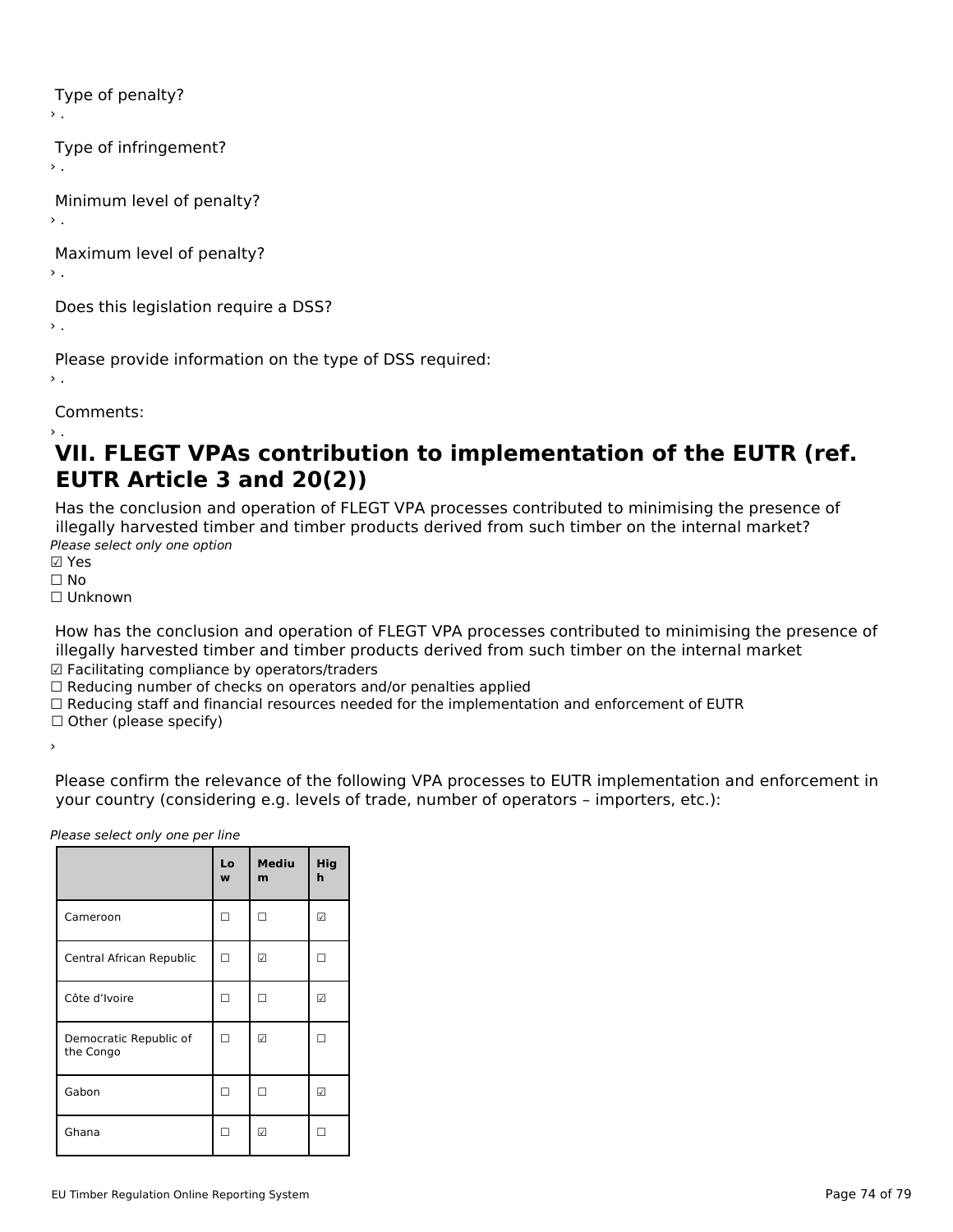| Guyana                | ☑ |   |   |
|-----------------------|---|---|---|
| Honduras              | ☑ | П |   |
| Indonesia             | п | п | ☑ |
| Laos                  | ☑ |   |   |
| Liberia               | ☑ | П | п |
| Malaysia              | п | ☑ | □ |
| Republic of the Congo | п | ☑ | □ |
| Thailand              | п | ☑ | п |
| Vietnam               |   |   | ☑ |

Are there any non-VPA countries which are particularly relevant to EUTR implementation and enforcement in your country? (Please specify)

› Myanmar

#### Brasile

## **VIII. Implementation of the exemption for CITES under the EUTR (ref. EUTR Article 3)**

During checks on operators or traders, did you identify any products covered under Annex A, B or C to Regulation (EC) No 338/97 which did not comply with that Regulation and its implementing provisions? *Please select only one option*

☐ Yes

☑ No

Please specify:

›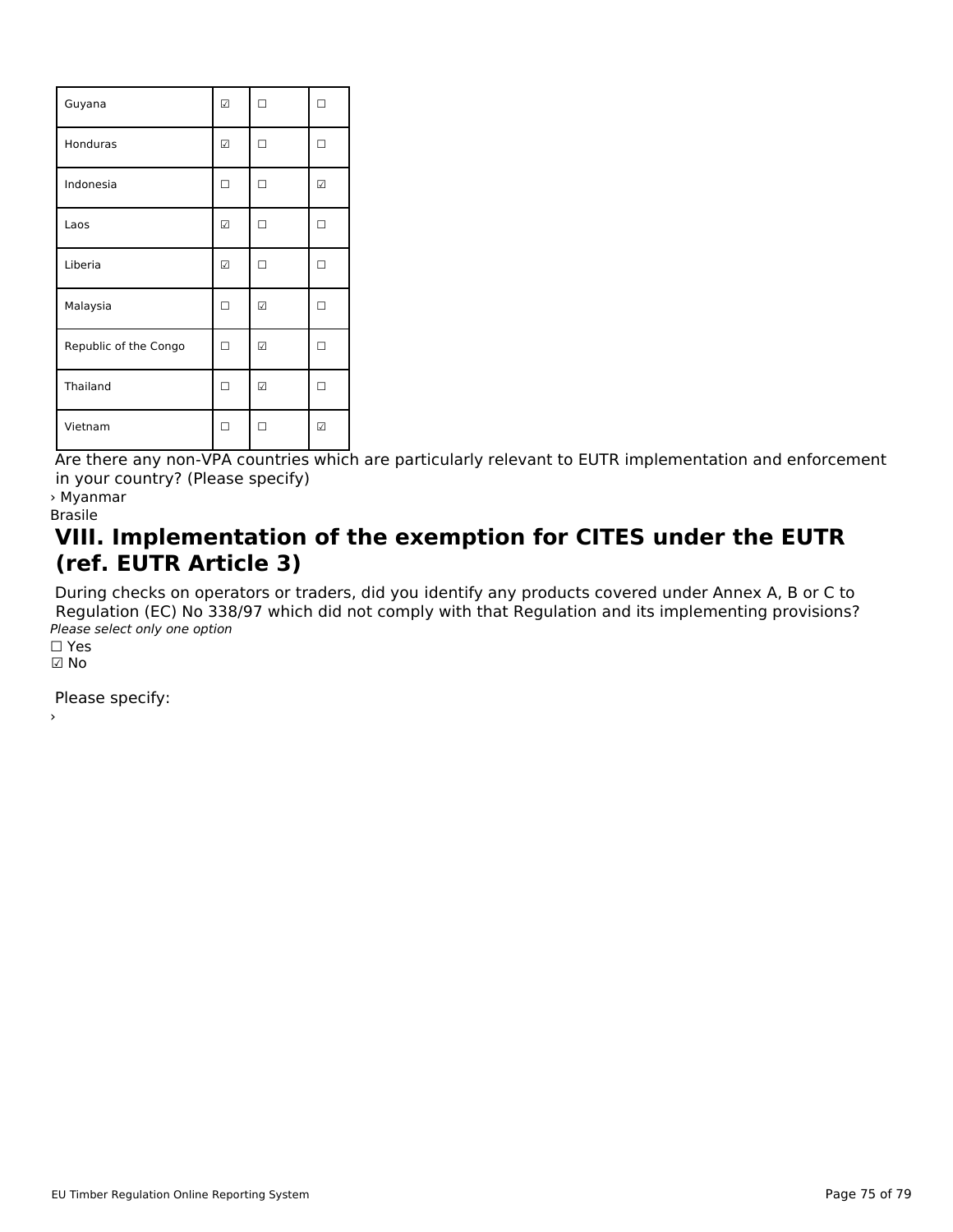## **IX. Resources**

Are your staff and annual budget for EUTR implementation and enforcement separate for domestic and importing operators?

*Please select only one option* ☐ Yes ☑ No

**Domestic operators**: how many people were dedicated to working on EUTR implementation and enforcement over the reporting period? (Please only count staff with a strong focus on EUTR, not additional support staff or customs personnel, unless customs is the Competent Authority/one of the Competent Authorities.)

| Number of full-<br>a.<br>time staff working on<br><b>EUTR</b><br>implementation/enforce<br>ment?                                                                                                         |                                                                                                                                                                                                           |
|----------------------------------------------------------------------------------------------------------------------------------------------------------------------------------------------------------|-----------------------------------------------------------------------------------------------------------------------------------------------------------------------------------------------------------|
| What is the<br>b.<br>combined total of their<br>time dedicated to EUTR?<br>(provide as full-time<br>equivalents, e.g. 10 FT<br>staff who each work 50%<br>on $EUTR = 5 FT staff$ ?                       |                                                                                                                                                                                                           |
| Number of<br>c.<br>part-time staff working<br>on EUTR<br>implementation/enforce<br>ment?                                                                                                                 |                                                                                                                                                                                                           |
| What is the<br>d.<br>combined total of their<br>time dedicated to EUTR?<br>(provide as full-time<br>equivalents, e.g. 10 PT<br>staff who each work<br>50%, and of that 50% on<br>$EUTR = 2.5 FT staff$ ? |                                                                                                                                                                                                           |
| <b>domestic operators</b> to be adequate?<br>$\Box$ Yes                                                                                                                                                  | Does/do the Competent Authority consider the staff/time dedicated to EUTR implementation and Reply<br>contained an internal appreciation not to be shared on national report levelenforcement relating to |

☐ No □ Other (please specify)

›

›

What is the total annual budget for EUTR implementation and enforcement relating to **domestic operators** over the reporting period (e.g. staff costs, workshop costs, costs for sample analysis, costs for issuing penalties etc.)? (Please do not include staff salary costs).

Does/do the Competent Authority/ies consider the budget dedicated to EUTR implementation and Reply contained an internal appreciation not to be shared on national report levelenforcement relating to **domestic operators** to be adequate? ☐ Yes ☐ No  $\Box$  Other (please specify) ›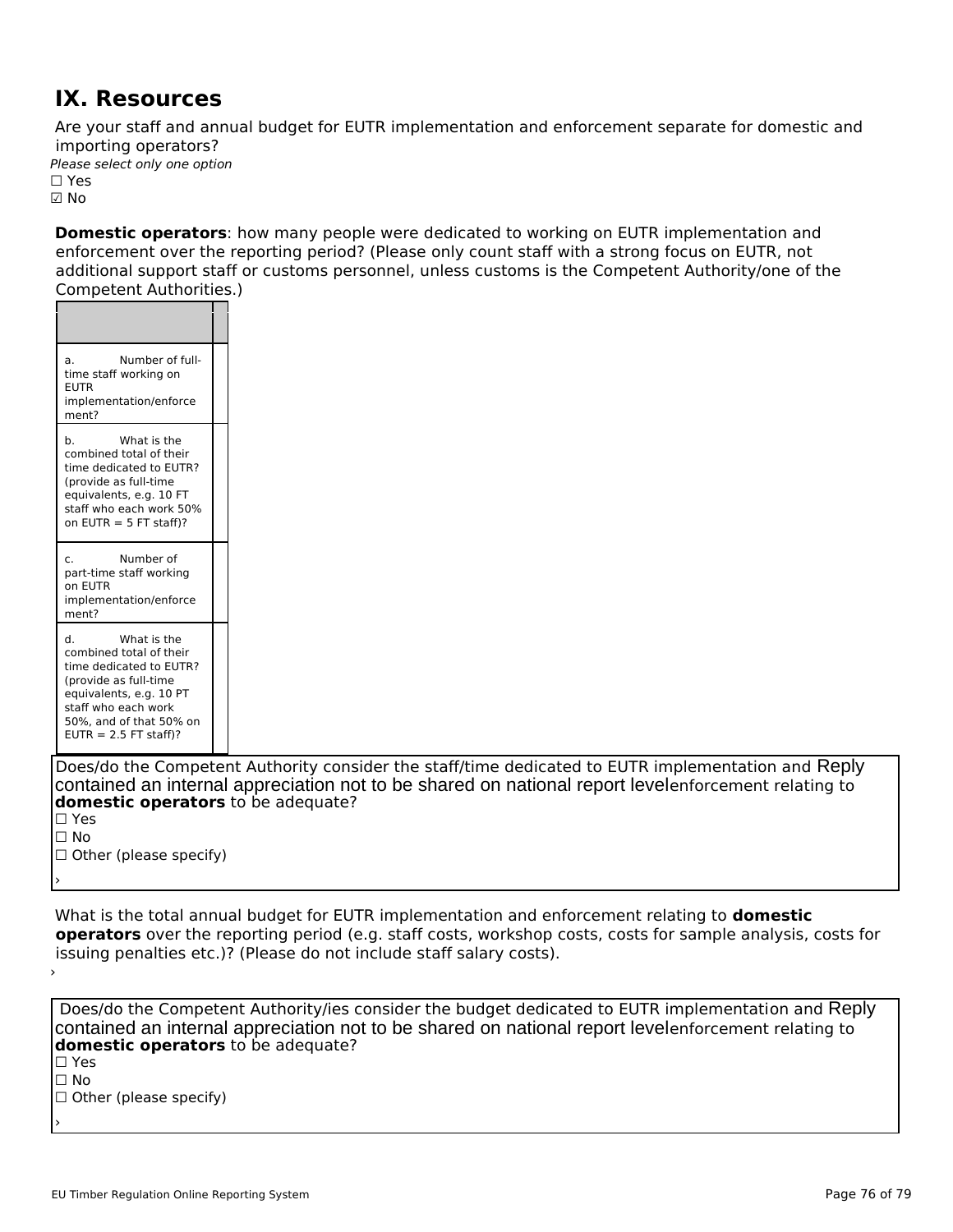**Importing operators**: how many people were dedicated to working on EUTR implementation and enforcement over the reporting period? Please only count staff with a strong focus on EUTR, not additional support staff or customs personnel, unless customs is the Competent Authority/one of the Competent Authorities.

| Number of full-<br>a.<br>time staff working on<br>EUTR<br>implementation/enforce<br>ment?                                                                                                               |  |
|---------------------------------------------------------------------------------------------------------------------------------------------------------------------------------------------------------|--|
| What is the<br>b.<br>combined total of their<br>time dedicated to EUTR?<br>(provide as full-time<br>equivalents, e.g. 10 FT<br>staff who each work 50%<br>on $EUTR = 5 FT staff$ ?                      |  |
| Number of<br>C.<br>part-time staff working<br>on EUTR<br>implementation/enforce<br>ment?                                                                                                                |  |
| What is the<br>d.<br>combined total of their<br>time dedicated to EUTR?<br>(provide as full-time<br>equivalents, e.g. 10 PT<br>staff who each work<br>50%, and of that 50% on<br>$EUTR = 2.5 FT staff?$ |  |
| Does/do the Competent Authority<br>contained an internal appreciatio<br>importing operators to be aded<br>$\square$ Yes                                                                                 |  |

lies consider the staff/time dedicated to EUTR implementation and Reply on not to be shared on national report levelenforcement relating to **i**uate? ☐ No

 $\Box$  Other (please specify)

What is the total annual budget for EUTR implementation and enforcement relating to **importing operators** over the reporting period (e.g. staff costs, workshop costs, costs for sample analysis, costs for issuing penalties etc.)? (Please do not include staff salary costs).

Reply contained an internal appreciation not to be shared on national report levelDoes/do the Competent Authority/ies consider the budget dedicated to EUTR implementation and enforcement relating to **importing operators** to be adequate? ☐ Yes ☐ No

□ Other (please specify)

›

›

›

How many people were dedicated to working on EUTR implementation and enforcement over the reporting period? (Please only count staff with a strong focus on EUTR, not additional support staff or customs personnel, unless customs are the Competent Authority/one of the Competent Authorities.)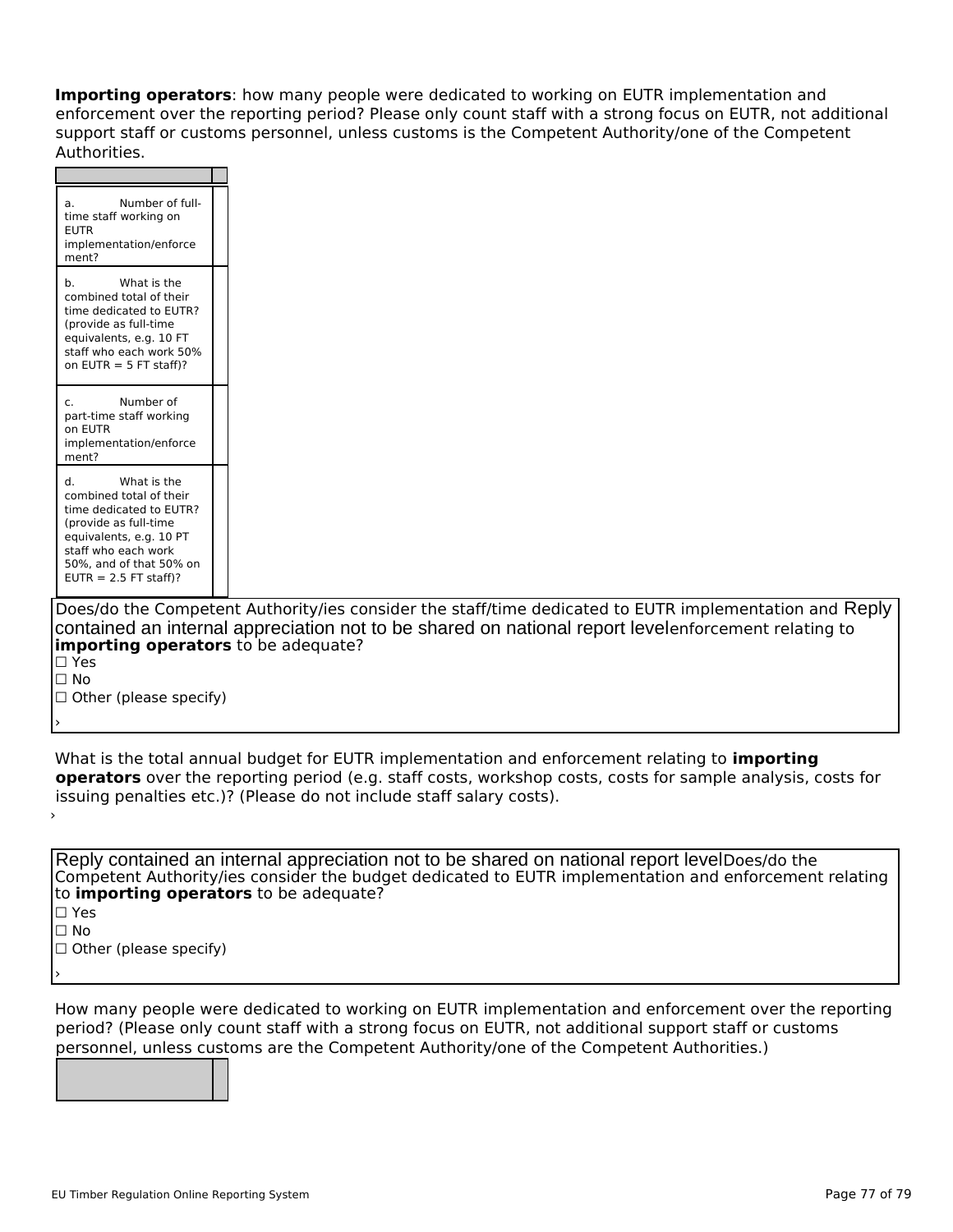| a. Number of full-time<br>staff working on EUTR<br>implementation/enforce<br>ment?                                                                                                                             |                                                                                                     |
|----------------------------------------------------------------------------------------------------------------------------------------------------------------------------------------------------------------|-----------------------------------------------------------------------------------------------------|
| b. What is the combined<br>total of their time<br>dedicated to EUTR?<br>(provide as full-time<br>equivalents, e.g. 10 FT<br>staff who each work 50%<br>on $EUTR = 5 FT start$                                  |                                                                                                     |
| c. Number of part-time<br>staff working on EUTR<br>implementation/enforce<br>ment?                                                                                                                             |                                                                                                     |
| d. What is the combined<br>total of their time<br>dedicated to EUTR?<br>(provide as full-time<br>equivalents, e.g. 10 PT<br>staff who each work<br>50%, and of that 50% on<br><b>EUTR</b><br>$= 2.5$ FT staff) |                                                                                                     |
|                                                                                                                                                                                                                | Does/do the Competent Authority consider the staff/time dedicated to EUTR implementation and        |
|                                                                                                                                                                                                                | Reply contained an internal appreciation not to be shared on national report levelenforcement to be |
| adequate?<br>$\square$ Yes<br>$\Box$ No<br>$\Box$ Other (please specify)                                                                                                                                       |                                                                                                     |

›

›

What is the total annual budget for EUTR implementation and enforcement over the reporting period (e.g. staff costs, workshop costs, costs for sample analysis, costs for issuing penalties etc.)? (Please do not include staff salary costs).

| Does/do the Competent Authority/ies consider the budget dedicated to EUTR implementation and        |
|-----------------------------------------------------------------------------------------------------|
| Reply contained an internal appreciation not to be shared on national report levelenforcement to be |
| adequate?                                                                                           |
| $\square$ Yes                                                                                       |
| $\Box$ No                                                                                           |
| $\Box$ Other (please specify)                                                                       |
|                                                                                                     |
|                                                                                                     |